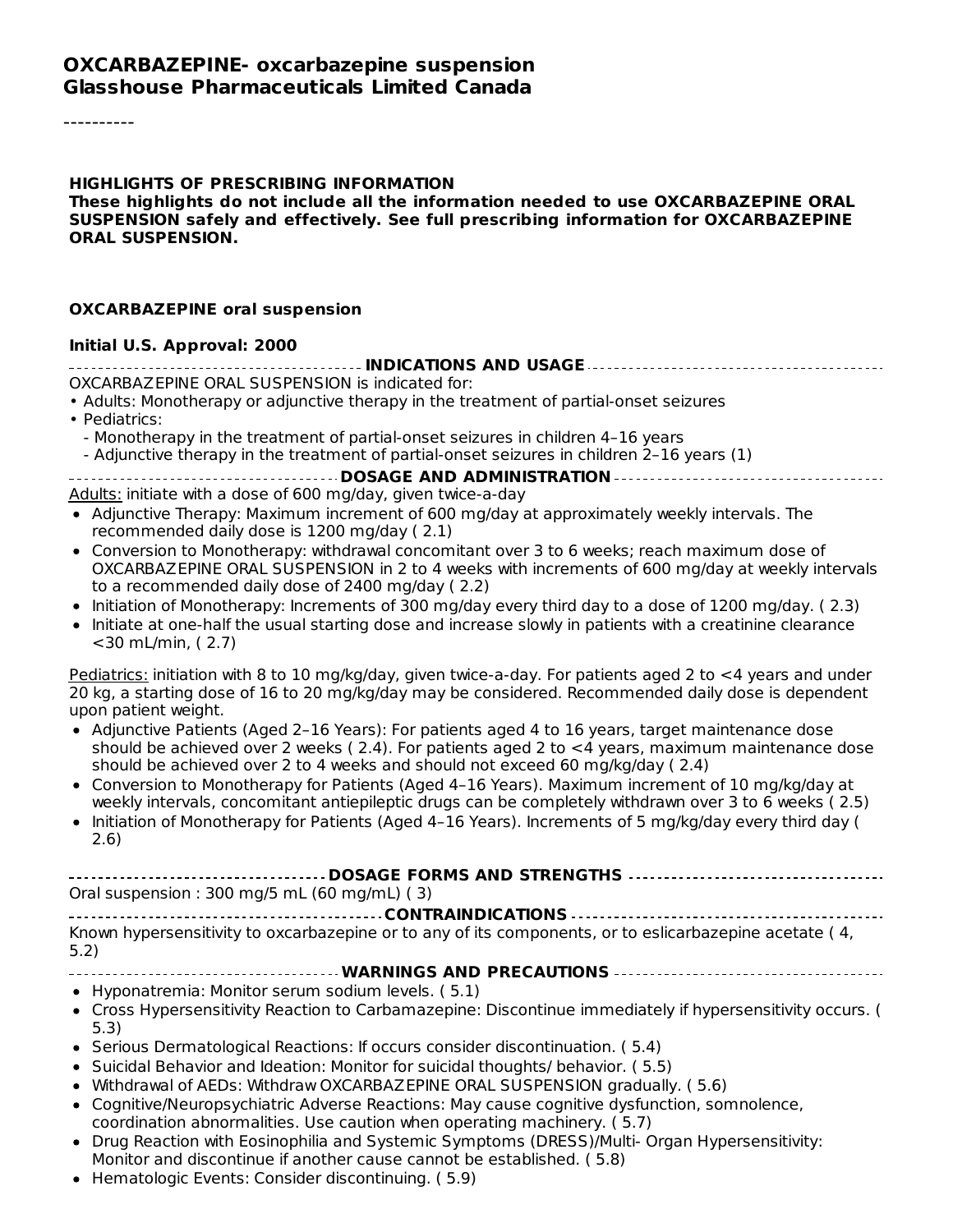- Seizure Control During Pregnancy: Active metabolite may decrease. (5.10)
- Risk of Seizure Aggravation: Discontinue if occurs. ( 5.11)

**ADVERSE REACTIONS** The most common (≥10% more than placebo for adjunctive or low dose for monotherapy) adverse reactions in adults and pediatrics were: dizziness, somnolence, diplopia, fatigue, nausea, vomiting, ataxia, abnormal vision, headache, nystagmus, tremor, and abnormal gait. ( 6.1) **To report SUSPECTED ADVERSE REACTIONS, contact Glasshouse Pharmaceuticals Limited Canada at 1-833-284-1788 or FDA at 1-800-FDA-1088 or www.fda.gov/medwatch. DRUG INTERACTIONS**

• Phenytoin: Increased phenytoin levels. Reduced dose of phenytoin may be required. ( 7.1)

• Carbamazepine, Phenytoin, Phenobarbital: Decreased plasma levels of MHD (the active metabolite). Dose adjustments may be necessary. ( 7.1)

• Oral Contraceptive: OXCARBAZEPINE ORAL SUSPENSION may decrease the effectiveness of hormonal contraceptives. ( 7.2)

**USE IN SPECIFIC POPULATIONS**

• Pregnancy: May cause fetal harm. ( 8.1)

**See 17 for PATIENT COUNSELING INFORMATION and Medication Guide.**

**Revised: 4/2019**

#### **FULL PRESCRIBING INFORMATION: CONTENTS\***

#### **1 INDICATIONS AND USAGE**

### **2 DOSAGE AND ADMINISTRATION**

- 2.1 Adjunctive Therapy for Adults
- 2.2 Conversion to Monotherapy for Adults
- 2.3 Initiation of Monotherapy for Adults
- 2.4 Adjunctive Therapy for Pediatric Patients (Aged 2–16 Years)
- 2.5 Conversion to Monotherapy for Pediatric Patients (Aged 4–16 Years)
- 2.6 Initiation of Monotherapy for Pediatric Patients (Aged 4–16 Years)
- 2.7 Dosage Modification for Patients with Renal Impairment
- 2.8 Administration Information

### **3 DOSAGE FORMS AND STRENGTHS**

#### **4 CONTRAINDICATIONS**

### **5 WARNINGS AND PRECAUTIONS**

- 5.1 Hyponatremia
- 5.2 Anaphylactic Reactions and Angioedema
- 5.3 Cross Hypersensitivity Reaction to Carbamazepine
- 5.4 Serious Dermatological Reactions
- 5.5 Suicidal Behavior and Ideation
- 5.6 Withdrawal of AEDs
- 5.7 Cognitive/Neuropsychiatric Adverse Reactions

5.8 Drug Reaction with Eosinophilia and Systemic Symptoms (DRESS)/Multi-Organ Hypersensitivity

- 5.9 Hematologic Events
- 5.10 Seizure Control During Pregnancy
- 5.11 Risk of Seizure Aggravation

#### **6 ADVERSE REACTIONS**

- 6.1 Clinical Trials Experience
- 6.2 Postmarketing Experience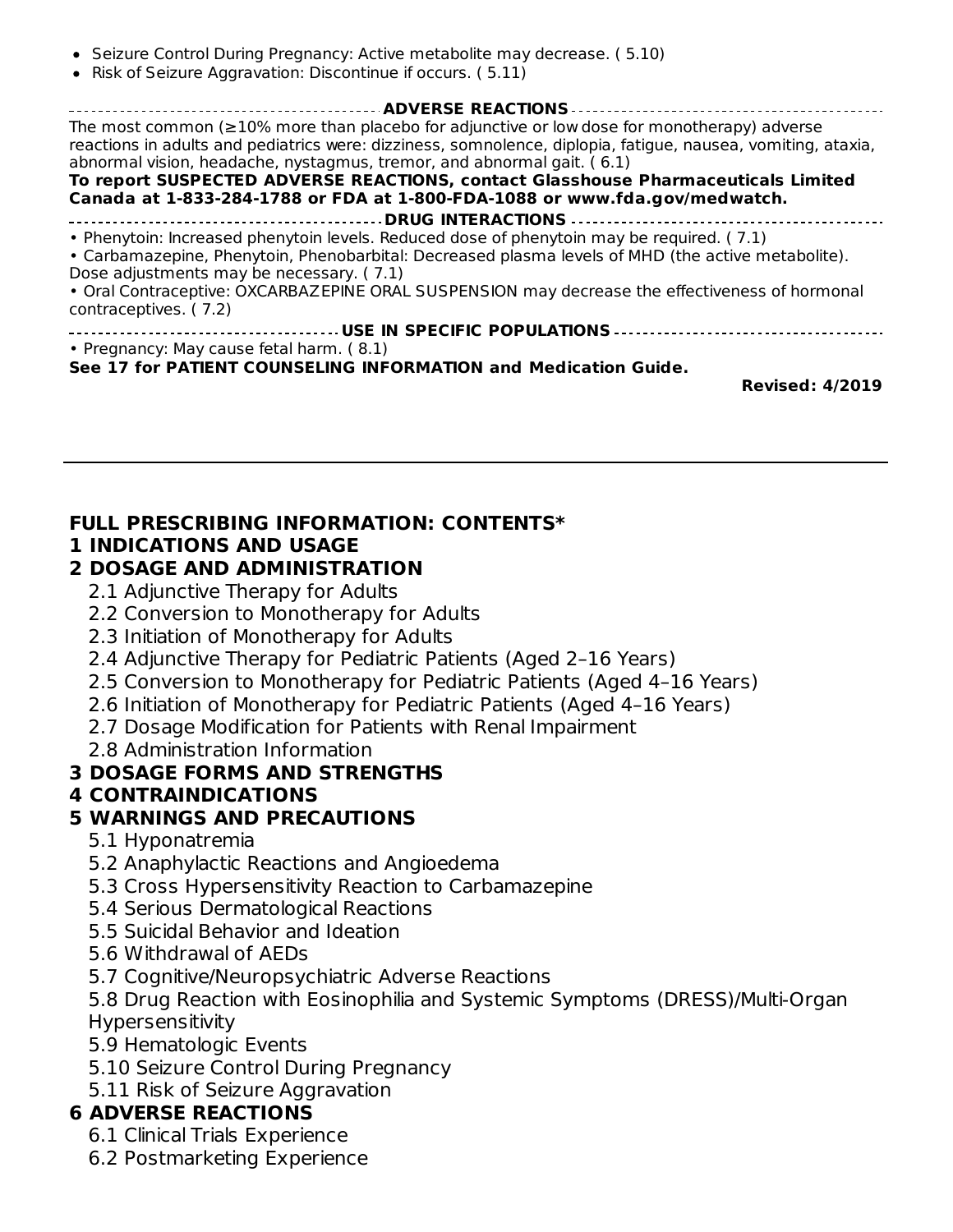### **7 DRUG INTERACTIONS**

- 7.1 Effect of Oxcarbazepine on Other Drugs
- 7.2 Effect of Other Drugs on Oxcarbazepine
- 7.3 Hormonal Contraceptives

### **8 USE IN SPECIFIC POPULATIONS**

- 8.1 Pregnancy
- 8.2 Lactation
- 8.3 Females and Males of Reproductive Potential
- 8.4 Pediatric Use
- 8.5 Geriatric Use
- 8.6 Renal Impairment

## **DRUG ABUSE AND DEPENDENCE**

- 9.2 Abuse
- 9.3 Dependence

## **10 OVERDOSAGE**

- 10.1 Human Overdose Experience
- 10.2 Treatment and Management

## **11 DESCRIPTION**

## **12 CLINICAL PHARMACOLOGY**

- 12.1 Mechanism of Action
- 12.2 Pharmacodynamics
- 12.3 Pharmacokinetics

## **13 NONCLINICAL TOXICOLOGY**

13.1 Carcinogenesis, Mutagenesis, Impairment of Fertility

## **14 CLINICAL STUDIES**

- 14.1 Oxcarbazepine Monotherapy Trials
- 14.2 Oxcarbazepine Adjunctive Therapy Trials

## **16 HOW SUPPLIED/STORAGE AND HANDLING**

### **17 PATIENT COUNSELING INFORMATION**

\* Sections or subsections omitted from the full prescribing information are not listed.

## **FULL PRESCRIBING INFORMATION**

## **1 INDICATIONS AND USAGE**

Oxcarbazepine oral suspension is indicated for use as monotherapy or adjunctive therapy in the treatment of partial-onset seizures in adults and as monotherapy in the treatment of partial-onset seizures in pediatric patients aged 4 years and above, and as adjunctive therapy in pediatric patients aged 2 years and above with partial-onset seizures.

## **2 DOSAGE AND ADMINISTRATION**

# **2.1 Adjunctive Therapy for Adults**

Initiate oxcarbazepine oral suspension with a dose of 600 mg/day, given twice-a-day. If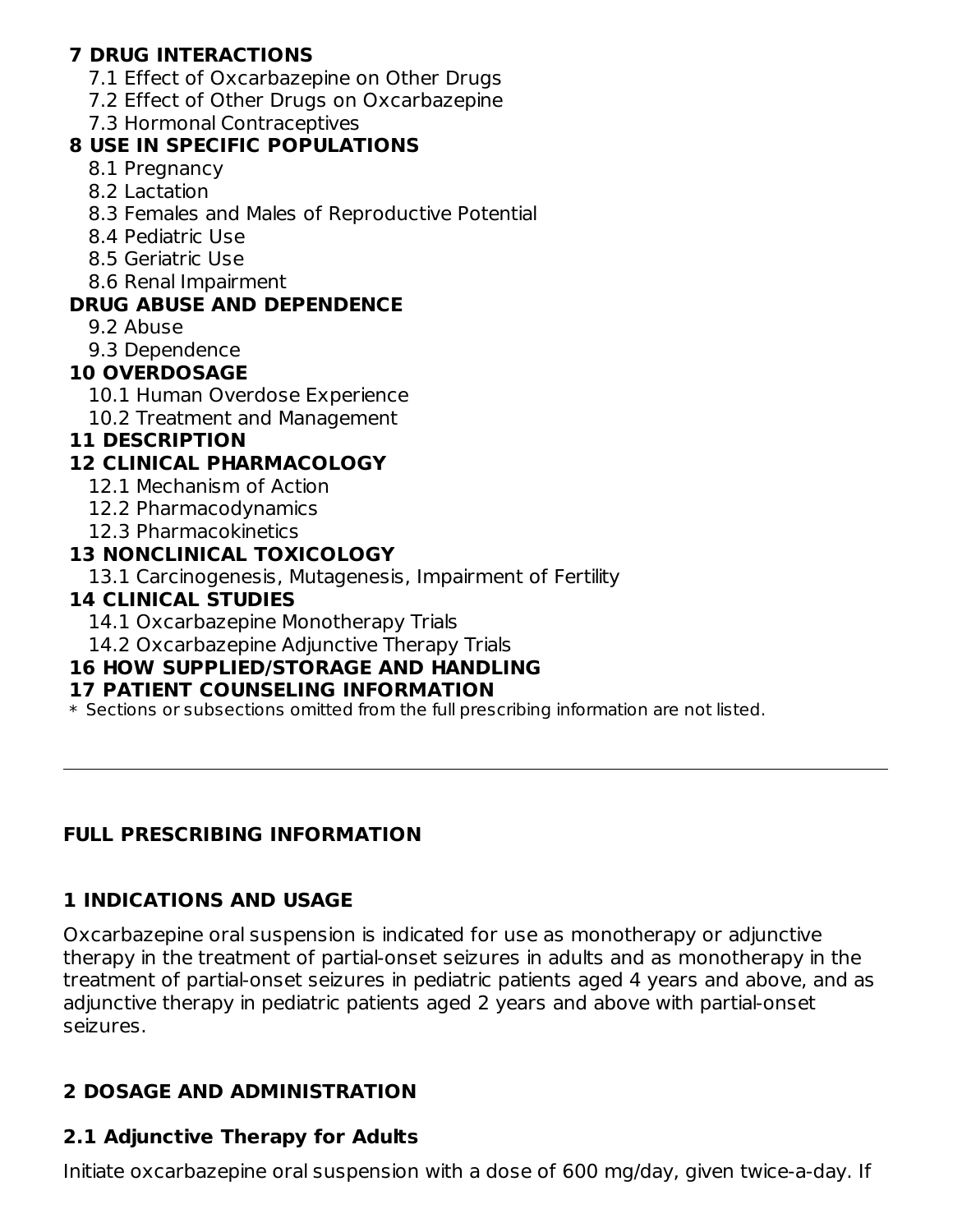clinically indicated, the dose may be increased by a maximum of 600 mg/day at approximately weekly intervals; the maximum recommended daily dose is 1200 mg/day. Daily doses above 1200 mg/day show somewhat greater effectiveness in controlled trials, but most patients were not able to tolerate the 2400 mg/day dose, primarily because of CNS effects. Dosage adjustment is recommended with concomitant use of strong CYP3A4 enzyme inducers or UGT inducers, which include certain antiepileptic drugs (AEDs) [ see Drug Interactions (7.1, 7.2)].

## **2.2 Conversion to Monotherapy for Adults**

Patients receiving concomitant AEDs may be converted to monotherapy by initiating treatment with oxcarbazepine oral suspension at 600 mg/day (given in a twice-a-day regimen) while simultaneously initiating the reduction of the dose of the concomitant AEDs. The concomitant AEDs should be completely withdrawn over 3 to 6 weeks, while the maximum dose of oxcarbazepine oral suspension should be reached in about 2 to 4 weeks. Oxcarbazepine oral suspension may be increased as clinically indicated by a maximum increment of 600 mg/day at approximately weekly intervals to achieve the maximum recommended daily dose of 2400 mg/day. A daily dose of 1200 mg/day has been shown in one study to be effective in patients in whom monotherapy has been initiated with oxcarbazepine. Patients should be observed closely during this transition phase.

## **2.3 Initiation of Monotherapy for Adults**

Patients not currently being treated with AEDs may have monotherapy initiated with oxcarbazepine oral suspension. In these patients, initiate oxcarbazepine oral suspension at a dose of 600 mg/day (given a twice-a-day); the dose should be increased by 300 mg/day every third day to a dose of 1200 mg/day. Controlled trials in these patients examined the effectiveness of a 1200 mg/day dose; a dose of 2400 mg/day has been shown to be effective in patients converted from other AEDs to oxcarbazepine monotherapy (see above).

## **2.4 Adjunctive Therapy for Pediatric Patients (Aged 2–16 Years)**

In pediatric patients aged 4–16 years, initiate oxcarbazepine oral suspension at a daily dose of 8 to 10 mg/kg generally not to exceed 600 mg/day, given twice-a-day. The target maintenance dose of oxcarbazepine oral suspension should be achieved over 2 weeks, and is dependent upon patient weight, according to the following chart:

20 to 29 kg – 900 mg/day

29.1 to 39 kg – 1200 mg/day

>39 kg – 1800 mg/day

In the clinical trial, in which the intention was to reach these target doses, the median daily dose was 31 mg/kg with a range of 6 to 51 mg/kg.

In pediatric patients aged 2 to <4 years, initiate oxcarbazepine oral suspension at a daily dose of 8 to 10 mg/kg generally not to exceed 600 mg/day, given twice-a-day. For patients less than 20 kg, a starting dose of 16 to 20 mg/kg may be considered [ see Clinical Pharmacology (12.3)]. The maximum maintenance dose of oxcarbazepine oral suspension should be achieved over 2 to 4 weeks and should not exceed 60 mg/kg/day in a twice-a-day regimen.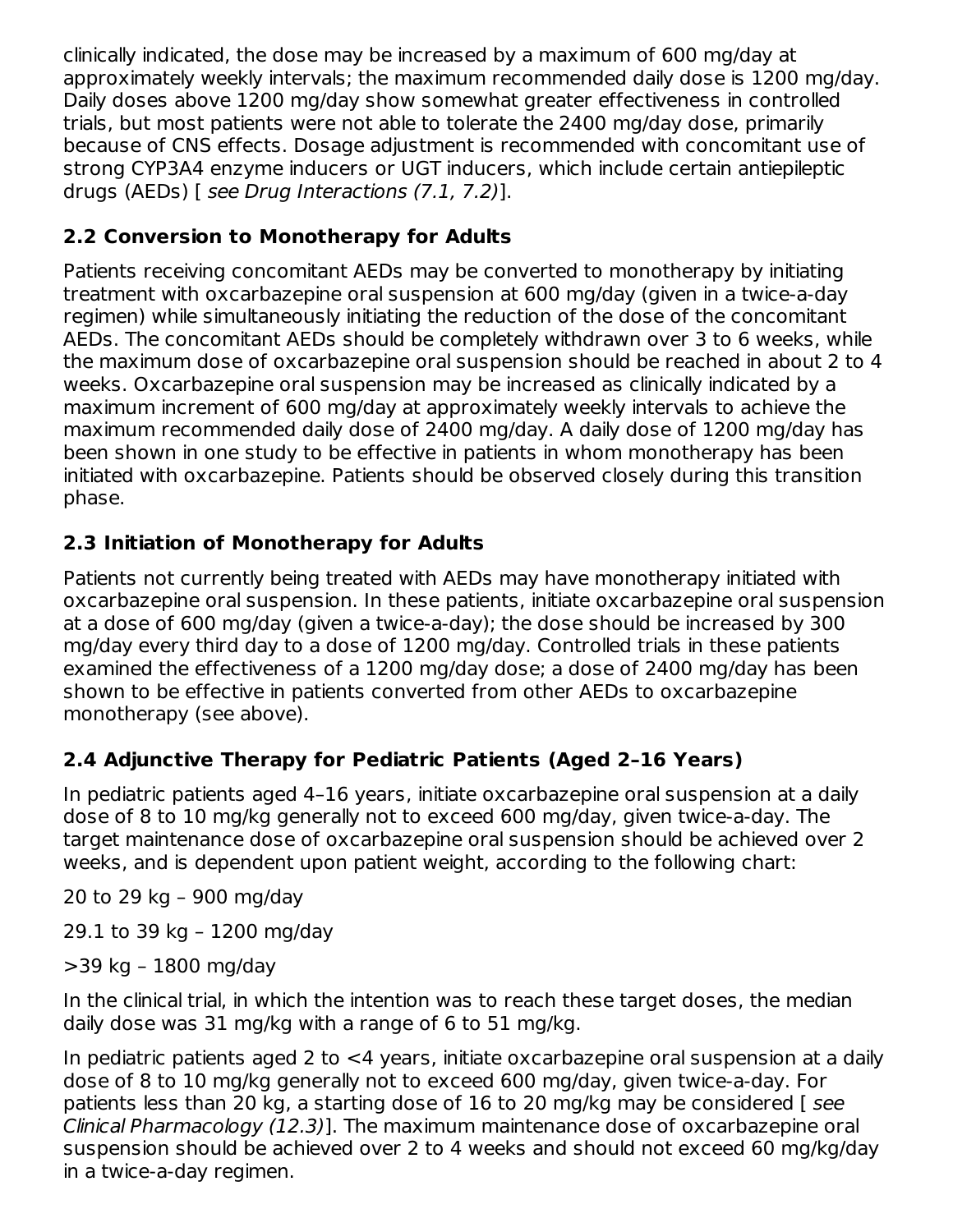In the clinical trial in pediatric patients (2 to 4 years of age) in which the intention was to reach the target dose of 60 mg/kg/day, 50% of patients reached a final dose of at least 55 mg/kg/day.

Under adjunctive therapy (with and without enzyme-inducing AEDs), when normalized by body weight, apparent clearance (L/hr/kg) decreased when age increased such that children 2 to <4 years of age may require up to twice the oxcarbazepine dose per body weight compared to adults; and children 4 to  $\leq$ 12 years of age may require a 50% higher oxcarbazepine dose per body weight compared to adults.

Dosage adjustment is recommended with concomitant use of strong CYP3A4 enzyme inducers or UGT inducers, which include certain antiepileptic drugs (AEDs) [ see Drug Interactions (7.1, 7.2)].

## **2.5 Conversion to Monotherapy for Pediatric Patients (Aged 4–16 Years)**

Patients receiving concomitant antiepileptic drugs may be converted to monotherapy by initiating treatment with oxcarbazepine oral suspension at approximately 8 to 10 mg/kg/day given twice-a-day, while simultaneously initiating the reduction of the dose of the concomitant antiepileptic drugs. The concomitant antiepileptic drugs can be completely withdrawn over 3 to 6 weeks while oxcarbazepine oral suspension may be increased as clinically indicated by a maximum increment of 10 mg/kg/day at approximately weekly intervals to achieve the recommended daily dose. Patients should be observed closely during this transition phase.

The recommended total daily dose of oxcarbazepine oral suspension is shown in Table 1.

## **2.6 Initiation of Monotherapy for Pediatric Patients (Aged 4–16 Years)**

Patients not currently being treated with antiepileptic drugs may have monotherapy initiated with oxcarbazepine oral suspension. In these patients, initiate oxcarbazepine oral suspension at a dose of 8 to 10 mg/kg/day given twice-a-day. The dose should be increased by 5 mg/kg/day every third day to the recommended daily dose shown in the table below.

|              | <b>FROM</b>   | TO            |
|--------------|---------------|---------------|
| Weight in kg | Dose (mg/day) | Dose (mg/day) |
| 20           | 600           | 900           |
| 25           | 900           | 1200          |
| 30           | 900           | 1200          |
| 35           | 900           | 1500          |
| 40           | 900           | 1500          |
| 45           | 1200          | 1500          |
| 50           | 1200          | 1800          |
| 55           | 1200          | 1800          |
| 60           | 1200          | 2100          |
| 65           | 1200          | 2100          |

#### **Table 1: Range of Maintenance Doses of Oxcarbazepine Oral Suspension for Pediatrics by Weight During Monotherapy**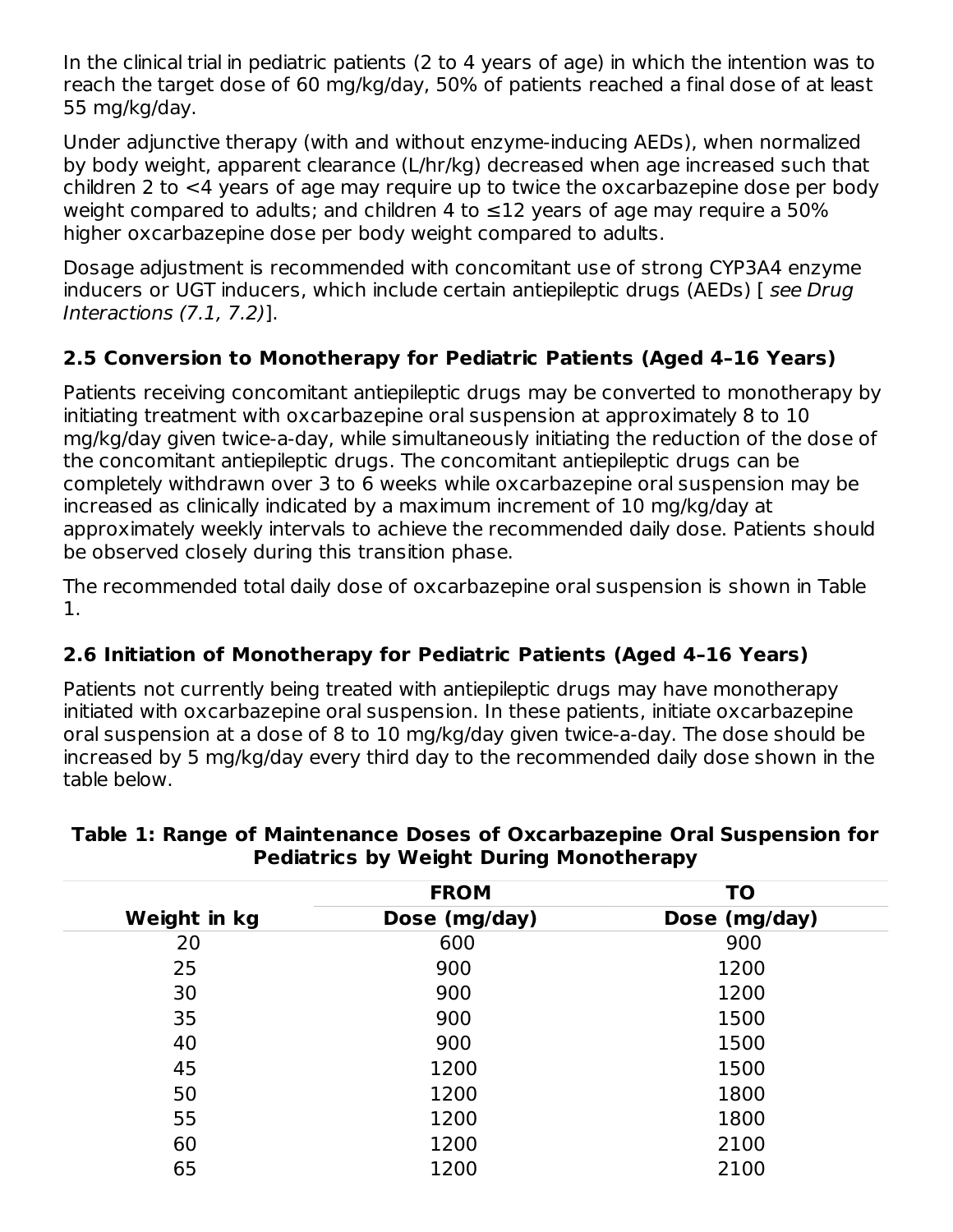## **2.7 Dosage Modification for Patients with Renal Impairment**

In patients with impaired renal function (creatinine clearance <30 mL/min) initiate oxcarbazepine oral suspension at one-half the usual starting dose (300 mg/day, given twice-a-day) and increase slowly to achieve the desired clinical response [see Clinical Pharmacology (12.3)].

## **2.8 Administration Information**

Oxcarbazepine oral suspension can be taken with or without food [ see Clinical Pharmacology (12.3)].

Before using oxcarbazepine oral suspension, shake the bottle well and prepare the dose immediately afterwards. The prescribed amount of oral suspension should be withdrawn from the bottle using the oral dosing syringe supplied. Oxcarbazepine oral suspension can be mixed in a small glass of water just prior to administration or, alternatively, may be swallowed directly from the syringe. After each use, close the bottle and rinse the syringe with warm water and allow it to dry thoroughly.

Oxcarbazepine oral suspension and oxcarbazepine film-coated tablets may be interchanged at equal doses.

## **3 DOSAGE FORMS AND STRENGTHS**

Oral Suspension:

300 mg/5 mL (60 mg/mL): off-white to slightly brown or slightly red suspension.

# **4 CONTRAINDICATIONS**

Oxcarbazepine is contraindicated in patients with a known hypersensitivity to oxcarbazepine or to any of its components, or to eslicarbazepine acetate [ see Warnings and Precautions (5.2, 5.3)].

# **5 WARNINGS AND PRECAUTIONS**

## **5.1 Hyponatremia**

Clinically significant hyponatremia (sodium <125 mmol/L) can develop during oxcarbazepine use. In the 14 controlled epilepsy studies 2.5% of oxcarbazepine -treated patients (38/1,524) had a sodium of less than 125 mmol/L at some point during treatment, compared to no such patients assigned placebo or active control (carbamazepine and phenobarbital for adjunctive and monotherapy substitution studies, and phenytoin and valproate for the monotherapy initiation studies). Clinically significant hyponatremia generally occurred during the first 3 months of treatment with oxcarbazepine, although there were patients who first developed a serum sodium <125 mmol/L more than 1 year after initiation of therapy. Most patients who developed hyponatremia were asymptomatic but patients in the clinical trials were frequently monitored and some had their oxcarbazepine dose reduced, discontinued, or had their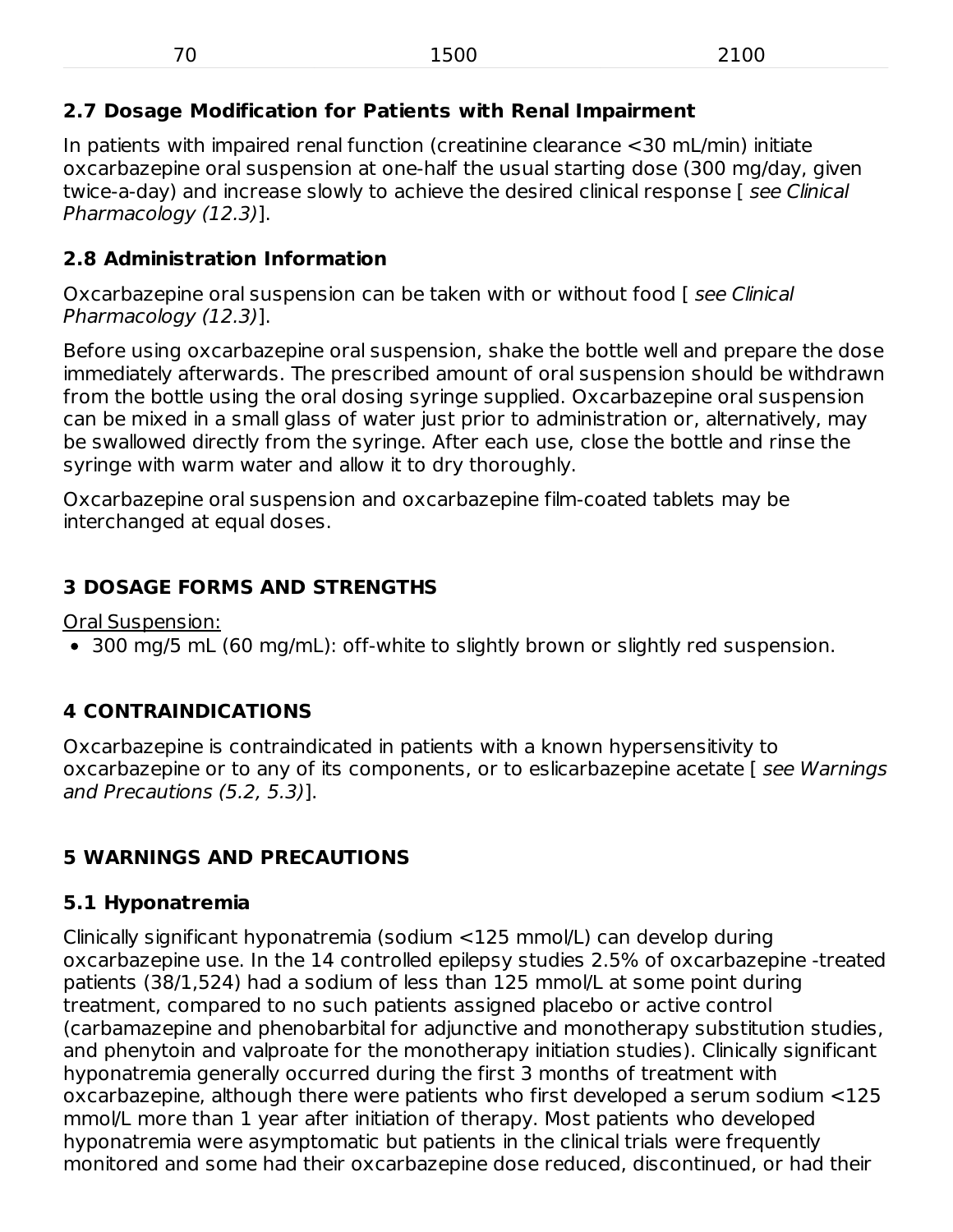fluid intake restricted for hyponatremia. Whether or not these maneuvers prevented the occurrence of more severe events is unknown. Cases of symptomatic hyponatremia and syndrome of inappropriate antidiuretic hormone secretion (SIADH) have been reported during postmarketing use. In clinical trials, patients whose treatment with oxcarbazepine was discontinued due to hyponatremia generally experienced normalization of serum sodium within a few days without additional treatment.

Measurement of serum sodium levels should be considered for patients during maintenance treatment with oxcarbazepine, particularly if the patient is receiving other medications known to decrease serum sodium levels (e.g., drugs associated with inappropriate ADH secretion) or if symptoms possibly indicating hyponatremia develop (e.g., nausea, malaise, headache, lethargy, confusion, obtundation, or increase in seizure frequency or severity).

## **5.2 Anaphylactic Reactions and Angioedema**

Rare cases of anaphylaxis and angioedema involving the larynx, glottis, lips and eyelids have been reported in patients after taking the first or subsequent doses of oxcarbazepine. Angioedema associated with laryngeal edema can be fatal. If a patient develops any of these reactions after treatment with oxcarbazepine, the drug should be discontinued and an alternative treatment started. These patients should not be rechallenged with the drug [ see Warnings and Precautions (5.3)].

## **5.3 Cross Hypersensitivity Reaction to Carbamazepine**

Approximately 25% to 30% of patients who have had hypersensitivity reactions to carbamazepine will experience hypersensitivity reactions with oxcarbazepine. For this reason patients should be specifically questioned about any prior experience with carbamazepine, and patients with a history of hypersensitivity reactions to carbamazepine should ordinarily be treated with oxcarbazepine only if the potential benefit justifies the potential risk. If signs or symptoms of hypersensitivity develop, oxcarbazepine should be discontinued immediately [ see Warnings and Precautions (5.2, 5.8)].

## **5.4 Serious Dermatological Reactions**

Serious dermatological reactions, including Stevens-Johnson syndrome (SJS) and toxic epidermal necrolysis (TEN), have been reported in both children and adults in association with oxcarbazepine use. Such serious skin reactions may be life threatening, and some patients have required hospitalization with very rare reports of fatal outcome. The median time of onset for reported cases was 19 days after treatment initiation. Recurrence of the serious skin reactions following rechallenge with oxcarbazepine has also been reported.

The reporting rate of TEN and SJS associated with oxcarbazepine use, which is generally accepted to be an underestimate due to underreporting, exceeds the background incidence rate estimates by a factor of 3- to 10-fold. Estimates of the background incidence rate for these serious skin reactions in the general population range between 0.5 to 6 cases per million-person years. Therefore, if a patient develops a skin reaction while taking oxcarbazepine, consideration should be given to discontinuing oxcarbazepine use and prescribing another antiepileptic medication.

## **Association with HLA-B\*1502**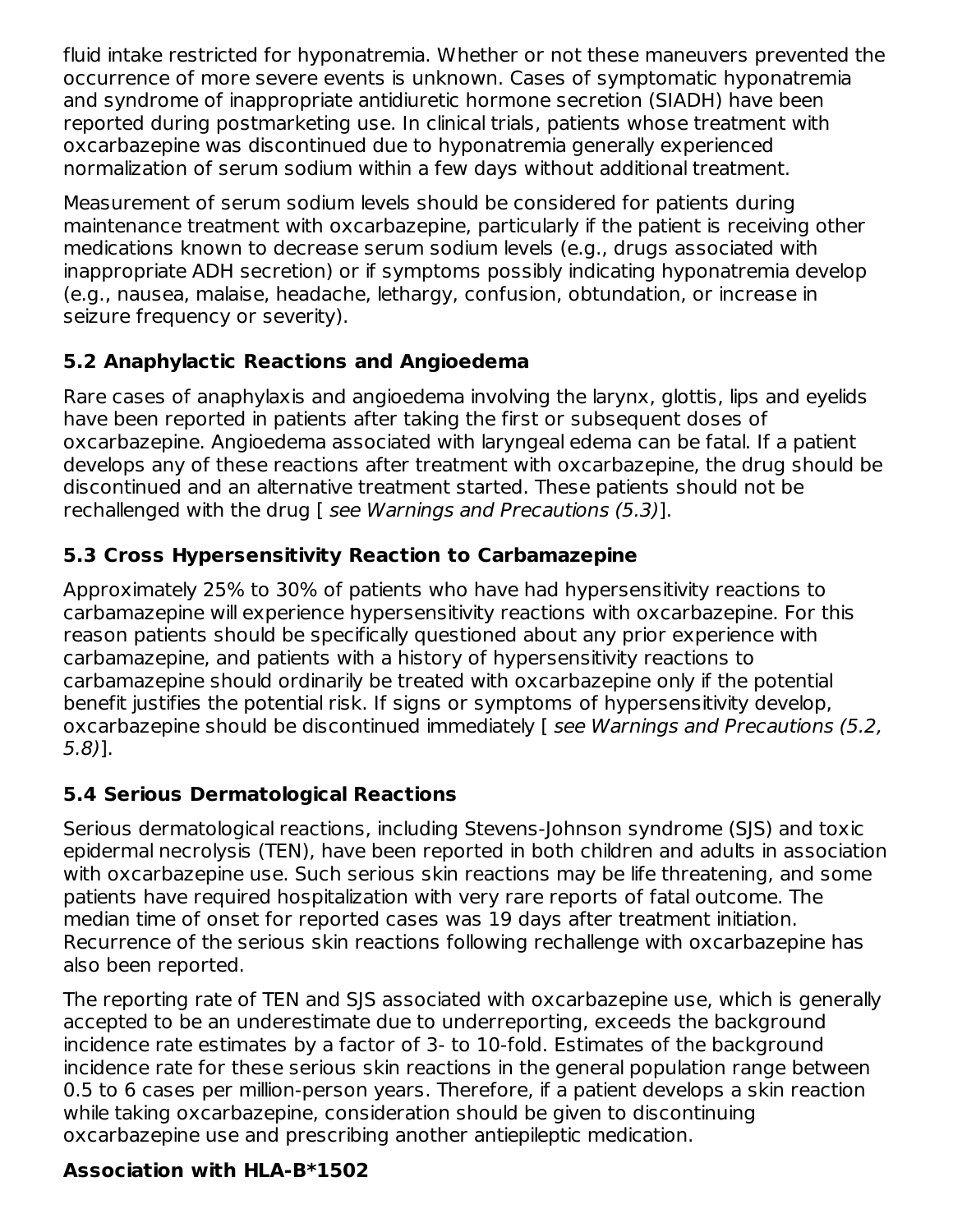Patients carrying the HLA-B\*1502 allele may be at increased risk for SJS/TEN with oxcarbazepine treatment.

Human Leukocyte Antigen (HLA) allele B\*1502 increases the risk for developing SJS/TEN in patients treated with carbamazepine. The chemical structure of oxcarbazepine is similar to that of carbamazepine. Available clinical evidence, and data from nonclinical studies showing a direct interaction between oxcarbazepine and HLA-B\*1502 protein, suggest that the HLA-B\*1502 allele may also increase the risk for SJS/TEN with oxcarbazepine.

The frequency of HLA-B\*1502 allele ranges from 2 to 12% in Han Chinese populations, is about 8% in Thai populations, and above 15% in the Philippines and in some Malaysian populations. Allele frequencies up to about 2% and 6% have been reported in Korea and India, respectively. The frequency of the HLA-B\*1502 allele is negligible in people from European descent, several African populations, indigenous peoples of the Americas, Hispanic populations, and in Japanese  $(< 1\%)$ .

Testing for the presence of the HLA-B\*1502 allele should be considered in patients with ancestry in genetically at-risk populations, prior to initiating treatment with oxcarbazepine. The use of oxcarbazepine should be avoided in patients positive for HLA-B\*1502 unless the benefits clearly outweigh the risks. Consideration should also be given to avoid the use of other drugs associated with SJS/TEN in HLA-B\*1502 positive patients, when alternative therapies are otherwise equally acceptable. Screening is not generally recommended in patients from populations in which the prevalence of HLAB\* 1502 is low, or in current oxcarbazepine users, as the risk of SJS/TEN is largely confined to the first few months of therapy, regardless of HLA B\*1502 status.

The use of HLA-B\*1502 genotyping has important limitations and must never substitute for appropriate clinical vigilance and patient management. The role of other possible factors in the development of, and morbidity from, SJS/TEN, such as antiepileptic drug (AED) dose, compliance, concomitant medications, comorbidities, and the level of dermatologic monitoring have not been well characterized.

### **5.5 Suicidal Behavior and Ideation**

Antiepileptic drugs (AEDs), including oxcarbazepine, increase the risk of suicidal thoughts or behavior in patients taking these drugs for any indication. Patients treated with any AED for any indication should be monitored for the emergence or worsening of depression, suicidal thoughts or behavior, and/or any unusual changes in mood or behavior.

Pooled analyses of 199 placebo-controlled clinical trials (mono- and adjunctive therapy) of 11 different AEDs showed that patients randomized to one of the AEDs had approximately twice the risk (adjusted Relative Risk 1.8, 95% CI:1.2, 2.7) of suicidal thinking or behavior compared to patients randomized to placebo. In these trials, which had a median treatment duration of 12 weeks, the estimated incidence rate of suicidal behavior or ideation among 27,863 AED-treated patients was 0.43%, compared to 0.24% among 16,029 placebo-treated patients, representing an increase of approximately one case of suicidal thinking or behavior for every 530 patients treated. There were 4 suicides in drug-treated patients in the trials and none in placebo-treated patients, but the number is too small to allow any conclusion about drug effect on suicide.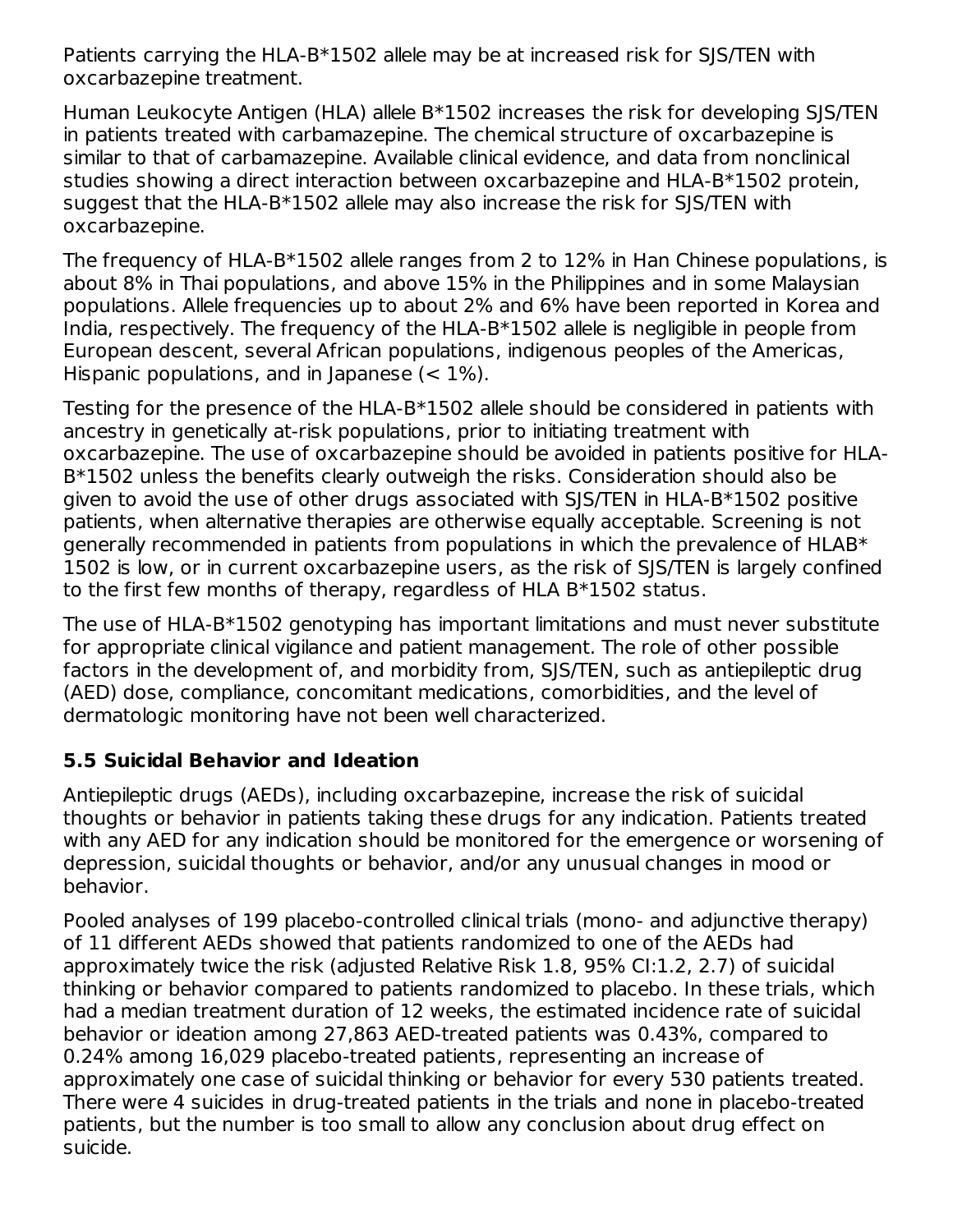The increased risk of suicidal thoughts or behavior with AEDs was observed as early as one week after starting drug treatment with AEDs and persisted for the duration of treatment assessed. Because most trials included in the analysis did not extend beyond 24 weeks, the risk of suicidal thoughts or behavior beyond 24 weeks could not be assessed.

The risk of suicidal thoughts or behavior was generally consistent among drugs in the data analyzed. The finding of increased risk with AEDs of varying mechanisms of action and across a range of indications suggests that the risk applies to all AEDs used for any indication. The risk did not vary substantially by age (5 to 100 years) in the clinical trials analyzed. Table 2 shows absolute and relative risk by indication for all evaluated AEDs.

|                 | <b>Placebo</b><br><b>Patients</b><br><b>Indication with Events</b><br>Per 1,000<br><b>Patients</b> | <b>Drug</b><br><b>Patients</b><br>with Events in Drug<br>Per 1,000<br><b>Patients</b> | <b>Relative Risk:</b><br><b>Incidence of Events</b><br>Patients/Incidence in Events Per 1,000<br><b>Placebo Patients</b> | <b>Risk Difference:</b><br><b>Additional Drug</b><br><b>Patients with</b><br><b>Patients</b> |
|-----------------|----------------------------------------------------------------------------------------------------|---------------------------------------------------------------------------------------|--------------------------------------------------------------------------------------------------------------------------|----------------------------------------------------------------------------------------------|
| Epilepsy        | 1.0                                                                                                | 3.4                                                                                   | 3.5                                                                                                                      | 2.4                                                                                          |
| Psychiatric 5.7 |                                                                                                    | 8.5                                                                                   | 1.5                                                                                                                      | 2.9                                                                                          |
| Other           | 1.0                                                                                                | 1.8                                                                                   | 1.9                                                                                                                      | 0.9                                                                                          |
| Total           | 2.4                                                                                                | 4.3                                                                                   | 1.8                                                                                                                      | 1.9                                                                                          |

#### **Table 2: Risk by Indication for Antiepileptic Drugs in the Pooled Analysis**

The relative risk for suicidal thoughts or behavior was higher in clinical trials for epilepsy than in clinical trials for psychiatric or other conditions, but the absolute risk differences were similar for the epilepsy and psychiatric indications.

Anyone considering prescribing oxcarbazepine or any other AED must balance the risk of suicidal thoughts or behavior with the risk of untreated illness. Epilepsy and many other illnesses for which AEDs are prescribed are themselves associated with morbidity and mortality and an increased risk of suicidal thoughts and behavior. Should suicidal thoughts and behavior emerge during treatment, the prescriber needs to consider whether the emergence of these symptoms in any given patient may be related to the illness being treated.

Patients, their caregivers, and families should be informed that AEDs increase the risk of suicidal thoughts and behavior and should be advised of the need to be alert for the emergence or worsening of the signs and symptoms of depression, any unusual changes in mood or behavior, or the emergence of suicidal thoughts, behavior, or thoughts about self-harm. Behaviors of concern should be reported immediately to healthcare providers.

### **5.6 Withdrawal of AEDs**

As with most antiepileptic drugs, oxcarbazepine should generally be withdrawn gradually because of the risk of increased seizure frequency and status epilepticus [ see Dosage and Administration (2.4) and Clinical Studies (14)]. But if withdrawal is needed because of a serious adverse event, rapid discontinuation can be considered.

### **5.7 Cognitive/Neuropsychiatric Adverse Reactions**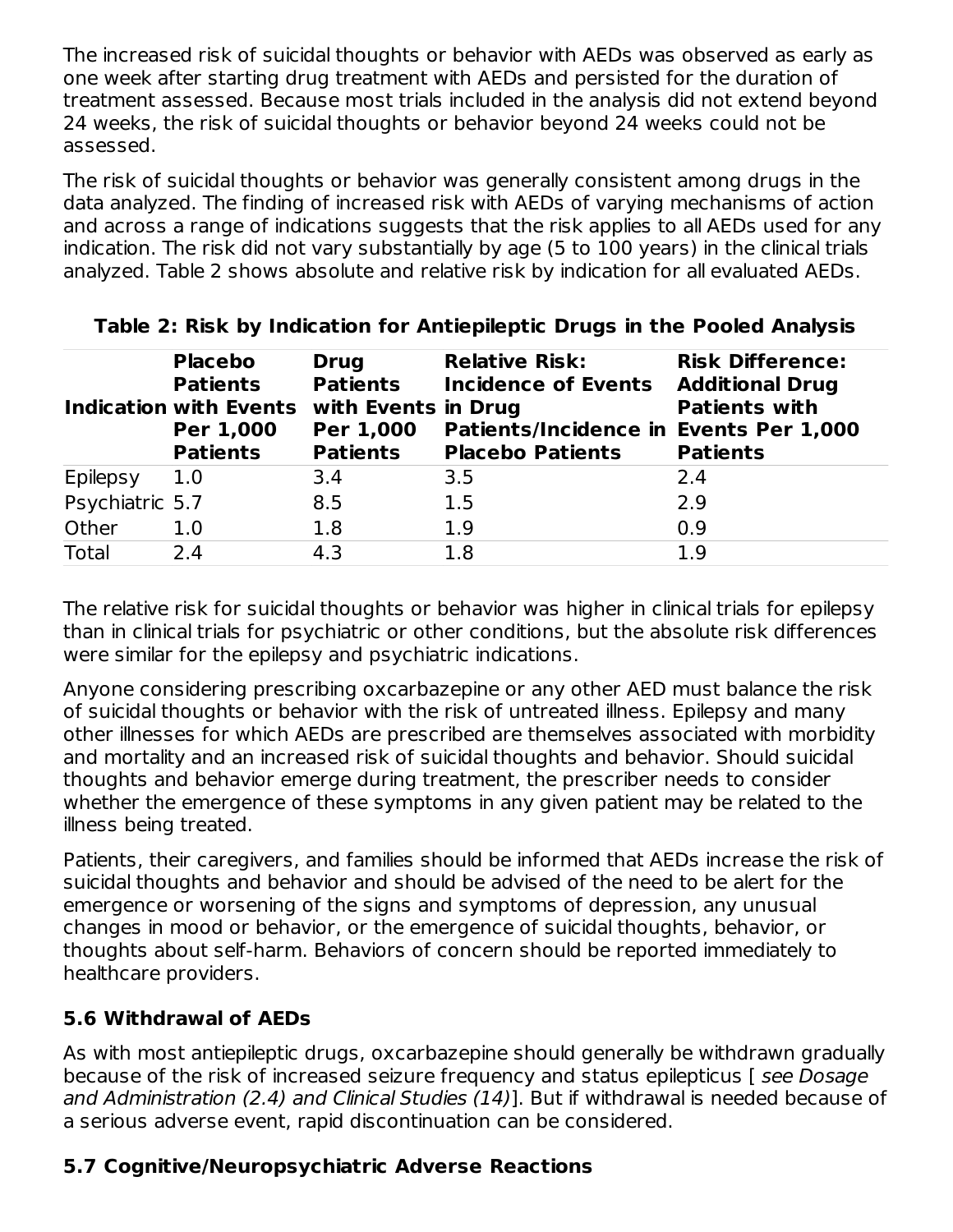Use of oxcarbazepine has been associated with central nervous system-related adverse reactions. The most significant of these can be classified into 3 general categories: 1) cognitive symptoms including psychomotor slowing, difficulty with concentration, and speech or language problems, 2) somnolence or fatigue, and 3) coordination abnormalities, including ataxia and gait disturbances.

Patients should be monitored for these signs and symptoms and advised not to drive or operate machinery until they have gained sufficient experience on oxcarbazepine to gauge whether it adversely affects their ability to drive or operate machinery.

#### Adult Patients

In one large, fixed-dose study, oxcarbazepine was added to existing AED therapy (up to three concomitant AEDs). By protocol, the dosage of the concomitant AEDs could not be reduced as oxcarbazepine was added, reduction in oxcarbazepine dosage was not allowed if intolerance developed, and patients were discontinued if unable to tolerate their highest target maintenance doses. In this trial, 65% of patients were discontinued because they could not tolerate the 2400 mg/day dose of oxcarbazepine on top of existing AEDs. The adverse events seen in this study were primarily CNS related and the risk for discontinuation was dose related.

In this trial, 7.1% of oxcarbazepine-treated patients and 4% of placebo-treated patients experienced a cognitive adverse reaction. The risk of discontinuation for these events was about 6.5 times greater on oxcarbazepine than on placebo. In addition, 26% of oxcarbazepine-treated patients and 12% of placebo-treated patients experienced somnolence. The risk of discontinuation for somnolence was about 10 times greater on oxcarbazepine than on placebo. Finally, 28.7% of oxcarbazepine-treated patients and 6.4% of placebo-treated patients experienced ataxia or gait disturbances. The risk for discontinuation for these events was about 7 times greater on oxcarbazepine than on placebo.

In a single placebo-controlled monotherapy trial evaluating 2400 mg/day of oxcarbazepine, no patients in either treatment group discontinued double-blind treatment because of cognitive adverse events, somnolence, ataxia, or gait disturbance.

In the 2 dose-controlled conversion to monotherapy trials comparing 2400 mg/day and 300 mg/day oxcarbazepine, 1.1% of patients in the 2400 mg/day group discontinued double-blind treatment because of somnolence or cognitive adverse reactions compared to 0% in the 300 mg/day group. In these trials, no patients discontinued because of ataxia or gait disturbances in either treatment group.

#### Pediatric Patients

A study was conducted in pediatric patients (3 to 17 years old) with inadequately controlled partial-onset seizures in which oxcarbazepine was added to existing AED therapy (up to 2 concomitant AEDs). By protocol, the dosage of concomitant AEDs could not be reduced as oxcarbazepine was added. Oxcarbazepine was titrated to reach a target dose ranging from 30 mg/kg to 46 mg/kg (based on a patient's body weight with fixed doses for predefined weight ranges).

Cognitive adverse events occurred in 5.8% of oxcarbazepine-treated patients (the single most common event being concentration impairment, 4 of 138 patients) and in 3.1% of patients treated with placebo. In addition, 34.8% of oxcarbazepine-treated patients and 14.0% of placebo-treated patients experienced somnolence. (No patient discontinued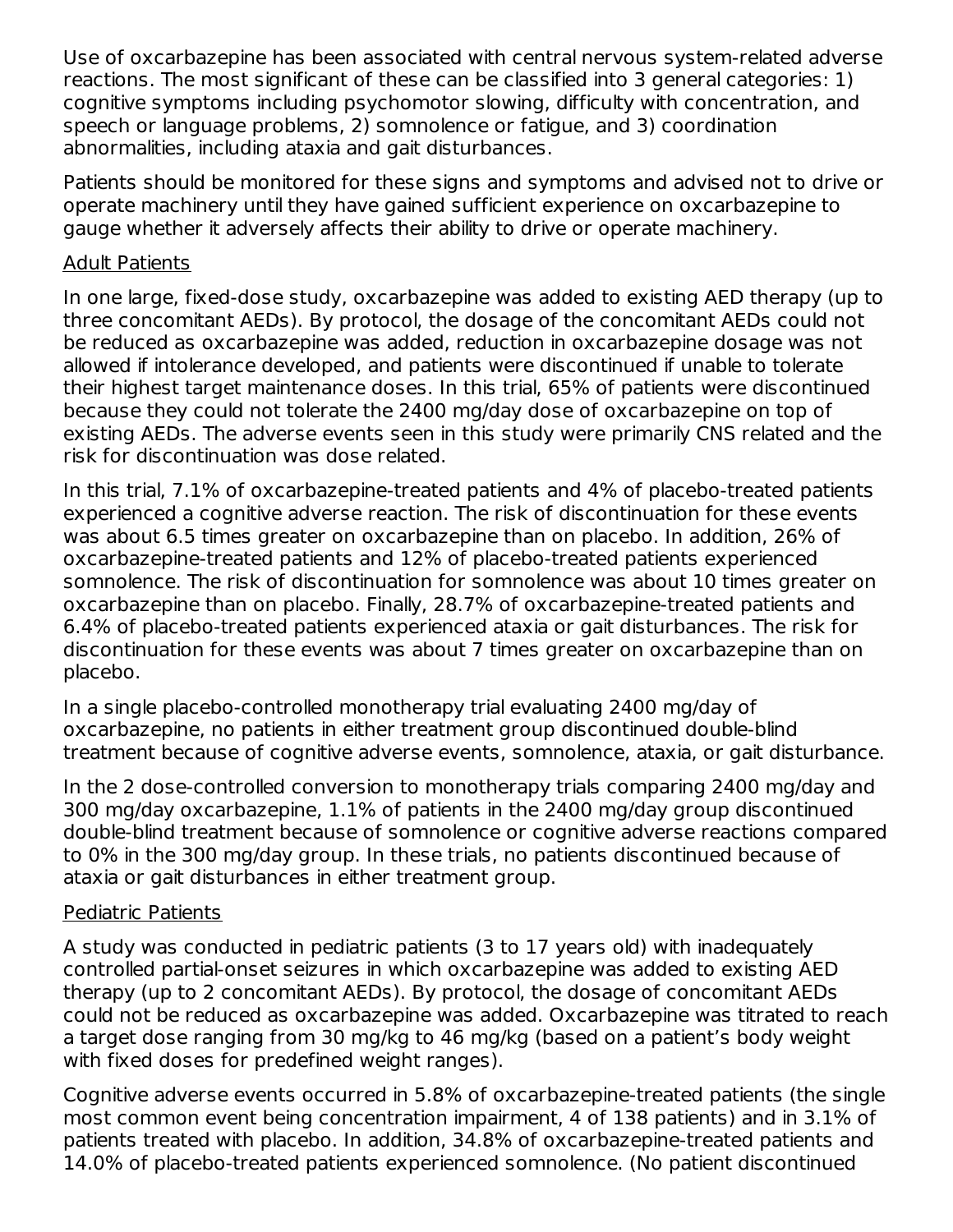due to a cognitive adverse reaction or somnolence.). Finally, 23.2% of oxcarbazepinetreated patients and 7.0% of placebo-treated patients experienced ataxia or gait disturbances. Two (1.4%) oxcarbazepine-treated patients and 1 (0.8%) placebo-treated patient discontinued due to ataxia or gait disturbances.

### **5.8 Drug Reaction with Eosinophilia and Systemic Symptoms (DRESS)/Multi-Organ Hypersensitivity**

Drug Reaction with Eosinophilia and Systemic Symptoms (DRESS), also known as multiorgan hypersensitivity, has occurred with oxcarbazepine. Some of these events have been fatal or life-threatening. DRESS typically, although not exclusively, presents with fever, rash, lymphadenopathy and/or facial swelling, in association with other organ system involvement, such as hepatitis, nephritis, hematologic abnormalities, myocarditis, or myositis sometimes resembling an acute viral infection. Eosinophilia is often present. This disorder is variable in its expression, and other organ systems not noted here may be involved. It is important to note that early manifestations of hypersensitivity (e.g., fever, lymphadenopathy) may be present even though rash is not evident. If such signs or symptoms are present, the patient should be evaluated immediately. Oxcarbazepine should be discontinued if an alternative etiology for the signs or symptoms cannot be established.

## **5.9 Hematologic Events**

Rare reports of pancytopenia, agranulocytosis, and leukopenia have been seen in patients treated with oxcarbazepine during postmarketing experience. Discontinuation of the drug should be considered if any evidence of these hematologic events develops.

## **5.10 Seizure Control During Pregnancy**

Due to physiological changes during pregnancy, plasma levels of the active metabolite of oxcarbazepine, the 10 monohydroxy derivative (MHD), may gradually decrease throughout pregnancy. It is recommended that patients be monitored carefully during pregnancy. Close monitoring should continue through the postpartum period because MHD levels may return after delivery.

## **5.11 Risk of Seizure Aggravation**

Exacerbation of or new onset primary generalized seizures has been reported with oxcarbazepine. The risk of aggravation of primary generalized seizures is seen especially in children but may also occur in adults. In case of seizure aggravation, oxcarbazepine should be discontinued.

# **6 ADVERSE REACTIONS**

The following serious adverse reactions are described below and elsewhere in the labeling:

- Hyponatremia [ see Warnings and Precautions (5.1)]
- Anaphylactic Reactions and Angioedema [ see Warnings and Precautions (5.2)]
- Cross Hypersensitivity Reaction to Carbamazepine [see Warnings and Precautions (5.3)]
- Serious Dermatological Reactions [see Warnings and Precautions (5.4)]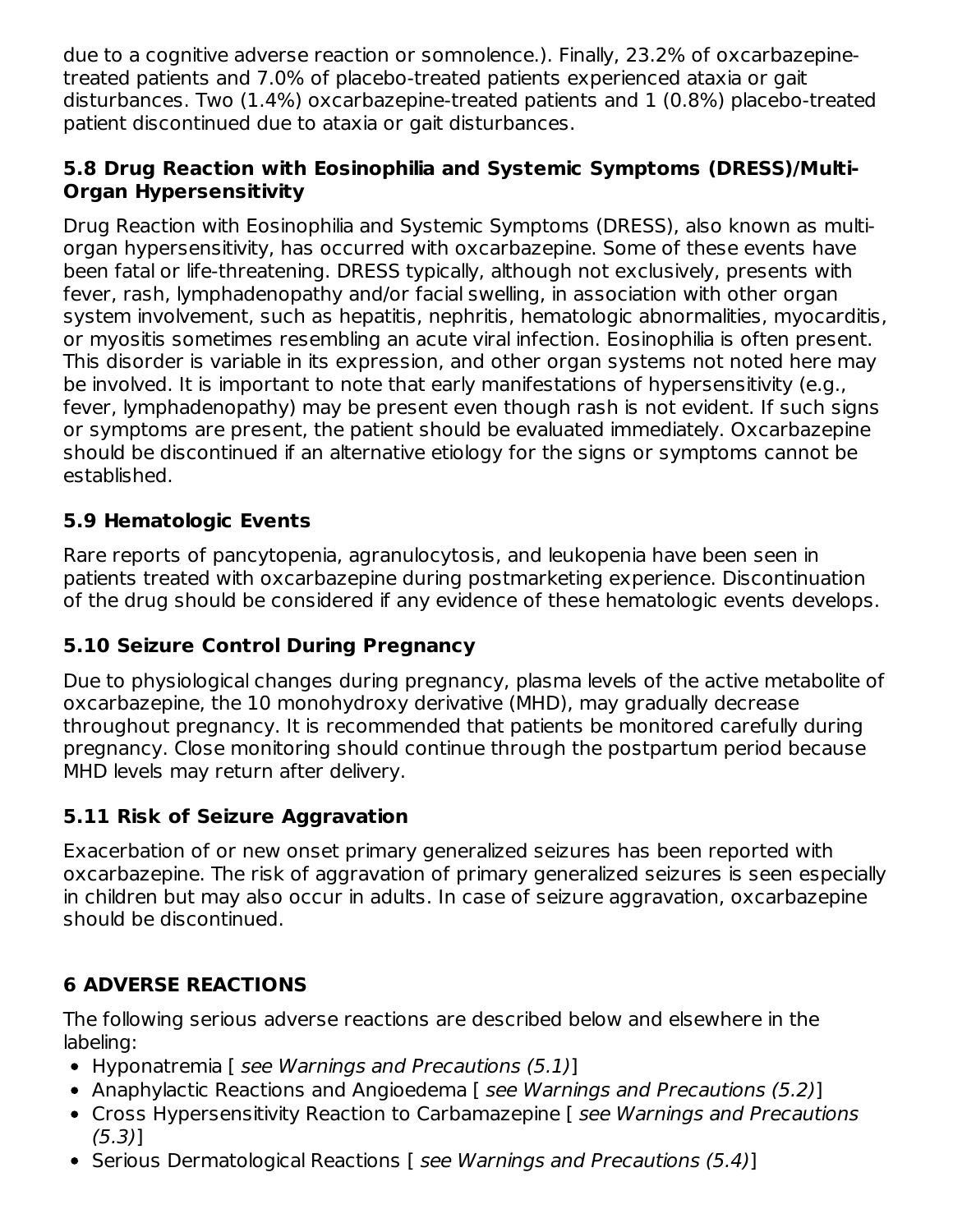- Suicidal Behavior and Ideation [ see Warnings and Precautions (5.5)]
- Cognitive/Neuropsychiatric Adverse Reactions [see Warnings and Precautions (5.7)]
- Drug Reaction with Eosinophilia and Systemic Symptoms (DRESS)/Multi-Organ Hypersensitivity [ see Warnings and Precautions (5.8)]
- Hematologic Events [ see Warnings and Precautions (5.9)]

## **6.1 Clinical Trials Experience**

Because clinical trials are conducted under widely varying conditions, adverse reaction rates observed in the clinical trials of a drug cannot be directly compared to rates in the clinical trials of another drug and may not reflect the rates observed in practice.

### Most Common Adverse Reactions in All Clinical Studies

## Adjunctive Therapy/Monotherapy in Adults Previously Treated with Other AEDs

The most common ( $\geq$ 10% more than placebo for adjunctive or low dose for monotherapy) adverse reactions with oxcarbazepine: dizziness, somnolence, diplopia, fatigue, nausea, vomiting, ataxia, abnormal vision, headache, nystagmus tremor, and abnormal gait.

Approximately 23% of these 1,537 adult patients discontinued treatment because of an adverse reaction. The adverse reactions most commonly associated with discontinuation were: dizziness (6.4%), diplopia (5.9%), ataxia (5.2%), vomiting (5.1%), nausea (4.9%), somnolence (3.8%), headache (2.9%), fatigue (2.1%), abnormal vision (2.1%), tremor (1.8%), abnormal gait (1.7%), rash (1.4%), hyponatremia (1.0%).

### Monotherapy in Adults Not Previously Treated with Other AEDs

The most common (≥5%) adverse reactions with oxcarbazepine in these patients were similar to those in previously treated patients.

Approximately 9% of these 295 adult patients discontinued treatment because of an adverse reaction. The adverse reactions most commonly associated with discontinuation were: dizziness (1.7%), nausea (1.7%), rash (1.7%), headache (1.4%).

#### Adjunctive Therapy/Monotherapy in Pediatric Patients 4 Years Old and Above Previously Treated with Other AEDs

The most common (≥5%) adverse reactions with oxcarbazepine in these patients were similar to those seen in adults.

Approximately 11% of these 456 pediatric patients discontinued treatment because of an adverse reaction. The adverse reactions most commonly associated with discontinuation were: somnolence (2.4%), vomiting (2.0%), ataxia (1.8%), diplopia (1.3%), dizziness (1.3%), fatigue (1.1%), nystagmus (1.1%).

### Monotherapy in Pediatric Patients 4 Years Old and Above Not Previously Treated with Other AEDs

The most common (≥5%) adverse reactions with oxcarbazepine in these patients were similar to those in adults. Approximately 9.2% of 152 pediatric patients discontinued treatment because of an adverse reaction. The adverse reactions most commonly associated ( $\geq$ 1%) with discontinuation were rash (5.3%) and maculopapular rash (1.3%).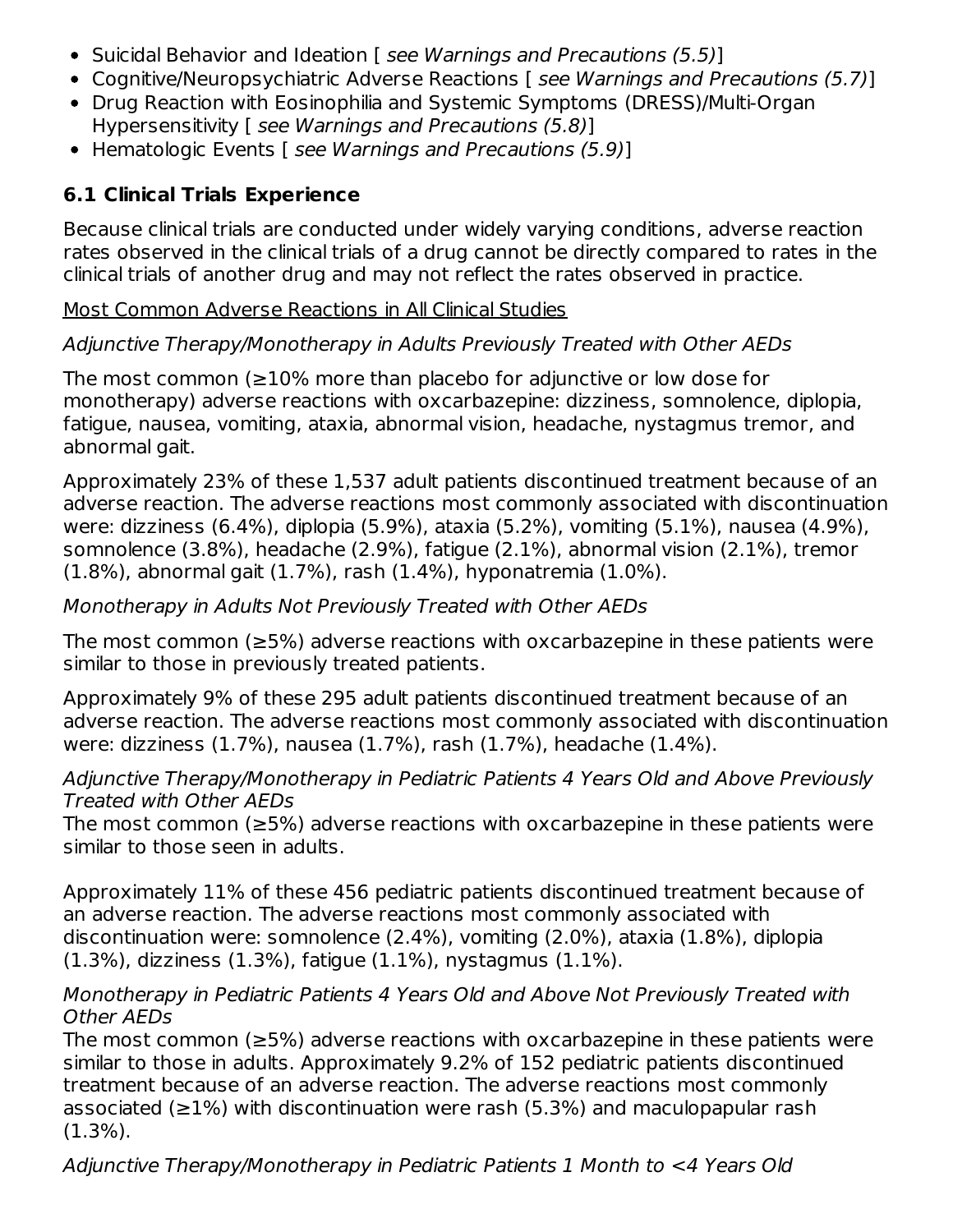Previously Treated or Not Previously Treated with Other AEDs:

The most common (≥5%) adverse reactions with oxcarbazepine in these patients were similar to those seen in older children and adults except for infections and infestations which were more frequently seen in these younger children.

Approximately 11% of these 241 pediatric patients discontinued treatment because of an adverse reaction. The adverse reactions most commonly associated with discontinuation were: convulsions (3.7%), status epilepticus (1.2%), and ataxia (1.2%).

Controlled Clinical Studies of Adjunctive Therapy/Monotherapy in Adults Previously Treated with Other AEDs

Table 3 lists adverse reactions that occurred in at least 2% of adult patients with epilepsy treated with oxcarbazepine or placebo as adjunctive treatment and were numerically more common in the patients treated with any dose of oxcarbazepine.

Table 4 lists adverse reactions in patients converted from other AEDs to either highdose oxcarbazepine (2400 mg/day) or low-dose (300 mg/day) oxcarbazepine. Note that in some of these monotherapy studies patients who dropped out during a preliminary tolerability phase are not included in the tables.

|                                                                | <b>OXCARBAZEPINE Dosage (mg/day)</b> |                                                                           |                        |                |  |
|----------------------------------------------------------------|--------------------------------------|---------------------------------------------------------------------------|------------------------|----------------|--|
| <b>Body System/</b><br><b>Adverse</b><br><b>Reaction</b>       | 600<br>$N = 163$<br>%                | OXCARBAZEPINEOXCARBAZEPINEOXCARBAZEPINE PLACEBO<br>1200<br>$N = 171$<br>% | 2400<br>$N = 126$<br>% | $N = 166$<br>% |  |
| <b>Body as a Whole</b>                                         |                                      |                                                                           |                        |                |  |
| Fatigue                                                        | 15                                   | 12                                                                        | 15                     | 7              |  |
| Asthenia                                                       | 6                                    | 3                                                                         | 6                      | 5              |  |
| Leg Edema                                                      | 2                                    | 1                                                                         | 2                      | 1              |  |
| Increased Weight                                               | $\mathbf 1$                          | 2                                                                         | $\overline{2}$         | $\mathbf 1$    |  |
| Feeling Abnormal                                               | $\overline{0}$                       | $\mathbf{1}$                                                              | $\overline{2}$         | $\overline{0}$ |  |
| <b>Cardiovascular</b><br><b>System</b>                         |                                      |                                                                           |                        |                |  |
| Hypotension                                                    | $\overline{0}$                       | $\mathbf 1$                                                               | $\overline{2}$         | $\mathbf 0$    |  |
| <b>Digestive</b>                                               |                                      |                                                                           |                        |                |  |
| <b>System</b>                                                  |                                      |                                                                           |                        |                |  |
| <b>Nausea</b>                                                  | 15                                   | 25                                                                        | 29                     | 10             |  |
| Vomiting                                                       | 13                                   | 25                                                                        | 36                     | 5              |  |
| <b>Abdominal Pain</b>                                          | 10                                   | 13                                                                        | 11                     | 5              |  |
| Diarrhea                                                       | 5                                    | 6                                                                         | 7                      | 6              |  |
| <b>Dyspepsia</b>                                               | 5                                    | 5                                                                         | 6                      | $\overline{2}$ |  |
| Constipation                                                   | 2                                    | 2                                                                         | 6                      | 4              |  |
| Gastritis                                                      | 2                                    | 1                                                                         | $\overline{2}$         | 1              |  |
| <b>Metabolic and</b><br><b>Nutritional</b><br><b>Disorders</b> |                                      |                                                                           |                        |                |  |

#### **Table 3: Adverse Reactions in a Controlled Clinical Study of Adjunctive Therapy with OXCARBAZEPINE in Adults**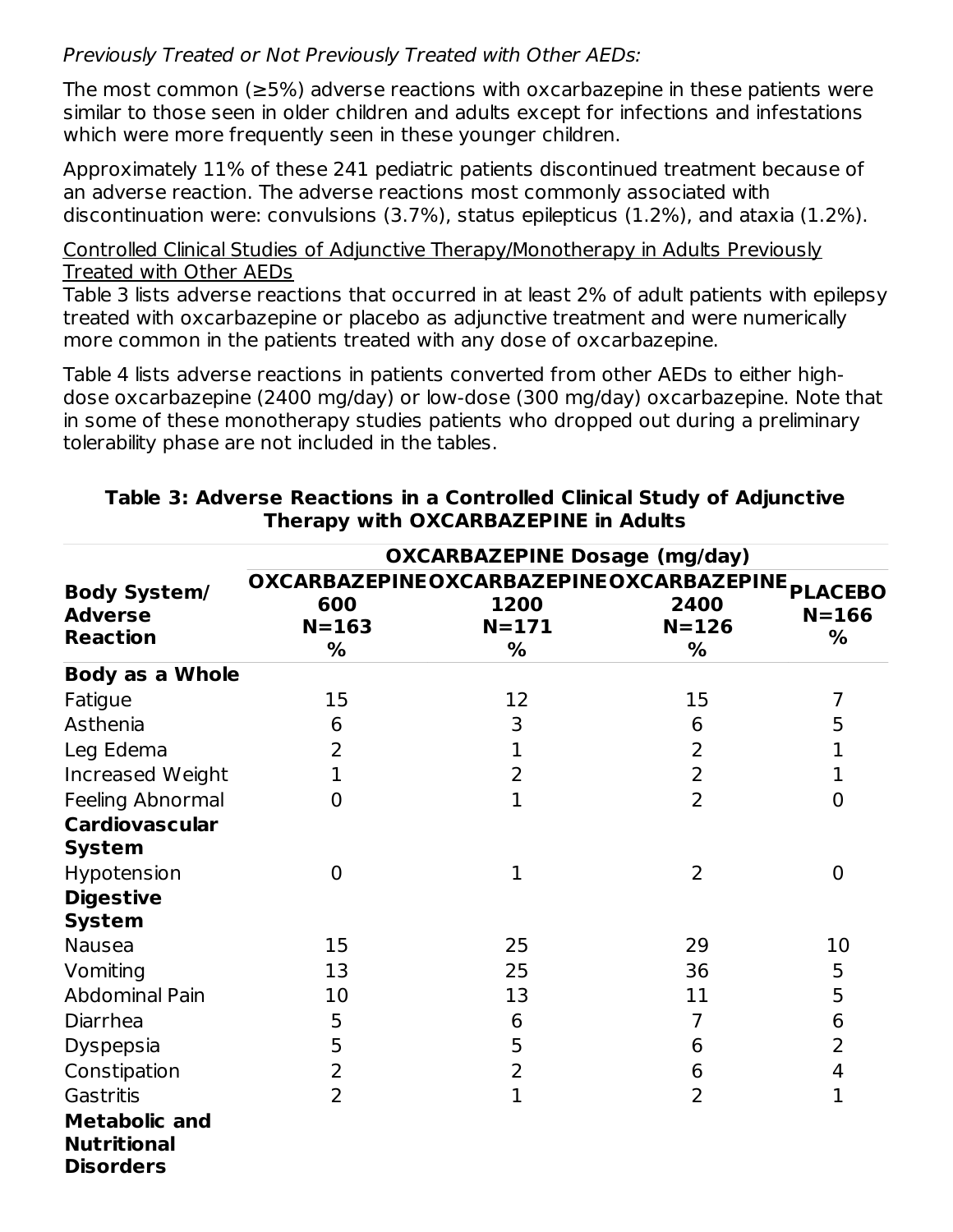| Hyponatremia               | 3              | 1              | 2              | 1              |
|----------------------------|----------------|----------------|----------------|----------------|
| <b>Musculoskeletal</b>     |                |                |                |                |
| <b>System</b>              |                |                |                |                |
| Muscle Weakness            | 1              | $\overline{2}$ | $\overline{2}$ | $\mathbf 0$    |
| <b>Sprains and Strains</b> | 0              | $\overline{2}$ | 2              | 1              |
| <b>Nervous System</b>      |                |                |                |                |
| Headache                   | 32             | 28             | 26             | 23             |
| <b>Dizziness</b>           | 26             | 32             | 49             | 13             |
| Somnolence                 | 20             | 28             | 36             | 12             |
| Ataxia                     | 9              | 17             | 31             | 5              |
| Nystagmus                  | 7              | 20             | 26             | 5              |
| <b>Abnormal Gait</b>       | 5              | 10             | 17             | 1              |
| Insomnia                   | 4              | $\overline{2}$ | 3              | 1              |
| Tremor                     | 3              | 8              | 16             | 5              |
| Nervousness                | $\overline{2}$ | 4              | $\overline{2}$ | 1              |
| Agitation                  | $\mathbf 1$    | $\mathbf 1$    | $\overline{2}$ | 1              |
| Abnormal                   | 1              | 3              | 2              | 1              |
| Coordination               |                |                |                |                |
| <b>Abnormal EEG</b>        | 0              | 0              | 2              | 0              |
| Speech Disorder            | 1              | 1              | 3              | 0              |
| Confusion                  | $\mathbf{1}$   | 1              | $\overline{2}$ | 1              |
| <b>Cranial Injury NOS</b>  | 1              | 0              | $\overline{2}$ | 1              |
| Dysmetria                  | 1              | $\overline{2}$ | 3              | $\mathbf 0$    |
| <b>Abnormal Thinking</b>   | 0              | 2              | $\overline{4}$ | $\mathbf 0$    |
| <b>Respiratory</b>         |                |                |                |                |
| <b>System</b>              |                |                |                |                |
| <b>Rhinitis</b>            | 2              | 4              | 5              | 4              |
| <b>Skin and</b>            |                |                |                |                |
| <b>Appendages</b>          |                |                |                |                |
| Acne                       | $\mathbf 1$    | $\overline{2}$ | 2              | $\overline{0}$ |
| <b>Special Senses</b>      |                |                |                |                |
| Diplopia                   | 14             | 30             | 40             | 5              |
| Vertigo                    | 6              | 12             | 15             | 2              |
| <b>Abnormal Vision</b>     | 6              | 14             | 13             | 4              |
| Abnormal                   | 0              | $\mathbf 0$    | $\overline{2}$ | $\mathbf 0$    |
| Accommodation              |                |                |                |                |

**Table 4: Adverse Reactions in Controlled Clinical Studies of Monotherapy with OXCARBAZEPINE in Adults Previously Treated with Other AEDs**

| <b>Body System/</b><br><b>Adverse Reaction</b> | $2400$ mg/day<br>$N = 86$<br>% | OXCARBAZEPINE OXCARBAZEPINE<br>300 mg/day<br>$N = 86$<br>% |
|------------------------------------------------|--------------------------------|------------------------------------------------------------|
| Body as a Whole                                |                                |                                                            |
| Fatigue                                        | 21                             | 5                                                          |
| Fever                                          | 3                              | O                                                          |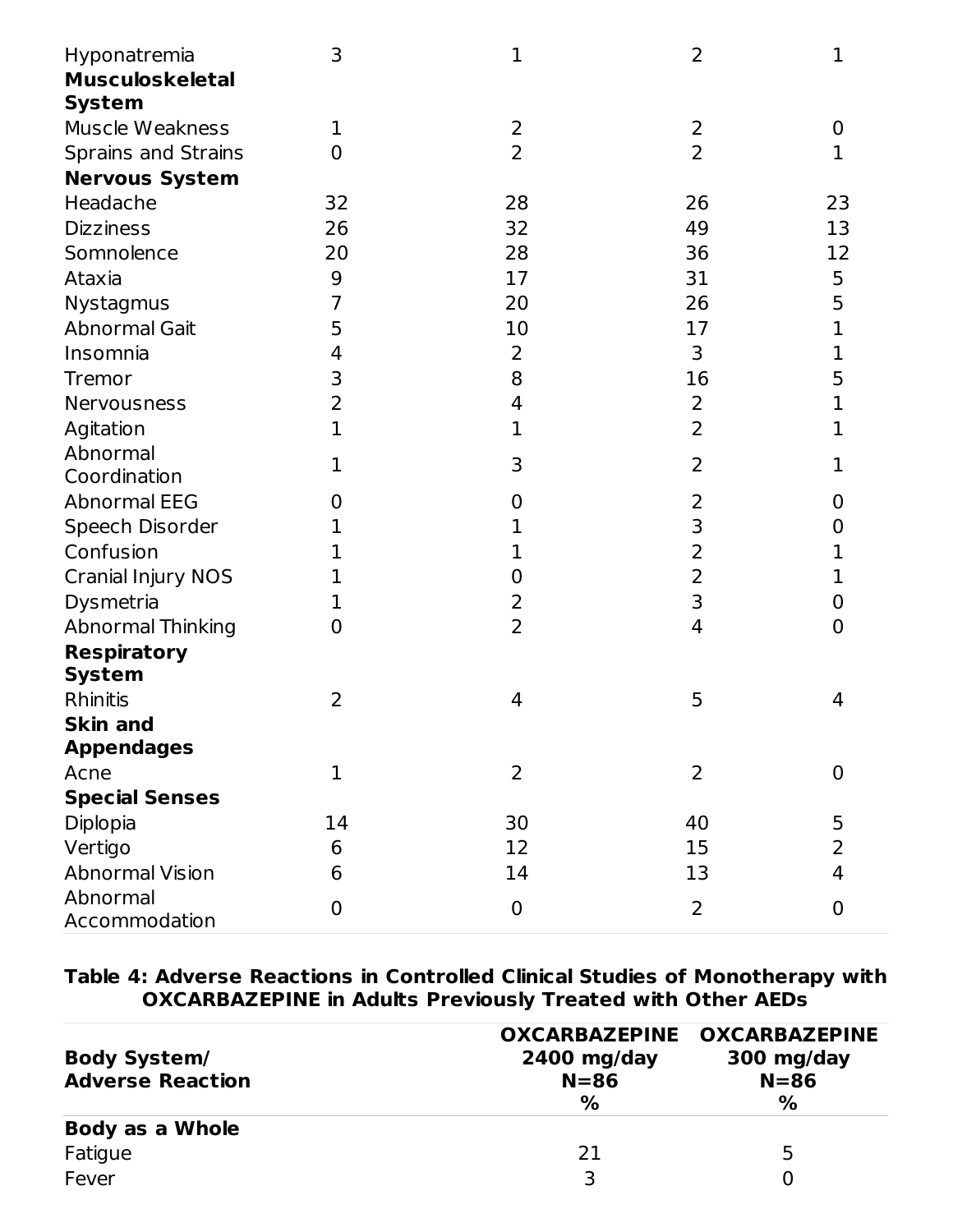| Allergy                                    | 2              | 0              |
|--------------------------------------------|----------------|----------------|
| Generalized Edema                          | 2              | 1              |
| <b>Chest Pain</b>                          | 2              | 0              |
| <b>Digestive System</b>                    |                |                |
| <b>Nausea</b>                              | 22             | 7              |
| Vomiting                                   | 15             | 5              |
| Diarrhea                                   | $\overline{7}$ | 5              |
| <b>Dyspepsia</b>                           | 6              | 1              |
| Anorexia                                   | 5              | 3              |
| <b>Abdominal Pain</b>                      | 5              | 3              |
| Dry Mouth                                  | 3              | $\mathbf 0$    |
| Hemorrhage Rectum                          | $\overline{2}$ | 0              |
| Toothache                                  | $\overline{2}$ | $\mathbf 1$    |
| <b>Hemic and Lymphatic System</b>          |                |                |
| Lymphadenopathy                            | $\overline{2}$ | 0              |
| <b>Infections and Infestations</b>         |                |                |
| <b>Viral Infection</b>                     | 7              | 5              |
| Infection                                  | 2              | 0              |
| <b>Metabolic and Nutritional Disorders</b> |                |                |
| Hyponatremia                               | 5              | 0              |
| Thirst                                     | 2              | 0              |
| <b>Nervous System</b>                      |                |                |
| Headache                                   | 31             | 15             |
| <b>Dizziness</b>                           | 28             | 8              |
| Somnolence                                 | 19             | 5              |
| Anxiety                                    | $\overline{7}$ | 5              |
| Ataxia                                     | 7              | 1              |
| Confusion                                  | 7              | $\overline{0}$ |
| Nervousness                                | 7              | 0              |
| Insomnia                                   | 6              | 3              |
| Tremor                                     | 6              | 3              |
| Amnesia                                    | 5              | 1              |
| <b>Aggravated Convulsions</b>              | 5              | $\overline{2}$ |
| <b>Emotional Lability</b>                  | 3              | 2              |
| Hypoesthesia                               | 3              | 1              |
| <b>Abnormal Coordination</b>               | $\overline{2}$ | 1              |
| Nystagmus                                  | $\overline{2}$ | 0              |
| Speech Disorder                            | $\overline{2}$ | 0              |
| <b>Respiratory System</b>                  |                |                |
| <b>Upper Respiratory Tract Infection</b>   | 10             | 5              |
| Coughing                                   | 5              | 0              |
| <b>Bronchitis</b>                          | 3              | 0              |
| Pharyngitis                                | 3              | 0              |
| <b>Skin and Appendages</b>                 |                |                |
| <b>Hot Flushes</b>                         | 2              | 1              |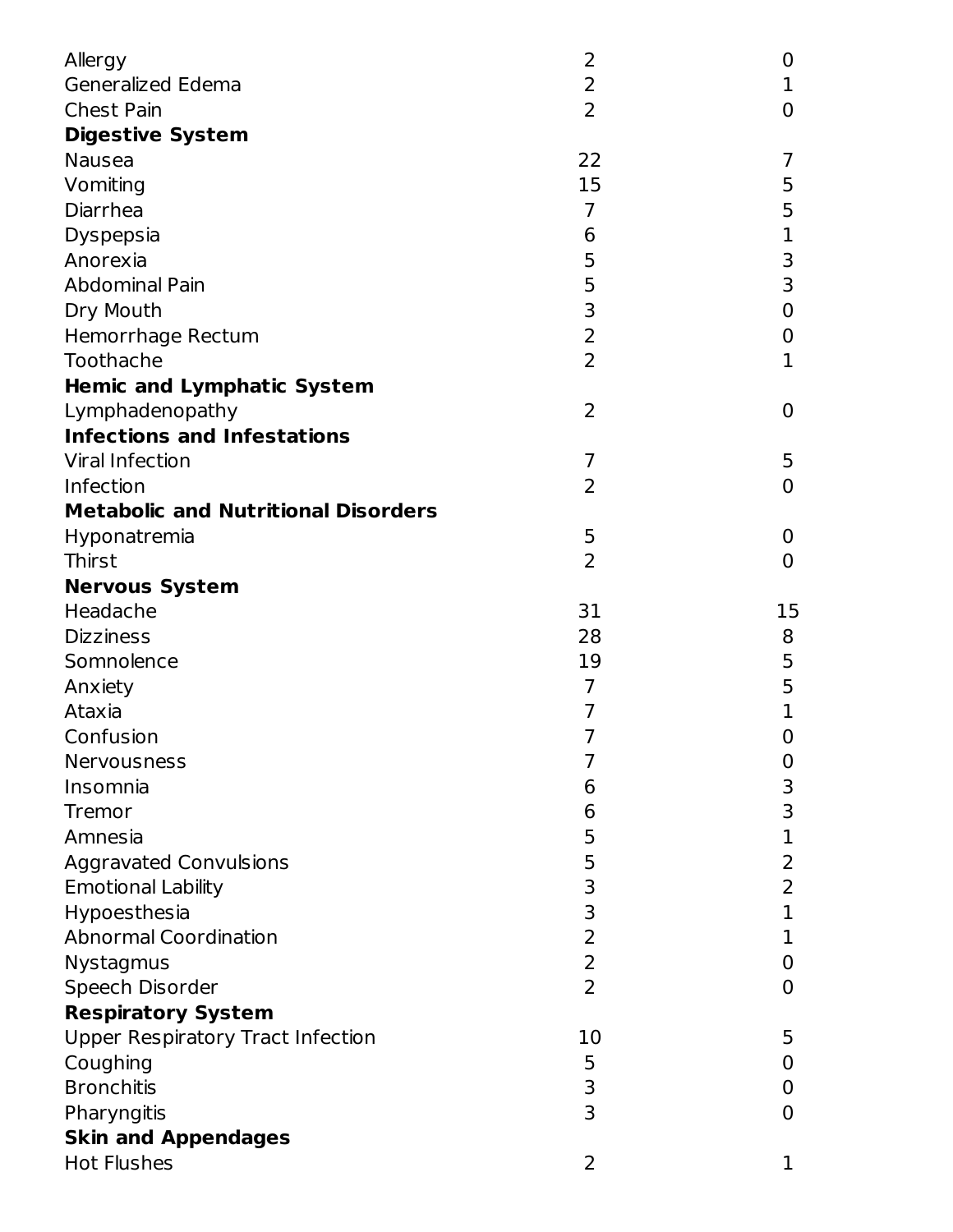| Purpura                                   |    | U |
|-------------------------------------------|----|---|
| <b>Special Senses</b>                     |    |   |
| <b>Abnormal Vision</b>                    | 14 |   |
| Diplopia                                  | 12 |   |
| <b>Taste Perversion</b>                   | 5  |   |
| Vertigo                                   |    | 0 |
| Earache                                   |    |   |
| Ear Infection NOS                         |    | U |
| <b>Urogenital and Reproductive System</b> |    |   |
| <b>Urinary Tract Infection</b>            | 5  |   |
| <b>Micturition Frequency</b>              |    |   |
| Vaginitis                                 |    |   |

Controlled Clinical Study of Monotherapy in Adults Not Previously Treated with Other AEDs

Table 5 lists adverse reactions in a controlled clinical study of monotherapy in adults not previously treated with other AEDs that occurred in at least 2% of adult patients with epilepsy treated with oxcarbazepine or placebo and were numerically more common in the patients treated with oxcarbazepine.

| <b>Body System/</b><br><b>Adverse Reaction</b> | <b>OXCARBAZEPINE</b><br>$N = 55$<br>% | <b>PLACEBO</b><br>$N=49$<br>% |
|------------------------------------------------|---------------------------------------|-------------------------------|
| <b>Body as a Whole</b>                         |                                       |                               |
| <b>Falling Down NOS</b>                        | 4                                     | $\overline{0}$                |
| <b>Digestive System</b>                        |                                       |                               |
| <b>Nausea</b>                                  | 16                                    | 12                            |
| Diarrhea                                       | 7                                     | 2                             |
| Vomiting                                       | 7                                     | 6                             |
| Constipation                                   | 5                                     | 0                             |
| Dyspepsia                                      | 5                                     | 4                             |
| <b>Musculoskeletal System</b>                  |                                       |                               |
| <b>Back Pain</b>                               | 4                                     | $\overline{2}$                |
| <b>Nervous System</b>                          |                                       |                               |
| <b>Dizziness</b>                               | 22                                    | 6                             |
| Headache                                       | 13                                    | 10                            |
| Ataxia                                         | 5                                     | $\mathbf 0$                   |
| <b>Nervousness</b>                             | 5                                     | $\overline{2}$                |
| Amnesia                                        | 4                                     | 2                             |
| <b>Abnormal Coordination</b>                   | 4                                     | $\overline{2}$                |
| Tremor                                         | 4                                     | $\overline{0}$                |
| <b>Respiratory System</b>                      |                                       |                               |
| Upper Respiratory Tract Infection              | 7                                     | $\overline{0}$                |

#### **Table 5: Adverse Reactions in a Controlled Clinical Study of Monotherapy with OXCARBAZEPINE in Adults Not Previously Treated with Other AEDs**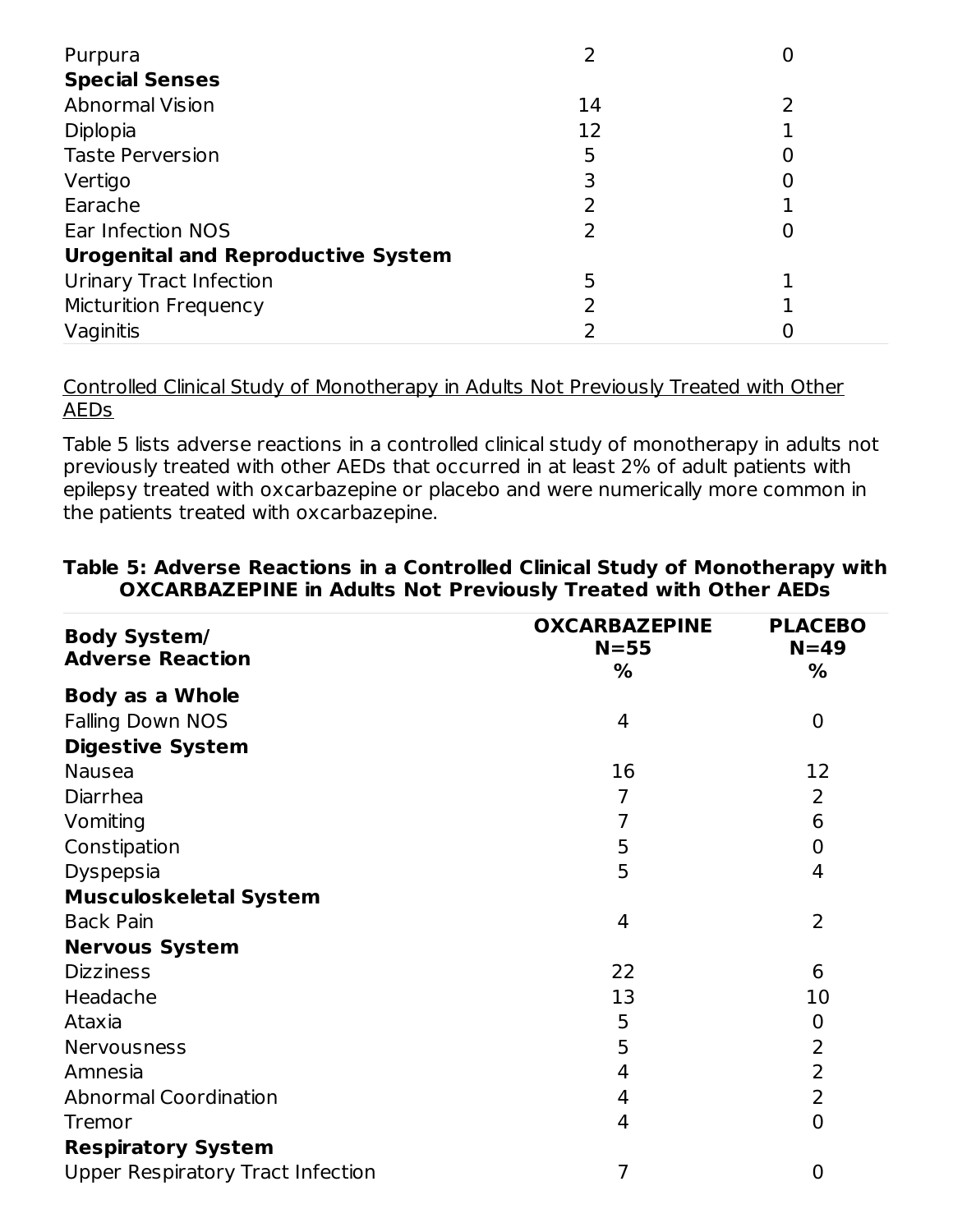| Epistaxis                  | 4 | O |
|----------------------------|---|---|
| <b>Infection Chest</b>     | 4 |   |
| <b>Sinusitis</b>           | 4 |   |
| <b>Skin and Appendages</b> |   |   |
| Rash                       | 4 |   |
| <b>Special Senses</b>      |   |   |
| <b>Vision Abnormal</b>     | Δ |   |

Controlled Clinical Studies of Adjunctive Therapy/Monotherapy in Pediatric Patients Previously Treated with Other AEDs

Table 6 lists adverse reactions that occurred in at least 2% of pediatric patients with epilepsy treated with oxcarbazepine or placebo as adjunctive treatment and were numerically more common in the patients treated with oxcarbazepine.

#### **Table 6: Adverse Reactions in Controlled Clinical Studies of Adjunctive Therapy/Monotherapy with OXCARBAZEPINE in Pediatric Patients Previously Treated with Other AEDs**

| <b>Body System/</b><br><b>Adverse Reaction</b> | <b>OXCARBAZEPINE</b><br>$N = 171$<br>% | <b>PLACEBO</b><br>$N = 139$<br>% |
|------------------------------------------------|----------------------------------------|----------------------------------|
| <b>Body as a Whole</b>                         |                                        |                                  |
| Fatigue                                        | 13                                     | 9                                |
| Allergy                                        | $\overline{2}$                         | 0                                |
| Asthenia                                       | $\overline{2}$                         | $\mathbf 1$                      |
| <b>Digestive System</b>                        |                                        |                                  |
| Vomiting                                       | 33                                     | 14                               |
| <b>Nausea</b>                                  | 19                                     | 5                                |
| Constipation                                   | 4                                      | 1                                |
| Dyspepsia                                      | 2                                      | $\overline{0}$                   |
| <b>Nervous System</b>                          |                                        |                                  |
| Headache                                       | 31                                     | 19                               |
| Somnolence                                     | 31                                     | 13                               |
| <b>Dizziness</b>                               | 28                                     | 8                                |
| Ataxia                                         | 13                                     | 4                                |
| Nystagmus                                      | 9                                      | 1                                |
| <b>Emotional Lability</b>                      | 8                                      | 4                                |
| <b>Abnormal Gait</b>                           | 8                                      | 3                                |
| Tremor                                         | 6                                      | 4                                |
| Speech Disorder                                | 3                                      | $\mathbf{1}$                     |
| <b>Impaired Concentration</b>                  | $\overline{2}$                         | 1                                |
| Convulsions                                    | $\overline{2}$                         | 1                                |
| <b>Involuntary Muscle Contractions</b>         | $\overline{2}$                         | $\mathbf{1}$                     |
| <b>Respiratory System</b>                      |                                        |                                  |
| <b>Rhinitis</b>                                | 10                                     | 9                                |
| Pneumonia                                      | $\overline{2}$                         | 1                                |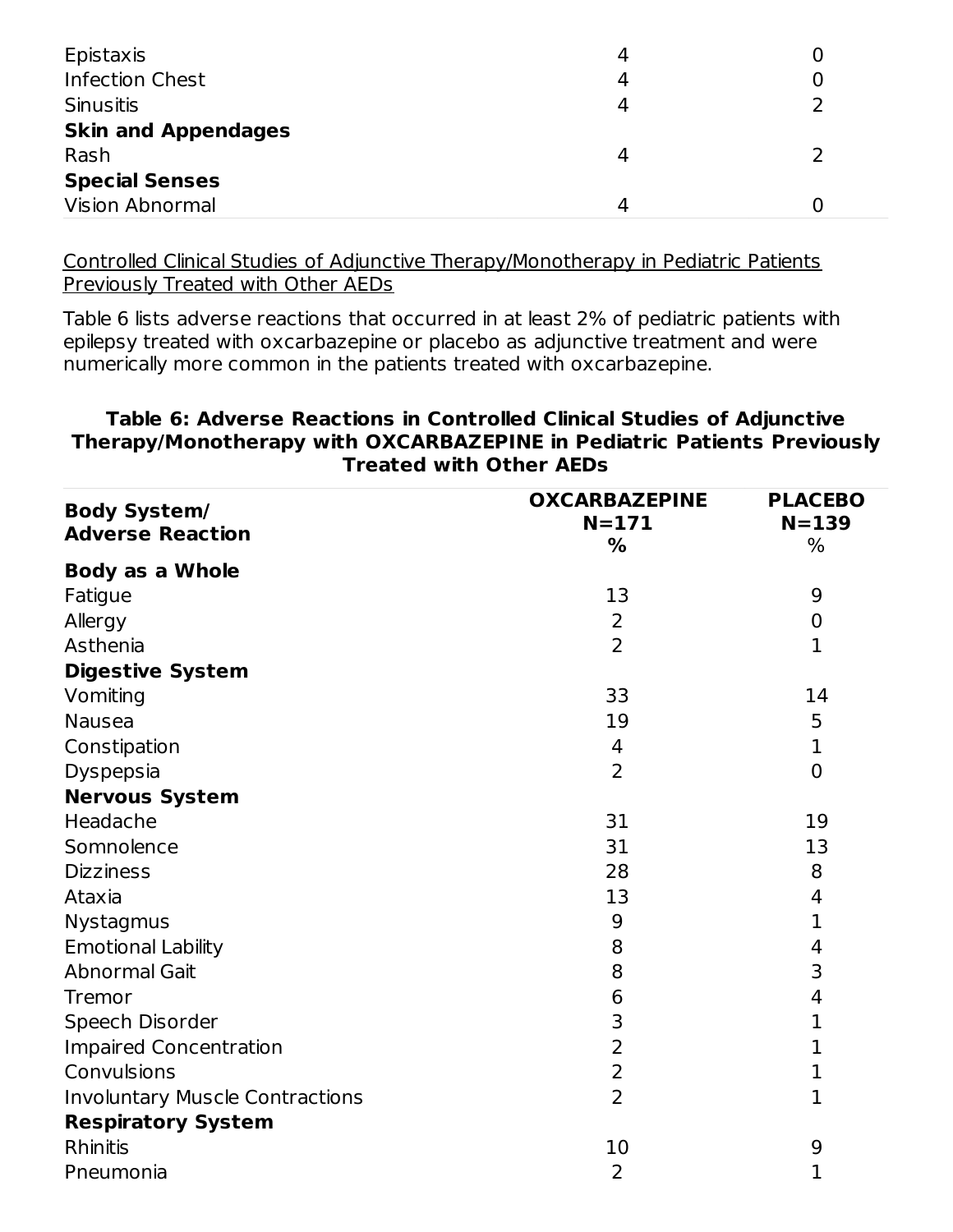| <b>Skin and Appendages</b> |    |  |
|----------------------------|----|--|
| <b>Bruising</b>            | 4  |  |
| <b>Increased Sweating</b>  | 3  |  |
| <b>Special Senses</b>      |    |  |
| Diplopia                   | 17 |  |
| <b>Abnormal Vision</b>     | 13 |  |
| Vertigo                    | 2  |  |

Other Events Observed in Association with the Administration of Oxcarbazepine

In the paragraphs that follow, the adverse reactions, other than those in the preceding tables or text, that occurred in a total of 565 children and 1,574 adults exposed to oxcarbazepine and that are reasonably likely to be related to drug use are presented. Events common in the population, events reflecting chronic illness and events likely to reflect concomitant illness are omitted particularly if minor. They are listed in order of decreasing frequency. Because the reports cite events observed in open label and uncontrolled trials, the role of oxcarbazepine in their causation cannot be reliably determined.

Body as a Whole: fever, malaise, pain chest precordial, rigors, weight decrease.

Cardiovascular System: bradycardia, cardiac failure, cerebral hemorrhage, hypertension, hypotension postural, palpitation, syncope, tachycardia.

Digestive System: appetite increased, blood in stool, cholelithiasis, colitis, duodenal ulcer, dysphagia, enteritis, eructation, esophagitis, flatulence, gastric ulcer, gingival bleeding, gum hyperplasia, hematemesis, hemorrhage rectum, hemorrhoids, hiccup, mouth dry, pain biliary, pain right hypochondrium, retching, sialoadenitis, stomatitis, stomatitis ulcerative.

Hematologic and Lymphatic System: thrombocytopenia.

Laboratory Abnormality: gamma-GT increased, hyperglycemia, hypocalcemia, hypoglycemia, hypokalemia, liver enzymes elevated, serum transaminase increased.

Musculoskeletal System: hypertonia muscle.

Nervous System: aggressive reaction, amnesia, anguish, anxiety, apathy, aphasia, aura, convulsions aggravated, delirium, delusion, depressed level of consciousness, dysphonia, dystonia, emotional lability, euphoria, extrapyramidal disorder, feeling drunk, hemiplegia, hyperkinesia, hyperreflexia, hypoesthesia, hypokinesia, hyporeflexia, hypotonia, hysteria, libido decreased, libido increased, manic reaction, migraine, muscle contractions involuntary, nervousness, neuralgia, oculogyric crisis, panic disorder, paralysis, paroniria, personality disorder, psychosis, ptosis, stupor, tetany.

Respiratory System: asthma, dyspnea, epistaxis, laryngismus, pleurisy.

Skin and Appendages: acne, alopecia, angioedema, bruising, dermatitis contact, eczema, facial rash, flushing, folliculitis, heat rash, hot flushes, photosensitivity reaction, pruritus genital, psoriasis, purpura, rash erythematous, rash maculopapular, vitiligo, urticaria.

Special Senses: accommodation abnormal, cataract, conjunctival hemorrhage, edema eye, hemianopia, mydriasis, otitis externa, photophobia, scotoma, taste perversion, tinnitus, xerophthalmia.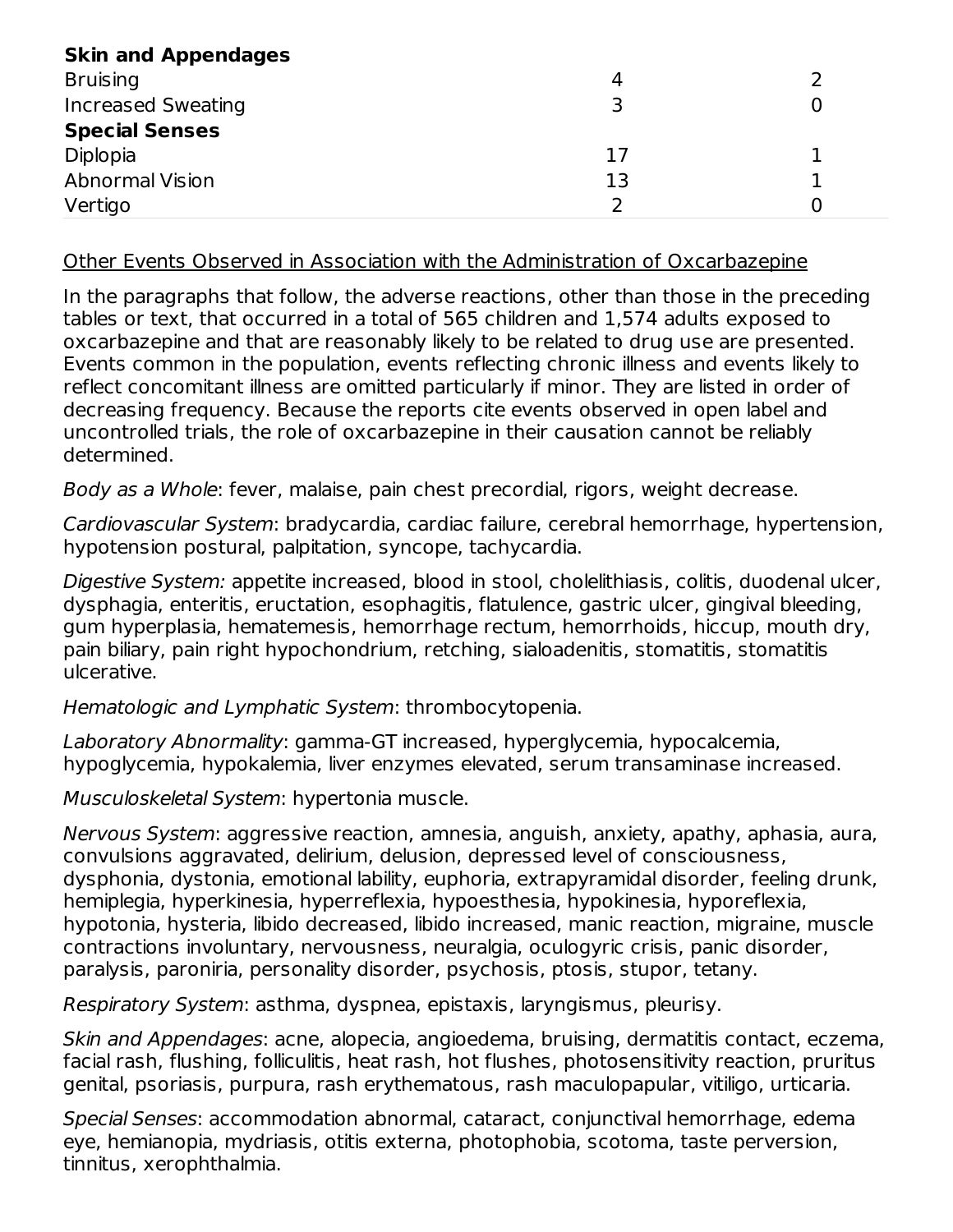Surgical and Medical Procedures: procedure dental oral, procedure female reproductive, procedure musculoskeletal, procedure skin.

Urogenital and Reproductive System: dysuria, hematuria, intermenstrual bleeding, leukorrhea, menorrhagia, micturition frequency, pain renal, pain urinary tract, polyuria, priapism, renal calculus.

Other: Systemic lupus erythematosus.

### Laboratory Tests

Serum sodium levels below 125 mmol/L have been observed in patients treated with oxcarbazepine [ see Warnings and Precautions (5.1)]. Experience from clinical trials indicates that serum sodium levels return toward normal when the oxcarbazepine dosage is reduced or discontinued, or when the patient was treated conservatively (e.g., fluid restriction).

Laboratory data from clinical trials suggest that oxcarbazepine use was associated with decreases in T  $_4$ , without changes in T  $_3$  or TSH.

## **6.2 Postmarketing Experience**

The following adverse reactions have been identified during postapproval use of oxcarbazepine. Because these reactions are reported voluntarily from a population of uncertain size, it is not always possible to reliably estimate their frequency or establish a causal relationship to drug exposure.

Body as a Whole: multi-organ hypersensitivity disorders characterized by features such as rash, fever, lymphadenopathy, abnormal liver function tests, eosinophilia and arthralgia [ see Warnings and Precautions (5.8)]

Cardiovascular System: atrioventricular block

Immune System Disorders: anaphylaxis [ see Warnings and Precautions (5.2)]

Digestive System: pancreatitis and/or lipase and/or amylase increase

Hematologic and Lymphatic Systems: aplastic anemia [ see Warnings and Precautions (5.9)]

Metabolism and Nutrition Disorders: hypothyroidism and syndrome of inappropriate antidiuretic hormone secretion (SIADH)

Skin and Subcutaneous Tissue Disorders: erythema multiforme, Stevens-Johnson syndrome, toxic epidermal necrolysis [ see Warnings and Precautions (5.4)], Acute Generalized Exanthematous Pustulosis (AGEP)

Musculoskeletal, connective tissue and bone disorders: There have been reports of decreased bone mineral density, osteoporosis and fractures in patients on long-term therapy with oxcarbazepine.

Injury, Poisoning, and Procedural Complications: fall

Nervous System Disorders: dysarthria

# **7 DRUG INTERACTIONS**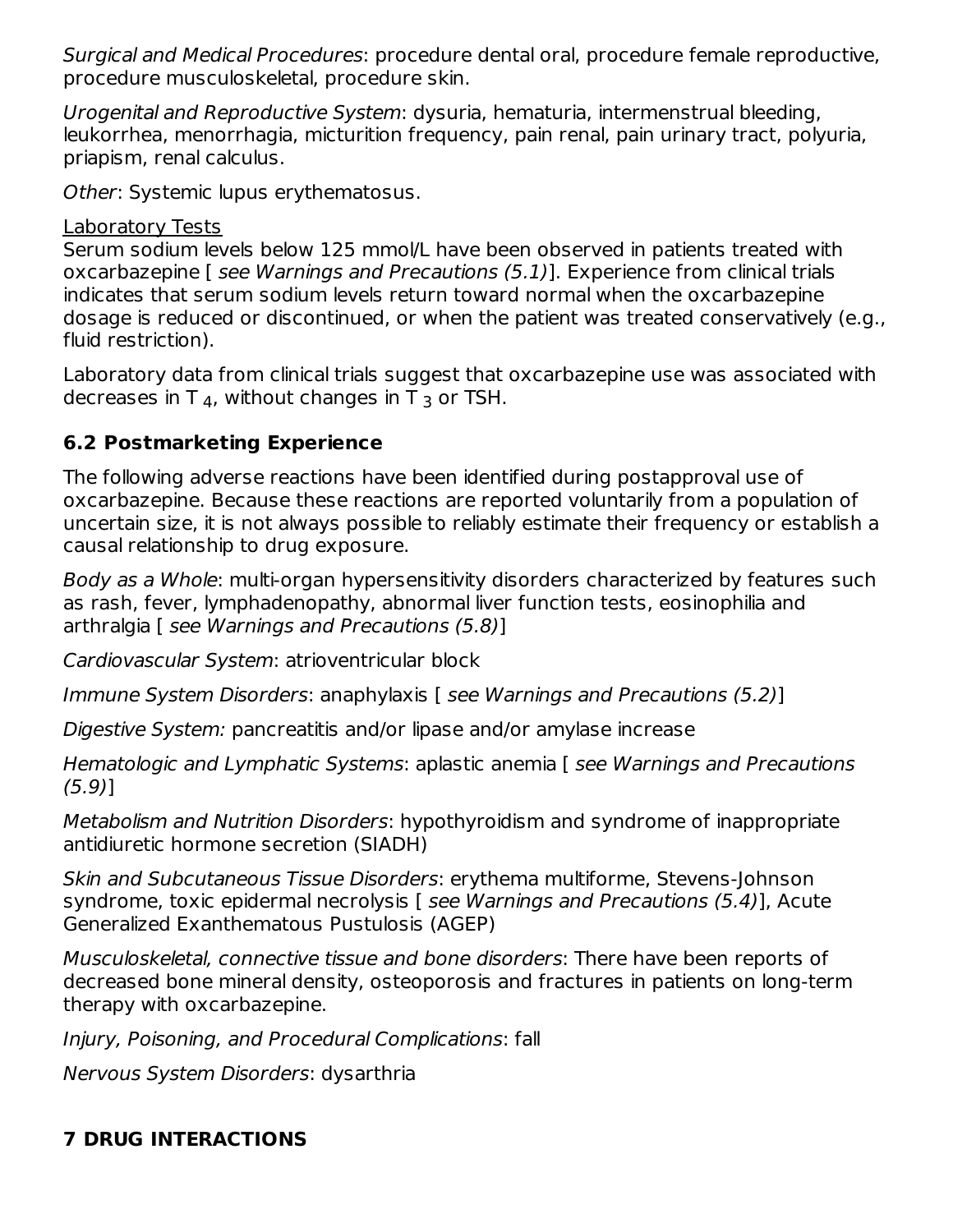## **7.1 Effect of Oxcarbazepine on Other Drugs**

Phenytoin levels have been shown to increase with concomitant use of oxcarbazepine at doses greater than 1200 mg/day [ see Clinical Pharmacology (12.3)]. Therefore, it is recommended that the plasma levels of phenytoin be monitored during the period of oxcarbazepine titration and dosage modification. A decrease in the dose of phenytoin may be required.

## **7.2 Effect of Other Drugs on Oxcarbazepine**

Strong inducers of cytochrome P450 enzymes and/or inducers of UGT (e.g., rifampin, carbamazepine, phenytoin and phenobarbital) have been shown to decrease the plasma/serum levels of MHD, the active metabolite of oxcarbazepine (25% to 49%) [ see Clinical Pharmacology (12.3)]. If oxcarbazepine and strong CYP3A4 inducers or UGT inducers are administered concurrently, it is recommended that the plasma levels of MHD be monitored during the period of oxcarbazepine titration. Dose adjustment of oxcarbazepine may be required after initiation, dosage modification, or discontinuation of such inducers.

# **7.3 Hormonal Contraceptives**

Concurrent use of oxcarbazepine with hormonal contraceptives may render these contraceptives less effective [ see Use in Specific Populations (8.3) and Clinical Pharmacology (12.3)]. Studies with other oral or implant contraceptives have not been conducted.

# **8 USE IN SPECIFIC POPULATIONS**

## **8.1 Pregnancy**

## Pregnancy Exposure Registry

There is a pregnancy exposure registry that monitors pregnancy outcomes in women exposed to AEDs, such as oxcarbazepine, during pregnancy. Encourage women who are taking oxcarbazepine during pregnancy to enroll in the North American Antiepileptic Drug (NAAED) Pregnancy Registry by calling 1-888-233-2334 or visiting http://www.aedpregnancyregistry.org/.

### Risk Summary

There are no adequate data on the developmental risks associated with the use of oxcarbazepine in pregnant women; however, oxcarbazepine is closely related structurally to carbamazepine, which is considered to be teratogenic in humans. Data on a limited number of pregnancies from pregnancy registries suggest that oxcarbazepine monotherapy use is associated with congenital malformations (e.g., craniofacial defects such as oral clefts, and cardiac malformations such as ventricular septal defects). Increased incidences of fetal structural abnormalities and other manifestations of developmental toxicity (embryolethality, growth retardation) were observed in the offspring of animals treated with either oxcarbazepine or its active 10-hydroxy metabolite (MHD) during pregnancy at doses similar to the maximum recommended human dose (MRHD).

In the U.S. general population, the estimated background risk of major birth defects and miscarriage in clinically recognized pregnancies is 2-4% and 15-20%, respectively. The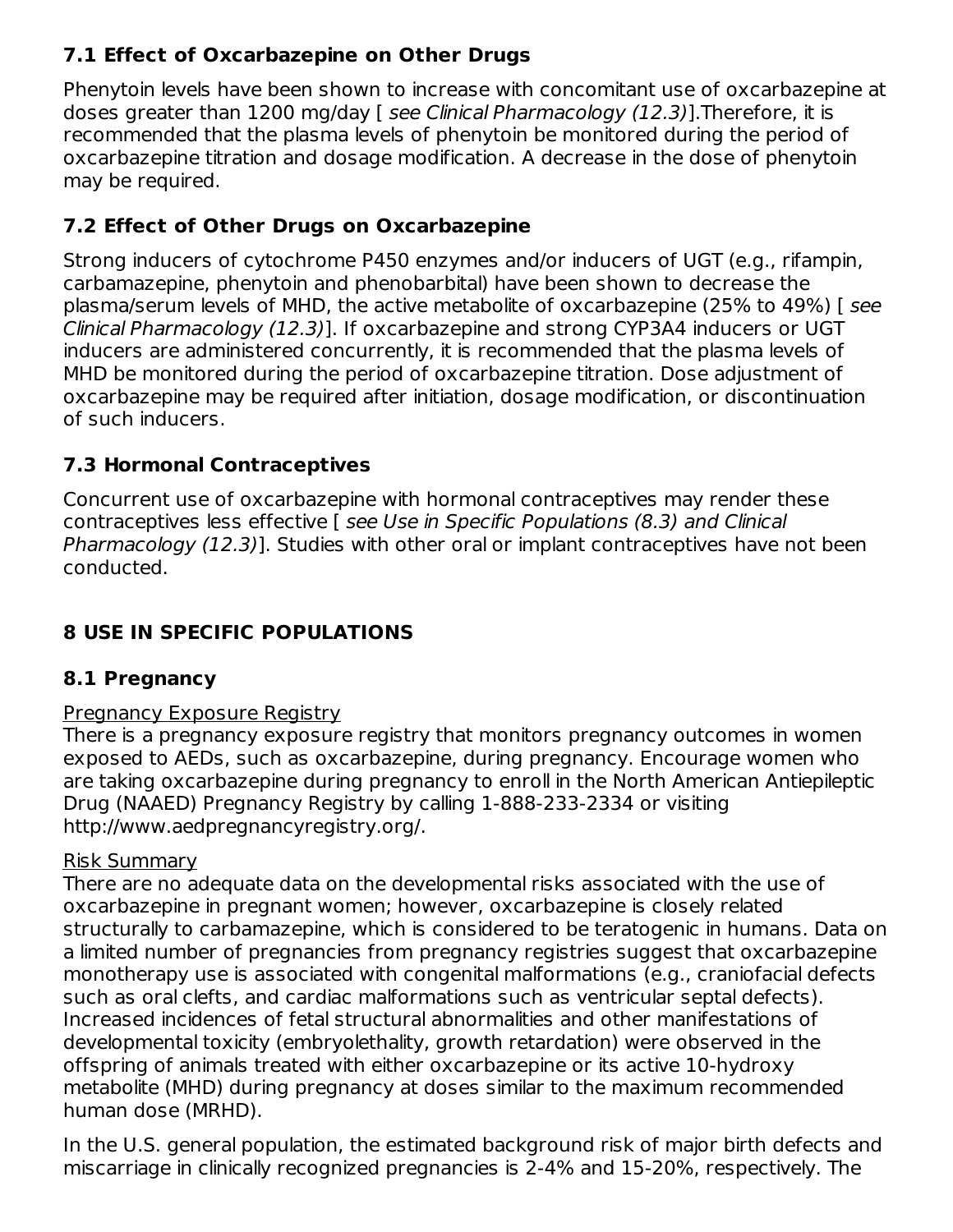background risk of major birth defects and miscarriage for the indicated population is unknown.

### Clinical Considerations

An increase in seizure frequency may occur during pregnancy because of altered levels of the active metabolite of oxcarbazepine. Monitor patients carefully during pregnancy and through the postpartum period [ seeWarnings and Precautions (5.10)].

### Data

#### Human Data

Data from published registries have reported craniofacial defects such as oral clefts and cardiac malformations such as ventricular septal defects in children with prenatal oxcarbazepine exposure.

#### Animal Data

When pregnant rats were given oxcarbazepine (0, 30, 300, or 1000 mg/kg/day) orally throughout the period of organogenesis, increased incidences of fetal malformations (craniofacial, cardiovascular, and skeletal) and variations were observed at the intermediate and high doses (approximately 1.2 and 4 times, respectively, the MRHD on a mg/m <sup>2</sup> basis). Increased embryofetal death and decreased fetal body weights were seen at the high dose. Doses ≥300 mg/kg/day were also maternally toxic (decreased body weight gain, clinical signs), but there is no evidence to suggest that teratogenicity was secondary to the maternal effects.

In a study in which pregnant rabbits were orally administered MHD (0, 20, 100, or 200 mg/kg/day) during organogenesis, embryofetal mortality was increased at the highest dose (1.5 times the MRHD on a mg/m2 basis). This dose produced only minimal maternal toxicity.

In a study in which female rats were dosed orally with oxcarbazepine (0, 25, 50, or 150 mg/kg/day) during the latter part of gestation and throughout the lactation period, a persistent reduction in body weights and altered behavior (decreased activity) were observed in offspring exposed to the highest dose (less than the MRHD on a mg/m  $^2$ basis). Oral administration of MHD (0, 25, 75, or 250 mg/kg/day) to rats during gestation and lactation resulted in a persistent reduction in offspring weights at the highest dose (equivalent to the MRHD on a mg/m  $^2$  basis).

## **8.2 Lactation**

#### Risk Summary

Oxcarbazepine and its active metabolite (MHD) are present in human milk after oxcarbazepine administration. The effects of oxcarbazepine and its active metabolite (MHD) on the breastfed infant or on milk production are unknown. The developmental and health benefits of breastfeeding should be considered along with the mother's clinical need for oxcarbazepine and any potential adverse effects on the breastfed infant from oxcarbazepine or from the underlying maternal condition.

### **8.3 Females and Males of Reproductive Potential**

#### **Contraception**

Use of oxcarbazepine with hormonal contraceptives containing ethinylestradiol or levonorgestrel is associated with decreased plasma concentrations of these hormones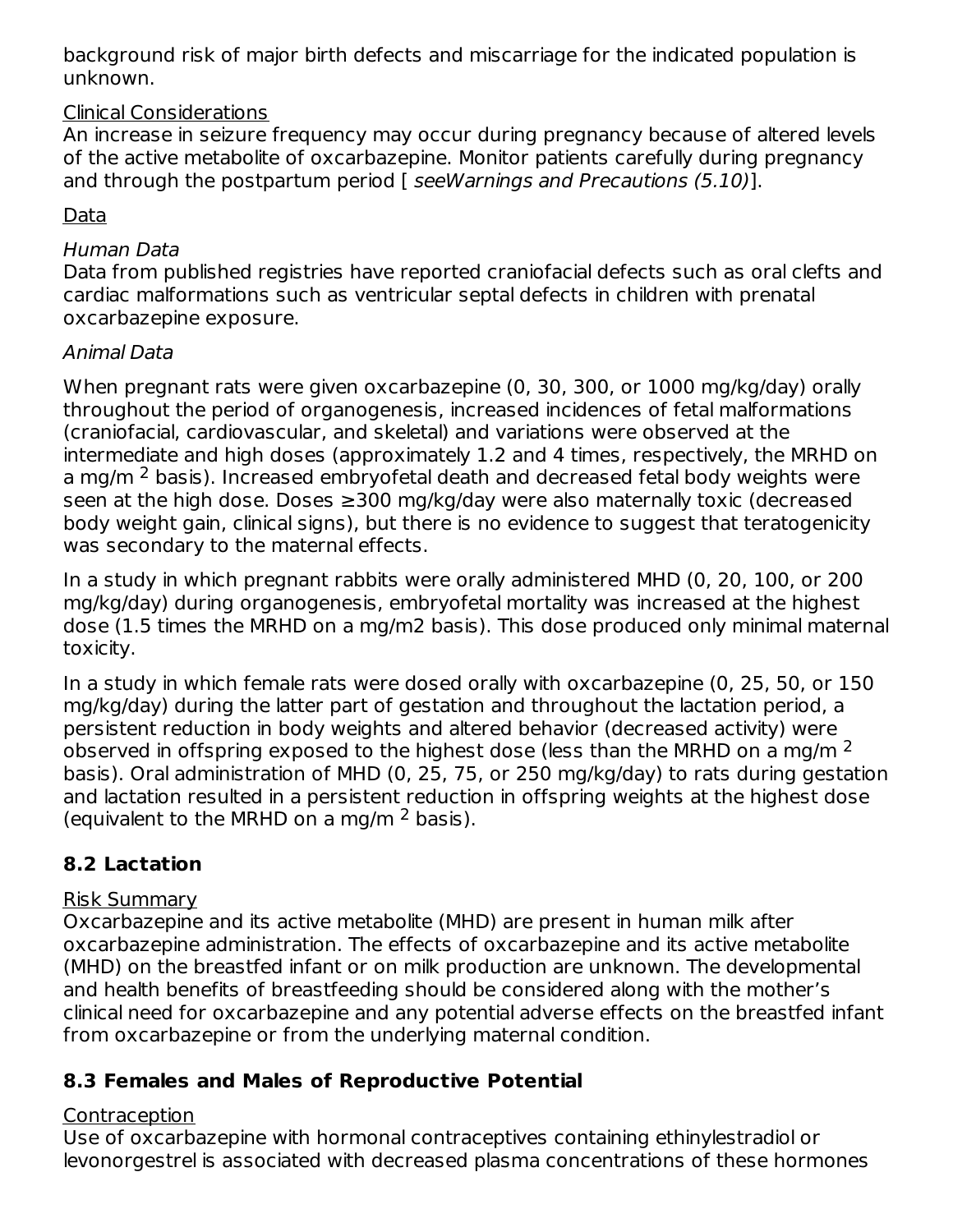and may result in a failure of the therapeutic effect of the oral contraceptive drug. Advise women of reproductive potential taking oxcarbazepine who are using a contraceptive containing ethinylestradiol or levonorgestrel to use additional or alternative non-hormonal birth control [ see Drug interactions (7.3) and Clinical Pharmacology (12.3)].

## **8.4 Pediatric Use**

Oxcarbazepine is indicated for use as adjunctive therapy for partial-onset seizures in patients aged 2 to 16 years.

The safety and effectiveness for use as adjunctive therapy for partial-onset seizures in pediatric patients below the age of 2 have not been established.

Oxcarbazepine is also indicated as monotherapy for partial-onset seizures in patients aged 4 to 16 years.

The safety and effectiveness for use as monotherapy for partial-onset seizures in pediatric patients below the age of 4 have not been established.

Oxcarbazepine has been given to 898 patients between the ages of 1 month to 17 years in controlled clinical trials (332 treated as monotherapy) and about 677 patients between the ages of 1 month to 17 years in other trials [ see Warnings and Precautions (5.11), Adverse Reactions (6.1), Clinical Pharmacology (12.3), and Clinical Studies (14)].

## **8.5 Geriatric Use**

There were 52 patients over age 65 in controlled clinical trials and 565 patients over the age of 65 in other trials. Following administration of single (300 mg) and multiple (600 mg/day) doses of oxcarbazepine in elderly volunteers (60 to 82 years of age), the maximum plasma concentrations and AUC values of MHD were 30% to 60% higher than in younger volunteers (18 to 32 years of age). Comparisons of creatinine clearance in young and elderly volunteers indicate that the difference was due to age-related reductions in creatinine clearance. Close monitoring of sodium levels is required in elderly patients at risk for hyponatremia [ see Warnings and Precautions (5.1)].

### **8.6 Renal Impairment**

Dose adjustment is recommended for renally impaired patients (CLcr<30 mL/min) [ see Dosage and Administration (2.7) and Clinical Pharmacology (12.3)].

## **DRUG ABUSE AND DEPENDENCE**

### **9.2 Abuse**

The abuse potential of oxcarbazepine has not been evaluated in human studies.

## **9.3 Dependence**

Intragastric injections of oxcarbazepine to 4 cynomolgus monkeys demonstrated no signs of physical dependence as measured by the desire to self-administer oxcarbazepine by lever pressing activity.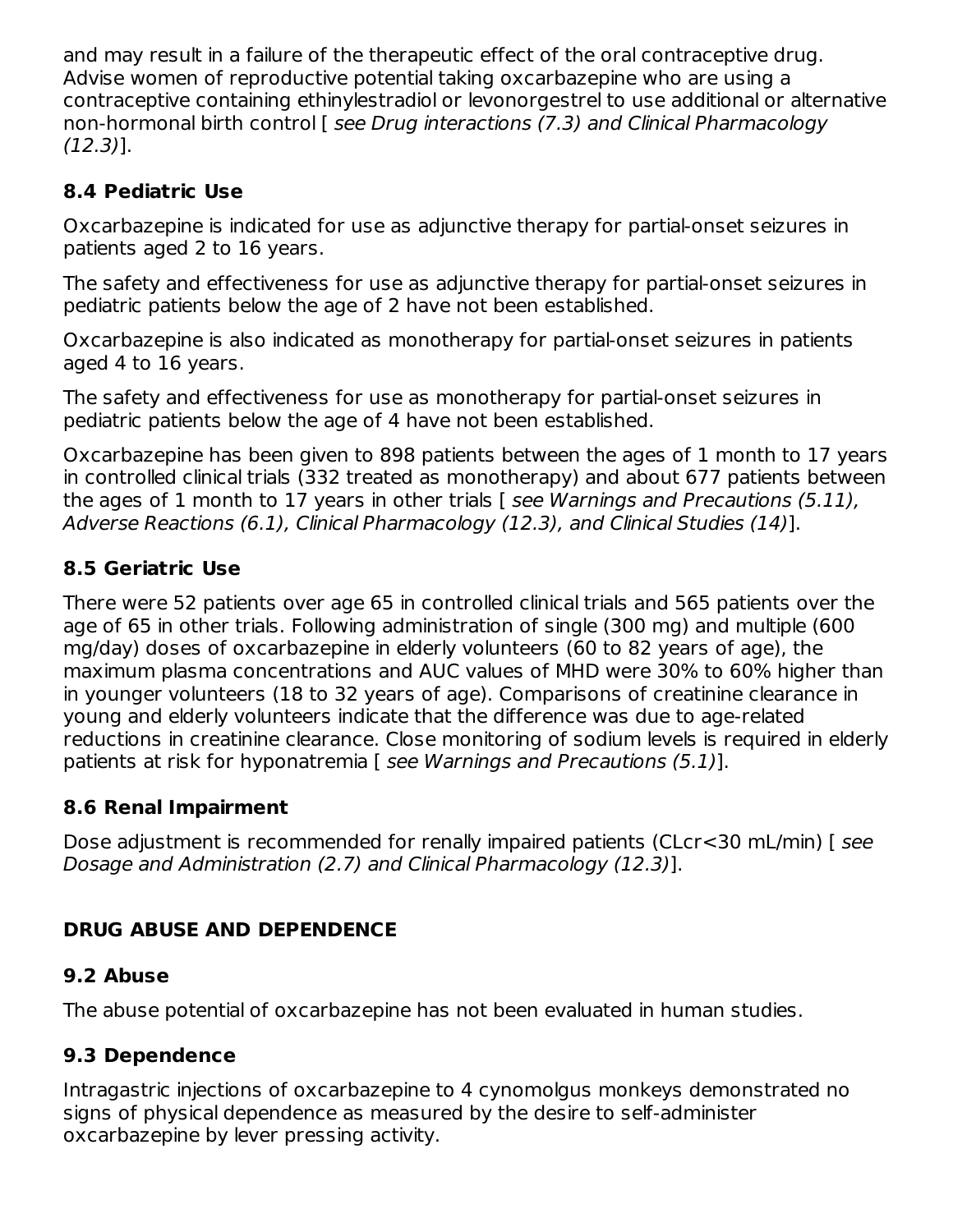### **10 OVERDOSAGE**

#### **10.1 Human Overdose Experience**

Isolated cases of overdose with oxcarbazepine have been reported. The maximum dose taken was approximately 48,000 mg. All patients recovered with symptomatic treatment. Nausea, vomiting, somnolence, aggression, agitation, hypotension, and tremor each occurred in more than one patient. Coma, confusional state, convulsion, dyscoordination, depressed level of consciousness, diplopia, dizziness, dyskinesia, dyspnea, QT prolongation, headache, miosis, nystagmus, overdose, decreased urine output, blurred vision also occurred.

#### **10.2 Treatment and Management**

There is no specific antidote. Symptomatic and supportive treatment should be administered as appropriate. Removal of the drug by gastric lavage and/or inactivation by administering activated charcoal should be considered.

### **11 DESCRIPTION**

Oxcarbazepine Oral Suspension USP is an antiepileptic drug available as a 300 mg/5 mL (60 mg/mL) oral suspension. Oxcarbazepine is 10,11-Dihydro-10-oxo-5Hdibenz[b,f]azepine-5-carboxamide, and its structural formula is:



Oxcarbazepine is a white to faintly orange crystalline powder. It is slightly soluble in chloroform, dichloromethane, acetone, and methanol and practically insoluble in ethanol, ether and water. Its molecular weight is 252.27.

Oxcarbazepine Oral Suspension USP contains the following inactive ingredients: ascorbic acid, lemon flavor, macrogol stearate, microcrystalline cellulose/sodium carboxymethyl cellulose, methylparaben, propylene glycol, propylparaben, purified water, sodium saccharin, sorbic acid, and sorbitol.

### **12 CLINICAL PHARMACOLOGY**

#### **12.1 Mechanism of Action**

The pharmacological activity of oxcarbazepine is primarily exerted through the 10 monohydroxy metabolite (MHD) of oxcarbazepine [ see Clinical Pharmacology (12.3)]. The precise mechanism by which oxcarbazepine and MHD exert their anti-seizure effect is unknown; however, in vitro electrophysiological studies indicate that they produce blockade of voltage-sensitive sodium channels, resulting in stabilization of hyperexcited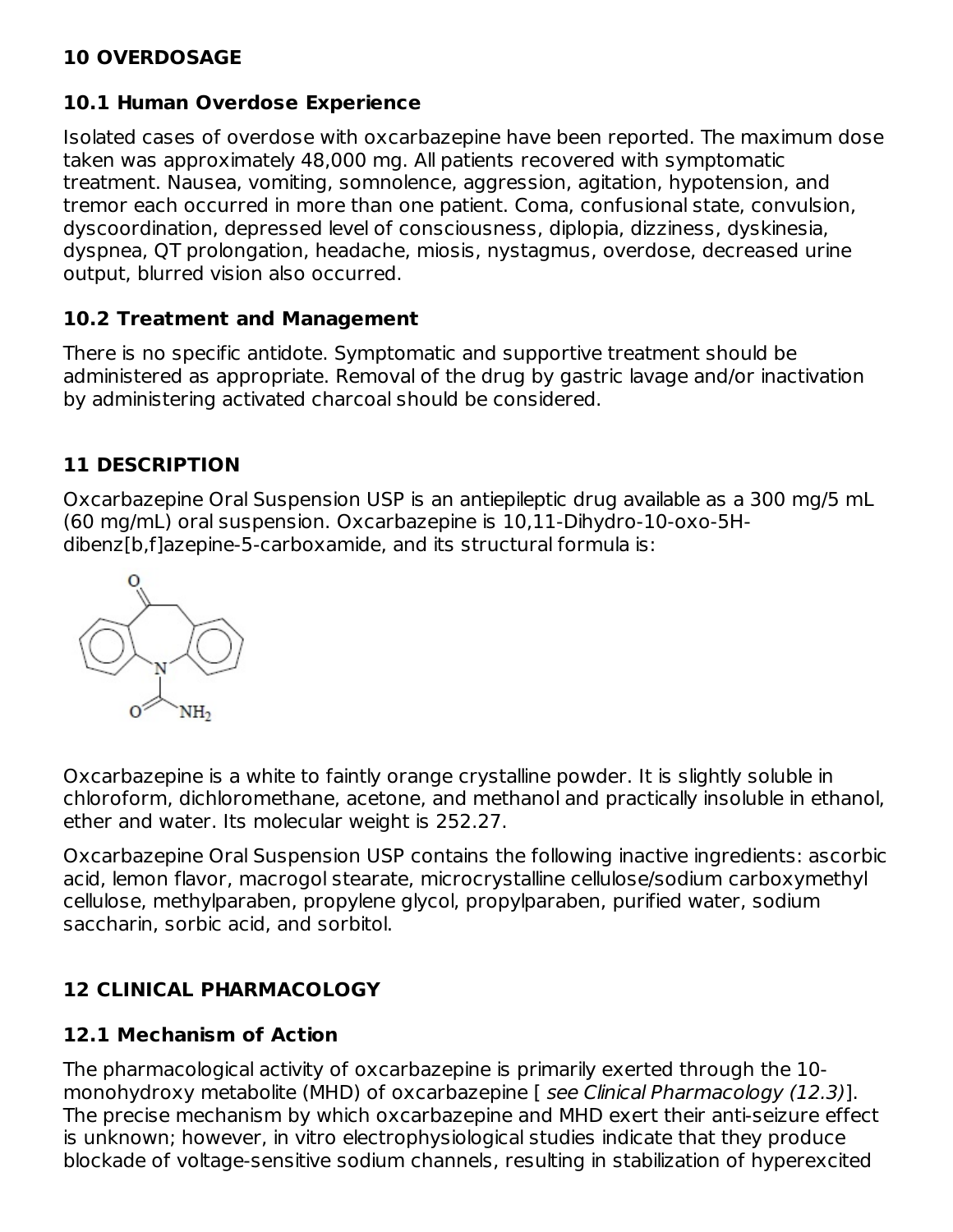neural membranes, inhibition of repetitive neuronal firing, and diminution of propagation of synaptic impulses. These actions are thought to be important in the prevention of seizure spread in the intact brain. In addition, increased potassium conductance and modulation of high-voltage activated calcium channels may contribute to the anticonvulsant effects of the drug. No significant interactions of oxcarbazepine or MHD with brain neurotransmitter or modulator receptor sites have been demonstrated.

### **12.2 Pharmacodynamics**

Oxcarbazepine and its active metabolite (MHD) exhibit anticonvulsant properties in animal seizure models. They protected rodents against electrically induced tonic extension seizures and, to a lesser degree, chemically induced clonic seizures, and abolished or reduced the frequency of chronically recurring focal seizures in Rhesus monkeys with aluminum implants. No development of tolerance (i.e., attenuation of anticonvulsive activity) was observed in the maximal electroshock test when mice and rats were treated daily for 5 days and 4 weeks, respectively, with oxcarbazepine or MHD.

## **12.3 Pharmacokinetics**

Following oral administration of oxcarbazepine tablets, oxcarbazepine is completely absorbed and extensively metabolized to its pharmacologically active 10-monohydroxy metabolite (MHD). In a mass balance study in people, only 2% of total radioactivity in plasma was due to unchanged oxcarbazepine, with approximately 70% present as MHD, and the remainder attributable to minor metabolites.

The half-life of the parent is about 2 hours, while the half-life of MHD is about 9 hours, so that MHD is responsible for most antiepileptic activity.

#### Absorption

Based on MHD concentrations, oxcarbazepine tablets and suspension were shown to have similar bioavailability.

After single-dose administration of oxcarbazepine tablets to healthy male volunteers under fasted conditions, the median t <sub>max</sub> was 4.5 (range 3 to 13) hours. After singledose administration of oxcarbazepine oral suspension to healthy male volunteers under fasted conditions, the median t <sub>max</sub> was 6 hours.

Steady-state plasma concentrations of MHD are reached within 2 to 3 days in patients when oxcarbazepine is given twice a day. At steady state the pharmacokinetics of MHD are linear and show dose proportionality over the dose range of 300 to 2400 mg/day.

Although not directly studied, the oral bioavailability of the oxcarbazepine suspension is unlikely to be affected under fed conditions. Therefore, oxcarbazepine suspension can be taken with or without food.

#### **Distribution**

The apparent volume of distribution of MHD is 49 L.

Approximately 40% of MHD is bound to serum proteins, predominantly to albumin. Binding is independent of the serum concentration within the therapeutically relevant range. Oxcarbazepine and MHD do not bind to alpha-1-acid glycoprotein.

## Metabolism and Excretion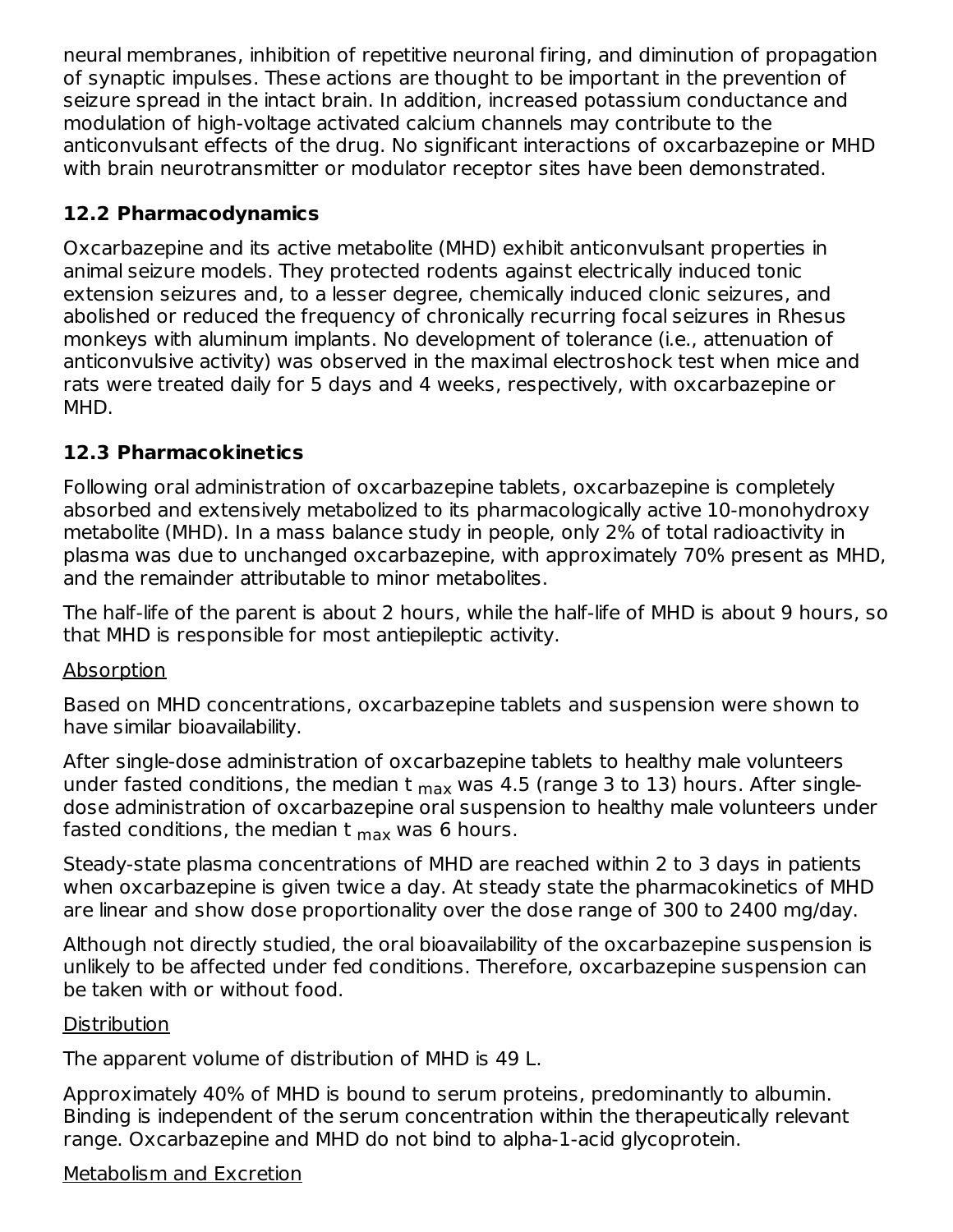Oxcarbazepine is rapidly reduced by cytosolic enzymes in the liver to its 10 monohydroxy metabolite, MHD, which is primarily responsible for the pharmacological effect of oxcarbazepine. MHD is metabolized further by conjugation with glucuronic acid. Minor amounts (4% of the dose) are oxidized to the pharmacologically inactive 10,11 dihydroxy metabolite (DHD).

Oxcarbazepine is cleared from the body mostly in the form of metabolites which are predominantly excreted by the kidneys. More than 95% of the dose appears in the urine, with less than 1% as unchanged oxcarbazepine. Fecal excretion accounts for less than 4% of the administered dose. Approximately 80% of the dose is excreted in the urine either as glucuronides of MHD (49%) or as unchanged MHD (27%); the inactive DHD accounts for approximately 3% and conjugates of MHD and oxcarbazepine account for 13% of the dose.

The half-life of the parent is about 2 hours, while the half-life of MHD is about 9 hours.

### Specific Populations

### **Geriatrics**

Following administration of single (300 mg) and multiple (600 mg/day) doses of oxcarbazepine to elderly volunteers (60 to 82 years of age), the maximum plasma concentrations and AUC values of MHD were 30% to 60% higher than in younger volunteers (18 to 32 years of age). Comparisons of creatinine clearance in young and elderly volunteers indicate that the difference was due to age-related reductions in creatinine clearance.

## Pediatrics

Weight-adjusted MHD clearance decreases as age and weight increases, approaching that of adults. The mean weight- adjusted clearance in children 2 years to <4 years of age is approximately 80% higher on average than that of adults. Therefore, MHD exposure in these children is expected to be about one-half that of adults when treated with a similar weight-adjusted dose. The mean weight-adjusted clearance in children 4 to 12 years of age is approximately 40% higher on average than that of adults. Therefore, MHD exposure in these children is expected to be about three-quarters that of adults when treated with a similar weight-adjusted dose. As weight increases, for patients 13 years of age and above, the weight-adjusted MHD clearance is expected to reach that of adults.

### Gender

No gender-related pharmacokinetic differences have been observed in children, adults, or the elderly.

### Race

No specific studies have been conducted to assess what effect, if any, race may have on the disposition of oxcarbazepine.

## Renal Impairment

There is a linear correlation between creatinine clearance and the renal clearance of MHD. When oxcarbazepine is administered as a single 300 mg dose in renally-impaired patients (creatinine clearance <30 mL/min), the elimination half- life of MHD is prolonged to 19 hours, with a 2-fold increase in AUC [ see Dosage and Administration (2.7) and Use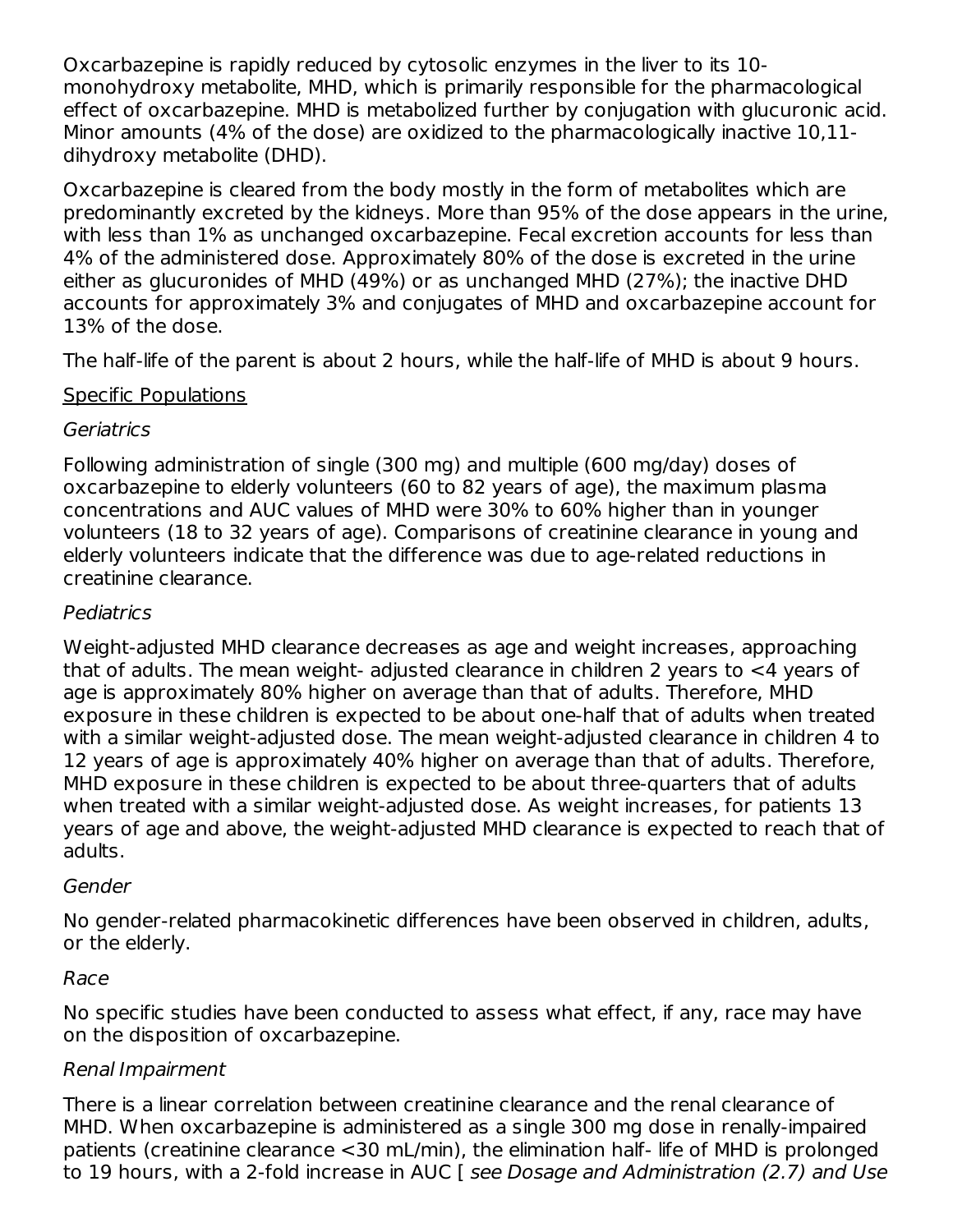#### in Specific Populations (8.6)].

#### Hepatic Impairment

The pharmacokinetics and metabolism of oxcarbazepine and MHD were evaluated in healthy volunteers and hepatically impaired subjects after a single 900-mg oral dose. Mild-to-moderate hepatic impairment did not affect the pharmacokinetics of oxcarbazepine and MHD[ see Dosage and Administration (2.8)].

### **Pregnancy**

Due to physiological changes during pregnancy, MHD plasma levels may gradually decrease throughout pregnancy [ see Use in Specific Populations (8.1)]

### Drug Interactions:

 $\bullet$  In Vitro

Oxcarbazepine can inhibit CYP2C19 and induce CYP3A4/5 with potentially important effects on plasma concentrations of other drugs. In addition, several AEDs that are cytochrome P450 inducers can decrease plasma concentrations of oxcarbazepine and MHD. No autoinduction has been observed with oxcarbazepine.

Oxcarbazepine was evaluated in human liver microsomes to determine its capacity to inhibit the major cytochrome P450 enzymes responsible for the metabolism of other drugs. Results demonstrate that oxcarbazepine and its pharmacologically active 10 monohydroxy metabolite (MHD) have little or no capacity to function as inhibitors for most of the human cytochrome P450 enzymes evaluated (CYP1A2, CYP2A6, CYP2C9, CYP2D6, CYP2E1, CYP4A9 and CYP4A11) with the exception of CYP2C19 and CYP3A4/5. Although inhibition of CYP3A4/5 by oxcarbazepine and MHD did occur at high concentrations, it is not likely to be of clinical significance. The inhibition of CYP2C19 by oxcarbazepine and MHD can cause increased plasma concentrations of drugs that are substrates of CYP2C19, which is clinically relevant.

In vitro, the UDP-glucuronyl transferase level was increased, indicating induction of this enzyme. Increases of 22% with MHD and 47% with oxcarbazepine were observed. As MHD, the predominant plasma substrate, is only a weak inducer of UDP-glucuronyl transferase, it is unlikely to have an effect on drugs that are mainly eliminated by conjugation through UDP glucuronyl transferase (e.g., valproic acid, lamotrigine).

In addition, oxcarbazepine and MHD induce a subgroup of the cytochrome P450 3A family (CYP3A4 and CYP3A5) responsible for the metabolism of dihydropyridine calcium antagonists, oral contraceptives and cyclosporine resulting in a lower plasma concentration of these drugs.

As binding of MHD to plasma proteins is low (40%), clinically significant interactions with other drugs through competition for protein binding sites are unlikely.

 $\bullet$  In Vivo

### Other Antiepileptic Drugs

Potential interactions between oxcarbazepine and other AEDs were assessed in clinical studies. The effect of these interactions on mean AUCs and C <sub>min</sub> are summarized in Table 7 [ see Drug Interactions (7.1, 7.2)].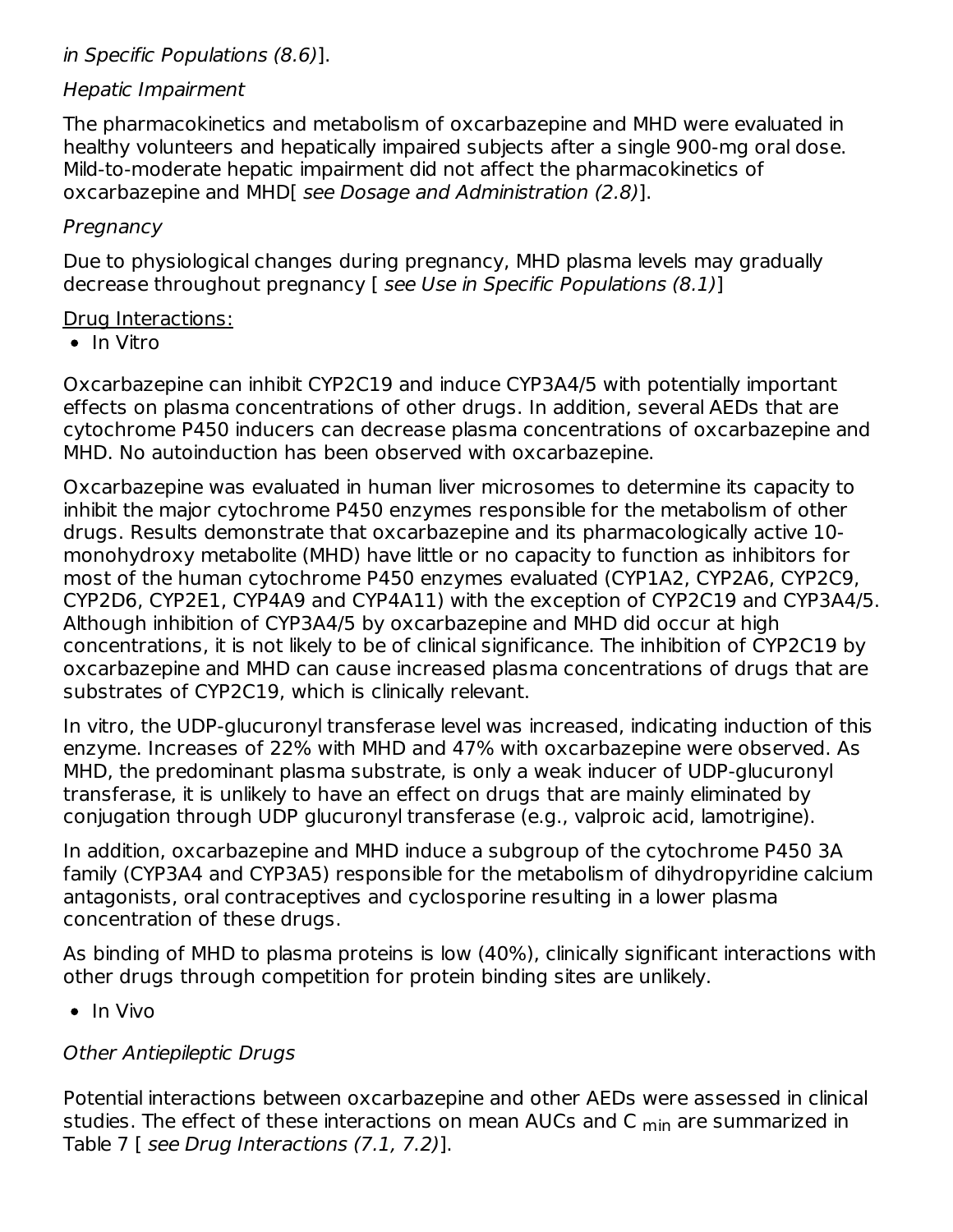| <b>AED</b><br>Coadministered (mg/day)                                                                                                          | Dose of<br>AED | Oxcarbazepine<br>dose<br>(mg/day) | Influence of<br>Oxcarbazepine on<br><b>AED Concentration</b><br>(Mean Change, 90%<br><b>Confidence Interval)</b> | <b>Influence of AED</b><br>on MHD<br><b>Concentration</b><br>(Mean Change,<br>90% Confidence<br>Interval) |
|------------------------------------------------------------------------------------------------------------------------------------------------|----------------|-----------------------------------|------------------------------------------------------------------------------------------------------------------|-----------------------------------------------------------------------------------------------------------|
| Carbamazepine 400-2000                                                                                                                         |                | 900                               | nc <sup>1</sup>                                                                                                  | 40% decrease<br>[CI: 17% decrease,<br>57% decrease]                                                       |
| Phenobarbital                                                                                                                                  | 100-150        | 600-1800                          | 14% increase<br>[CI: 2% increase, 24% [CI: 12% decrease,<br>increase]                                            | 25% decrease<br>51% decrease]                                                                             |
| Phenytoin                                                                                                                                      | 250-500        | 600-1800<br>$>$ 1200-2400         | nc <sup>1,2</sup><br>up to 40% increase $3$<br>[CI: 12% increase, 60%<br>increase]                               | 30% decrease<br>[CI: 3% decrease,<br>48% decrease]                                                        |
| Valproic acid                                                                                                                                  | 400-2800       | 600-1800                          | nc <sup>1</sup>                                                                                                  | 18% decrease<br>[CI: 13% decrease,<br>40% decrease]                                                       |
| Lamotrigine                                                                                                                                    | 200            | 1200                              | nc <sup>1</sup>                                                                                                  | nc <sup>1</sup>                                                                                           |
| $1nc$ denotes a mean change of less than $10\%$<br><sup>2</sup> Pediatrics<br><sup>3</sup> Mean increase in adults at high oxcarbazepine doses |                |                                   |                                                                                                                  |                                                                                                           |

#### **Table 7: Summary of AED Interactions with Oxcarbazepine**

### Hormonal Contraceptives

Coadministration of oxcarbazepine with an oral contraceptive has been shown to influence the plasma concentrations of the two hormonal components, ethinylestradiol (EE) and levonorgestrel (LNG) [ see Drug Interactions (7.3)]. The mean AUC values of EE were decreased by 48% [90% CI: 22 to 65] in one study and 52% [90% CI: 38 to 52] in another study. The mean AUC values of LNG were decreased by 32% [90% CI: 20 to 45] in one study and 52% [90% CI: 42 to 52] in another study.

### Other Drug Interactions

Calcium Antagonists: After repeated coadministration of oxcarbazepine, the AUC of felodipine was lowered by 28% [90% CI: 20 to 33]. Verapamil produced a decrease of 20% [90% CI: 18 to 27] of the plasma levels of MHD.

Cimetidine, erythromycin and dextropropoxyphene had no effect on the pharmacokinetics of MHD. Results with warfarin show no evidence of interaction with either single or repeated doses of oxcarbazepine.

## **13 NONCLINICAL TOXICOLOGY**

## **13.1 Carcinogenesis, Mutagenesis, Impairment of Fertility**

**Carcinogenesis**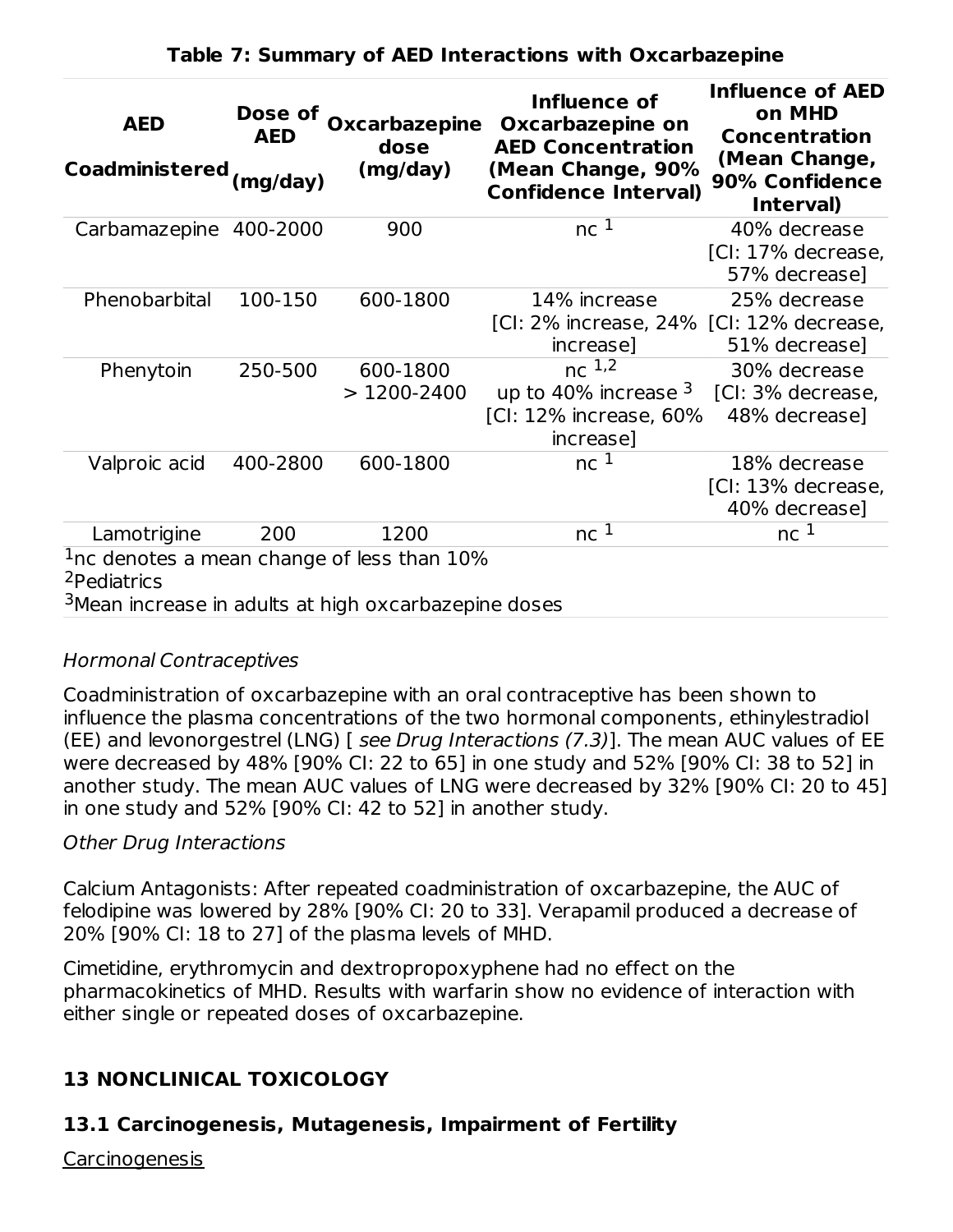In 2-year carcinogenicity studies, oxcarbazepine was administered in the diet at doses of up to 100 mg/kg/day to mice and by gavage at doses of up to 250 mg/kg/day to rats, and the pharmacologically active 10-hydroxy metabolite (MHD) was administered orally at doses of up to 600 mg/kg/day to rats. In mice, a dose-related increase in the incidence of hepatocellular adenomas was observed at oxcarbazepine doses ≥70 mg/kg/day, which is less than the maximum recommended human dose (MRHD) on a mg/m  $^2$  basis. In rats, the incidence of hepatocellular carcinomas was increased in females treated with oxcarbazepine at doses ≥25 mg/kg/day (less than the MRHD on a mg/m  $^2$  basis), and incidences of hepatocellular adenomas and/or carcinomas were increased in males and females treated with MHD at doses of 600 mg/kg/day (2.4 times the MRHD on a mg/m <sup>2</sup> basis) and ≥250 mg/kg/day (equivalent to the MRHD on a mg/m  $2$  basis), respectively. There was an increase in the incidence of benign testicular interstitial cell tumors in rats at 250 mg oxcarbazepine/kg/day and at ≥250 mg MHD/kg/day, and an increase in the incidence of granular cell tumors in the cervix and vagina in rats at 600 mg MHD/kg/day.

### **Mutagenesis**

Oxcarbazepine increased mutation frequencies in the in vitro Ames test in the absence of metabolic activation. Both oxcarbazepine and MHD produced increases in chromosomal aberrations and polyploidy in the Chinese hamster ovary assay in vitro in the absence of metabolic activation. MHD was negative in the Ames test, and no mutagenic or clastogenic activity was found with either oxcarbazepine or MHD in V79 Chinese hamster cells in vitro. Oxcarbazepine and MHD were both negative for clastogenic or aneugenic effects (micronucleus formation) in an in vivo rat bone marrow assay.

### Impairment of Fertility

In a study in which male and female rats were administered oxcarbazepine (0, 25, 75 and 150 mg/kg/day) orally prior to and during mating and continuing in females during gestation, no adverse effects on fertility or reproductive performance were observed. The highest dose tested is less than the MRHD on a mg/m  $^2$  basis. In a fertility study in which rats were administered MHD (0, 50, 150, or 450 mg/kg/day) orally prior to and during mating and early gestation, estrous cyclicity was disrupted and numbers of corpora lutea, implantations, and live embryos were reduced in females receiving the highest dose (approximately 2 times the MRHD on a mg/m2 basis).

## **14 CLINICAL STUDIES**

The effectiveness of oxcarbazepine as adjunctive and monotherapy for partial-onset seizures in adults, and as adjunctive therapy in children aged 2 to 16 years was established in seven multicenter, randomized, controlled trials.

The effectiveness of oxcarbazepine as monotherapy for partial-onset seizures in children aged 4 to 16 years was determined from data obtained in the studies described, as well as by pharmacokinetic/pharmacodynamic considerations.

### **14.1 Oxcarbazepine Monotherapy Trials**

Four randomized, controlled, double-blind, multicenter trials, conducted in a predominately adult population, demonstrated the efficacy of oxcarbazepine as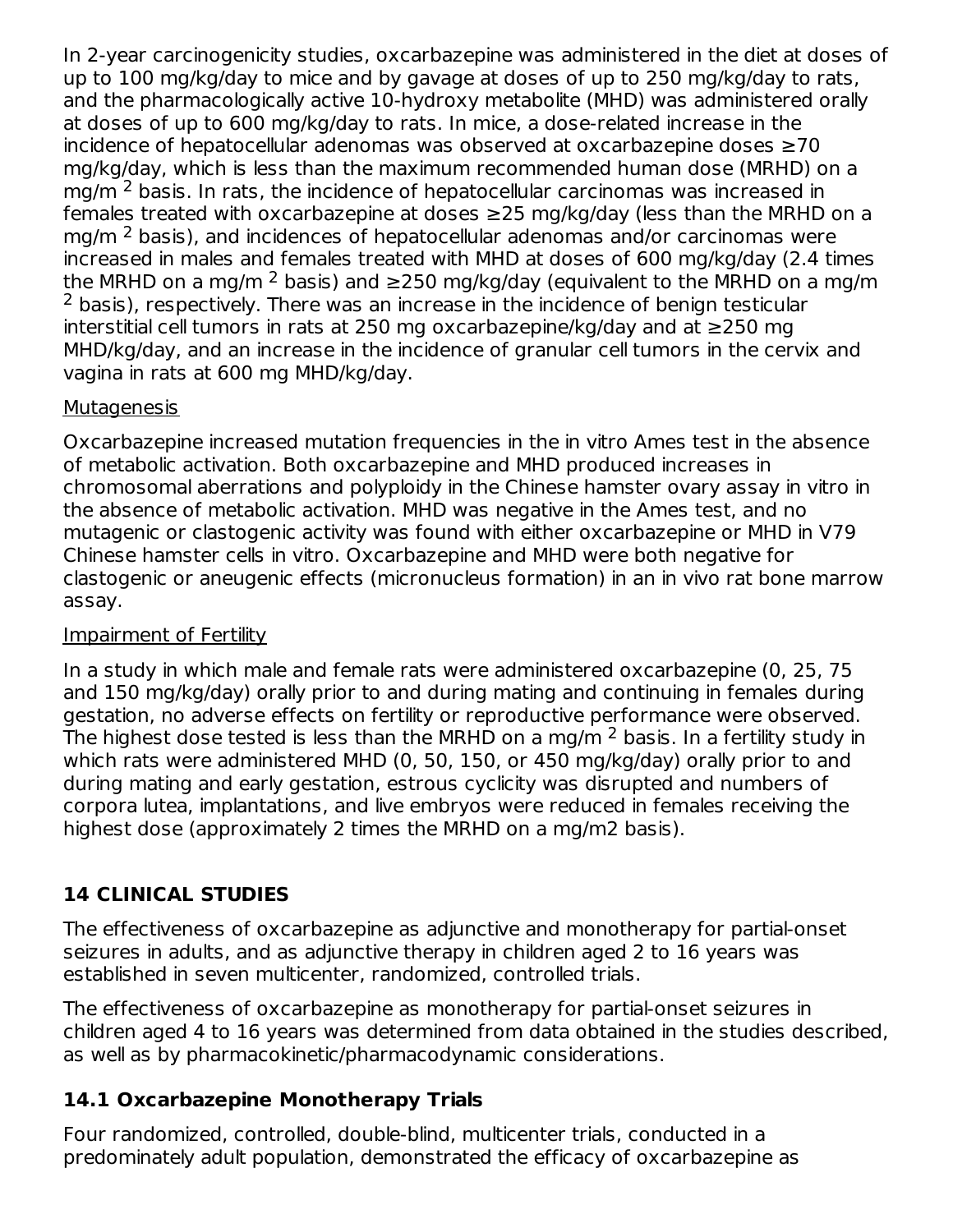monotherapy. Two trials compared oxcarbazepine to placebo and 2 trials used a randomized withdrawal design to compare a high dose (2400 mg) with a low dose (300 mg) of oxcarbazepine, after substituting oxcarbazepine 2400 mg/day for 1 or more antiepileptic drugs (AEDs). All doses were administered on a twice- a-day schedule. A fifth randomized, controlled, rater-blind, multicenter study, conducted in a pediatric population, failed to demonstrate a statistically significant difference between low and high dose oxcarbazepine treatment groups.

One placebo-controlled trial was conducted in 102 patients (11 to 62 years of age) with refractory partial-onset seizures who had completed an inpatient evaluation for epilepsy surgery. Patients had been withdrawn from all AEDs and were required to have 2 to 10 partial-onset seizures within 48 hours prior to randomization. Patients were randomized to receive either placebo or oxcarbazepine given as 1500 mg/day on Day 1 and 2400 mg/day thereafter for an additional 9 days, or until 1 of the following 3 exit criteria occurred: 1) the occurrence of a fourth partial-onset seizure, excluding Day 1, 2) 2 newonset secondarily generalized seizures, where such seizures were not seen in the 1-year period prior to randomization, or 3) occurrence of serial seizures or status epilepticus. The primary measure of effectiveness was a between-group comparison of the time to meet exit criteria. There was a statistically significant difference in favor of oxcarbazepine (see Figure 1), p=0.0001.





The second placebo-controlled trial was conducted in 67 untreated patients (8 to 69 years of age) with newly-diagnosed and recent-onset partial seizures. Patients were randomized to placebo or oxcarbazepine, initiated at 300 mg twice a day and titrated to 1200 mg/day (given as 600 mg twice a day) in 6 days, followed by maintenance treatment for 84 days. The primary measure of effectiveness was a between-group comparison of the time to first seizure. The difference between the 2 treatments was statistically significant in favor of oxcarbazepine (see Figure 2), p=0.046.

#### **Figure 2 Kaplan-Meier Estimates of First Seizure Event Rate by Treatment Group**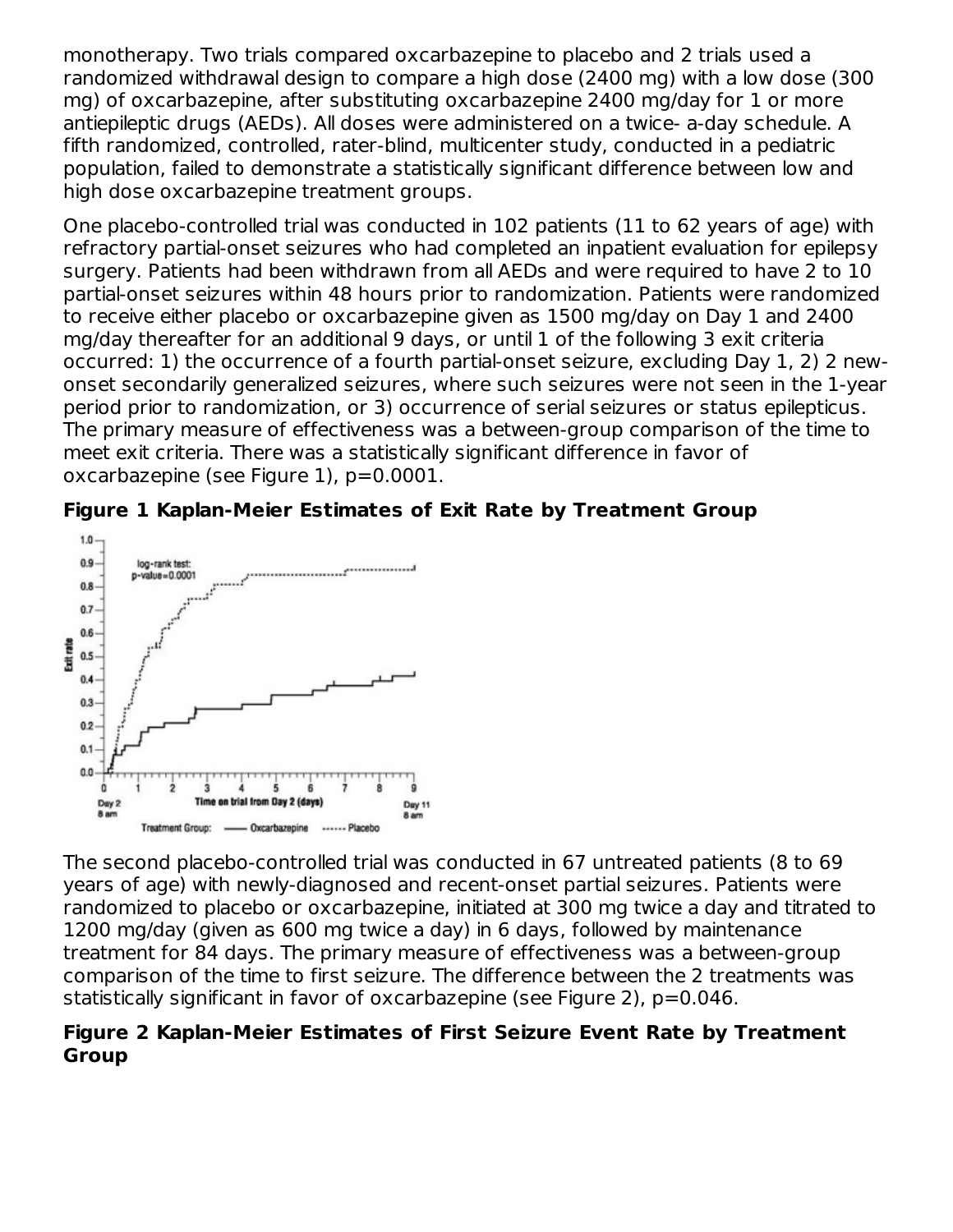

A third trial substituted oxcarbazepine monotherapy at 2400 mg/day for carbamazepine in 143 patients (12 to 65 years of age) whose partial **-**onset seizures were inadequately controlled on carbamazepine (CBZ) monotherapy at a stable dose of 800 to 1600 mg/day, and maintained this oxcarbazepine dose for 56 days (baseline phase). Patients who were able to tolerate titration of oxcarbazepine to 2400 mg/day during simultaneous carbamazepine withdrawal were randomly assigned to either 300 mg/day of oxcarbazepine or 2400 mg/day oxcarbazepine. Patients were observed for 126 days or until 1 of the following 4 exit criteria occurred: 1) a doubling of the 28-day seizure frequency compared to baseline, 2) a 2-fold increase in the highest consecutive 2-day seizure frequency during baseline, 3) a single generalized seizure if none had occurred during baseline, or 4) a prolonged generalized seizure. The primary measure of effectiveness was a between-group comparison of the time to meet exit criteria. The difference between the curves was statistically significant in favor of the oxcarbazepine 2400 mg/day group (see Figure 3), p=0.0001.



#### **Figure 3 Kaplan-Meier Estimates of Exit Rate by Treatment Group**

Another monotherapy substitution trial was conducted in 87 patients (11 to 66 years of age) whose seizures were inadequately controlled on 1 or 2 AEDs. Patients were randomized to either oxcarbazepine 2400 mg/day or 300 mg/day and their standard AED regimen(s) were eliminated over the first 6 weeks of double-blind therapy. Doubleblind treatment continued for another 84 days (total double-blind treatment of 126 days) or until 1 of the 4 exit criteria described for the previous study occurred. The primary measure of effectiveness was a between-group comparison of the percentage of patients meeting exit criteria. The results were statistically significant in favor of the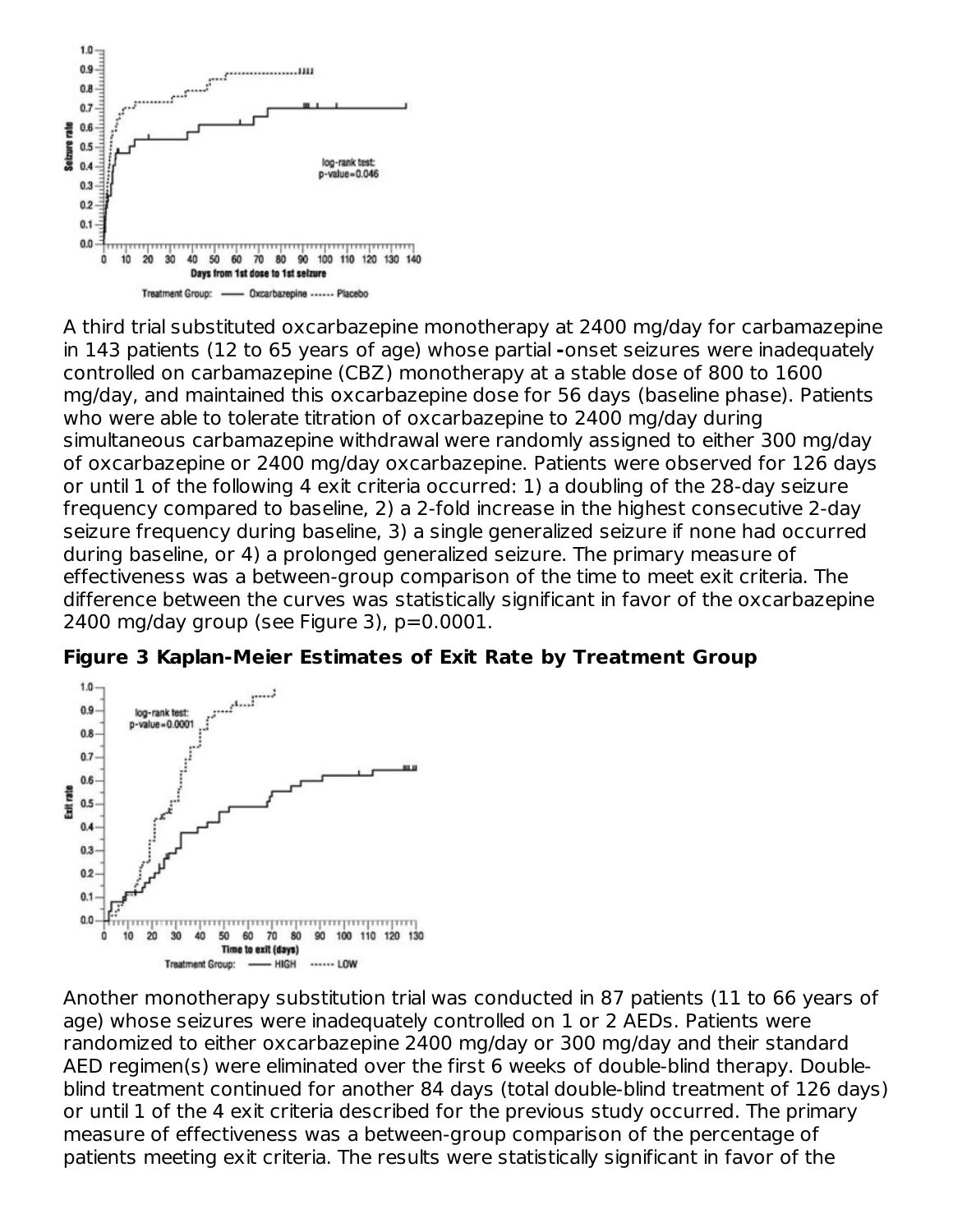oxcarbazepine 2400 mg/day group (14/34; 41.2%) compared to the oxcarbazepine 300 mg/day group (42/45; 93.3%) (p<0.0001). The time to meeting one of the exit criteria was also statistically significant in favor of the oxcarbazepine 2400 mg/day group (see Figure 4), p=0.0001.





A monotherapy trial was conducted in 92 pediatric patients (1 month to 16 years of age) with inadequately-controlled or new-onset partial seizures. Patients were hospitalized and randomized to either oxcarbazepine 10 mg/kg/day or were titrated up to 40 to 60 mg/kg/day within 3 days while withdrawing the previous AED on the second day of oxcarbazepine. Seizures were recorded through continuous video-EEG monitoring from Day 3 to Day 5. Patients either completed the 5 day treatment or met 1 of the 2 exit criteria: 1) three study-specific seizures (i.e., electrographic partial-onset seizures with a behavioral correlate), 2) a prolonged study-specific seizure. The primary measure of effectiveness was a between-group comparison of the time to meet exit criteria in which the difference between the curves was not statistically significant (p=0.904). The majority of patients from both dose groups completed the 5-day study without exiting.

Although this study failed to demonstrate an effect of oxcarbazepine as monotherapy in pediatric patients, several design elements, including the short treatment and assessment period, the absence of a true placebo, and the likely persistence of plasma levels of previously administered AEDs during the treatment period, make the results uninterpretable. For this reason, the results do not undermine the conclusion, based on pharmacokinetic/pharmacodynamic considerations, that oxcarbazepine is effective as monotherapy in pediatric patients 4 years old and older.

## **14.2 Oxcarbazepine Adjunctive Therapy Trials**

The effectiveness of oxcarbazepine as an adjunctive therapy for partial-onset seizures was established in 2 multicenter, randomized, double-blind, placebo-controlled trials, one in 692 patients (15 to 66 years of age) and one in 264 pediatric patients (3 to 17 years of age), and in one multicenter, rater-blind, randomized, age-stratified, parallel-group study comparing 2 doses of oxcarbazepine in 128 pediatric patients (1 month to <4 years of age).

Patients in the 2 placebo-controlled trials were on 1 to 3 concomitant AEDs. In both of the trials, patients were stabilized on optimum dosages of their concomitant AEDs during an 8-week baseline phase. Patients who experienced at least 8 (minimum of 1 to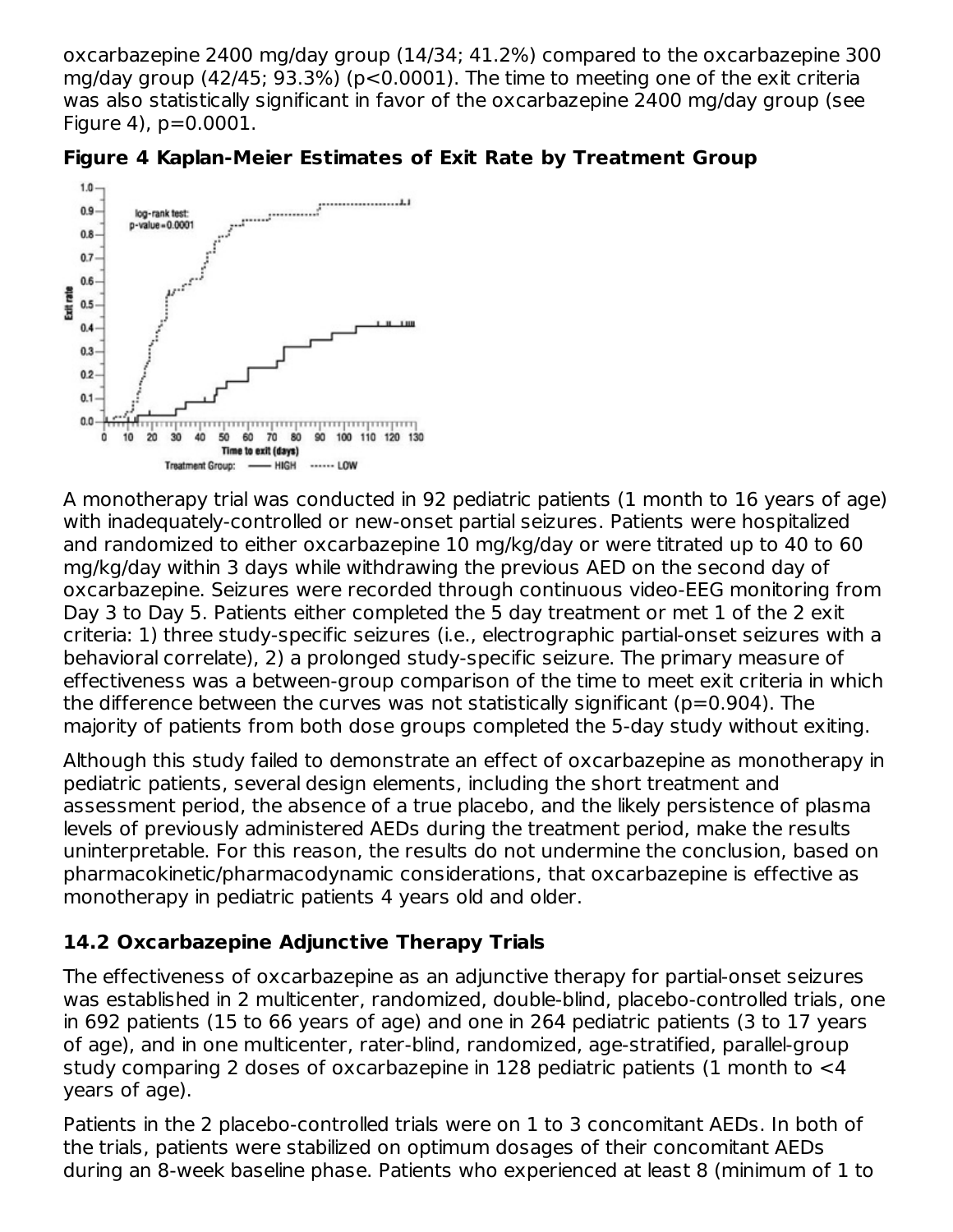4 per month) partial-onset seizures during the baseline phase were randomly assigned to placebo or to a specific dose of oxcarbazepine in addition to their other AEDs.

In these studies, the dose was increased over a 2-week period until either the assigned dose was reached, or intolerance prevented increases. Patients then entered a 14- (pediatrics) or 24-week (adults) maintenance period.

In the adult trial, patients received fixed doses of 600, 1200 or 2400 mg/day. In the pediatric trial, patients received maintenance doses in the range of 30 to 46 mg/kg/day, depending on baseline weight. The primary measure of effectiveness in both trials was a between-group comparison of the percentage change in partial-onset seizure frequency in the double-blind treatment phase relative to baseline phase. This comparison was statistically significant in favor of oxcarbazepine at all doses tested in both trials (p=0.0001 for all doses for both trials). The number of patients randomized to each dose, the median baseline seizure rate, and the median percentage seizure rate reduction for each trial are shown in Table 8. It is important to note that in the high-dose group in the study in adults, over 65% of patients discontinued treatment because of adverse events; only 46 (27%) of the patients in this group completed the 28-week study [see Adverse Reactions (6)], an outcome not seen in the monotherapy studies.

| <b>Trial</b>                                     | <b>Treatment Group</b>       | N       | <b>Baseline Median</b><br>Seizure Rate* | <b>Median %</b><br><b>Reduction</b> |
|--------------------------------------------------|------------------------------|---------|-----------------------------------------|-------------------------------------|
|                                                  | 1 (pediatrics) Oxcarbazepine |         | 136 12.5                                | 34.8 <sup>1</sup>                   |
|                                                  | Placebo                      |         |                                         |                                     |
| 2 (adults)                                       | Oxcarbazepine 2400 mg/day    |         | 174 10.0                                | 49.9 <sup>1</sup>                   |
|                                                  | Oxcarbazepine 1200 mg/day    | 177 9.8 |                                         | 40.2 <sup>1</sup>                   |
|                                                  | Oxcarbazepine 600 mg/day     | 168 9.6 |                                         | 26.4 <sup>1</sup>                   |
|                                                  | Placebo                      | 173 8.6 |                                         | 7.6                                 |
| $1p=0.0001$ ; * = number of seizures per 28 days |                              |         |                                         |                                     |

#### **Table 8: Summary of Percentage Change in Partial-Onset Seizure Frequency from Baseline for Placebo-Controlled Adjunctive Therapy Trials**

Subset analyses of the antiepileptic efficacy of oxcarbazepine with regard to gender in these trials revealed no important differences in response between men and women. Because there were very few patients over the age of 65 years in controlled trials, the effect of the drug in the elderly has not been adequately assessed.

The third adjunctive therapy trial enrolled 128 pediatric patients (1 month to <4 years of age) with inadequately-controlled partial-onset seizures on 1 to 2 concomitant AEDs. Patients who experienced at least 2 study-specific seizures (i.e., electrographic partialonset seizures with a behavioral correlate) during the 72-hour baseline period were randomly assigned to either oxcarbazepine 10 mg/kg/day or were titrated up to 60 mg/kg/day within 26 days. Patients were maintained on their randomized target dose for 9 days and seizures were recorded through continuous video-EEG monitoring during the last 72 hours of the maintenance period. The primary measure of effectiveness in this trial was a between-group comparison of the change in seizure frequency per 24 hours compared to the seizure frequency at baseline. For the entire group of patients enrolled, this comparison was statistically significant in favor of oxcarbazepine 60 mg/kg/day. In this study, there was no evidence that oxcarbazepine was effective in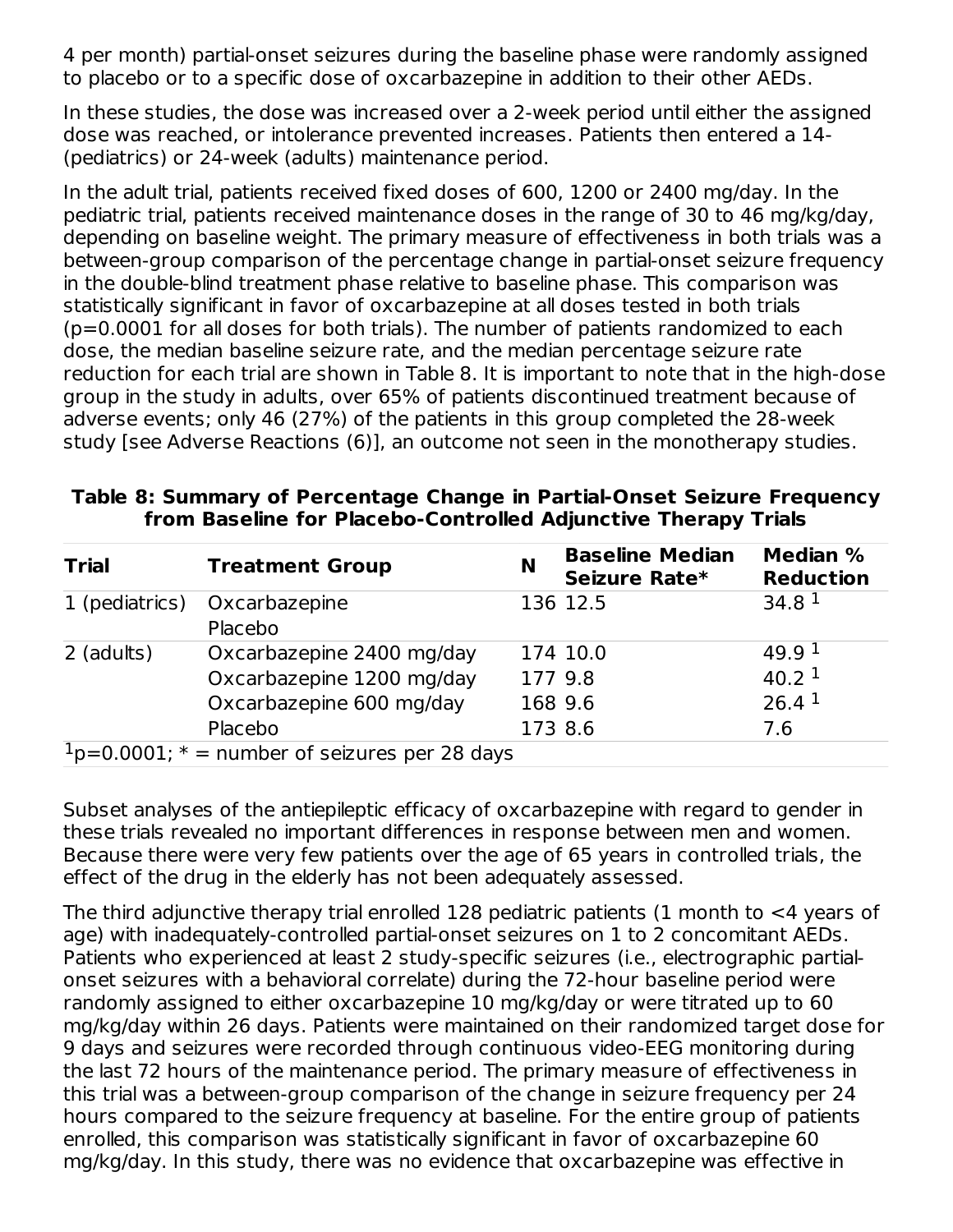patients below the age of 2 years  $(N=75)$ .

### **16 HOW SUPPLIED/STORAGE AND HANDLING**

300 mg/5 mL (60 mg/mL) Oral Suspension: off-white to slightly brown or slightly red suspension. Available in amber glass bottles containing 250 mL of oral suspension. Supplied with a 10 mL dosing syringe and press-in bottle adapter.

Bottle containing 250 mL of oral suspension……………………………………………………………NDC 71428-007-25

Store Oxcarbazepine Oral Suspension USP, 300 mg/ 5 mL in the original container. Shake well before using.

Use within 7 weeks of first opening the bottle.

Store at 25°C (77°F); excursions permitted to 15°C to 30°C (59°F to 86°F) [see USP Controlled Room Temperature].

## **17 PATIENT COUNSELING INFORMATION**

Advise the patient to read the FDA-approved patient labeling (Medication Guide).

Administration Information

Counsel patients that oxcarbazepine may be taken with or without food.

For oxcarbazepine oral suspension, advise patients to shake the bottle well and prepare the dose immediately afterwards using the oral dosing syringe supplied. Inform patients that oxcarbazepine oral suspension can be mixed in a small glass of water just prior to administration or, alternatively, may be swallowed directly from the syringe. Instruct patients to discard any unused oxcarbazepine oral suspension after 7 weeks of first opening the bottle [ see Dosage and Administration (2.8) and How Supplied/Storage and Handling (16)].

#### Hyponatremia

Advise patients that oxcarbazepine may reduce the serum sodium concentrations especially if they are taking other medications that can lower sodium. Instruct patients to report symptoms of low sodium like nausea, tiredness, lack of energy, confusion, and more frequent or more severe seizures [ see Warnings and Precautions (5.1)].

#### Anaphylactic Reactions and Angioedema

Anaphylactic reactions and angioedema may occur during treatment with oxcarbazepine. Advise patients to report immediately signs and symptoms suggesting angioedema (swelling of the face, eyes, lips, tongue or difficulty in swallowing or breathing) and to stop taking the drug until they have consulted with their physician [ see Warnings and Precautions (5.2)].

#### Cross Hypersensitivity Reaction to Carbamazepine

Inform patients who have exhibited hypersensitivity reactions to carbamazepine that approximately 25% to 30% of these patients may experience hypersensitivity reactions with oxcarbazepine. Patients should be advised that if they experience a hypersensitivity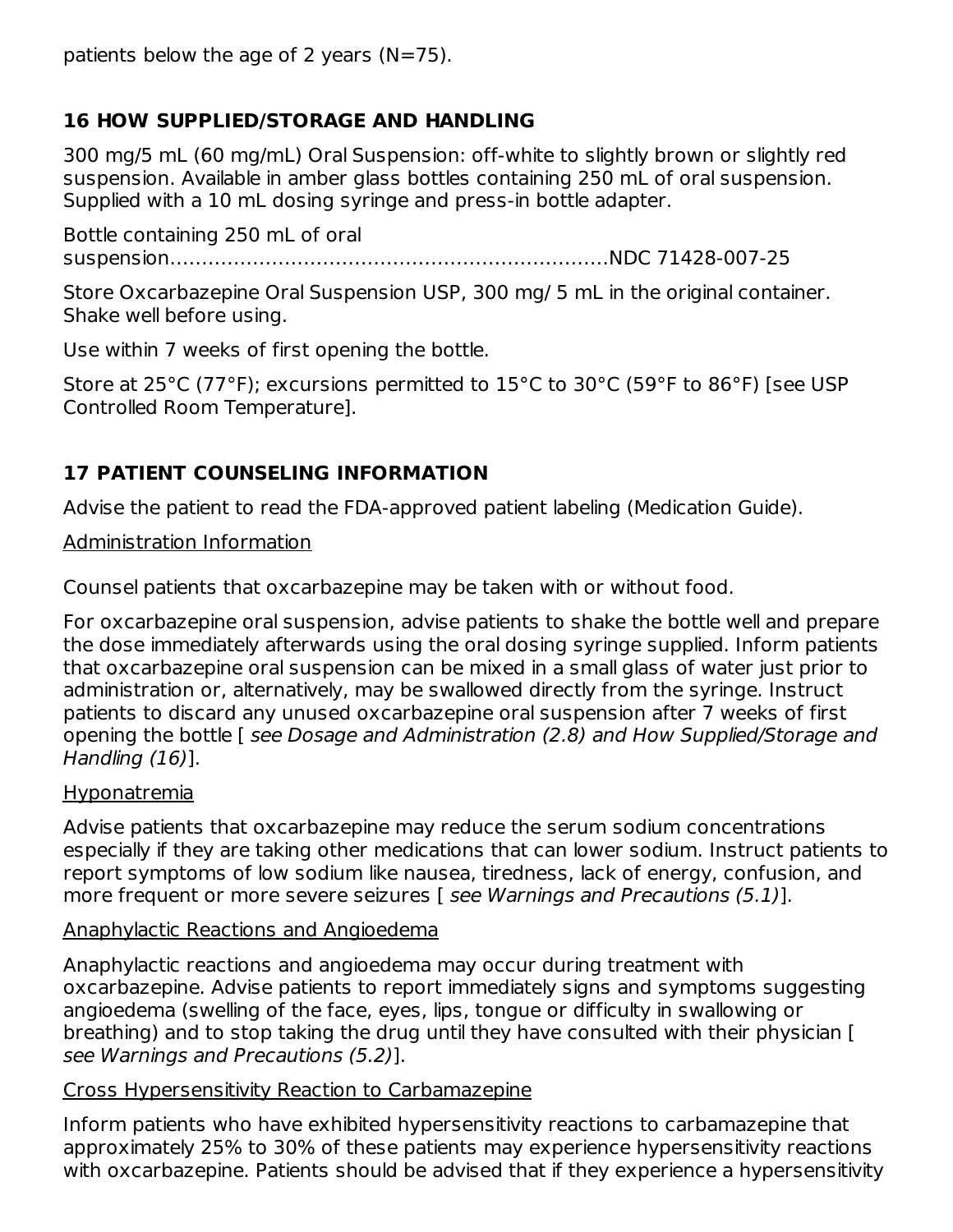reaction while taking oxcarbazepine they should consult with their physician immediately [ see Warnings and Precautions (5.3)].

#### Serious Dermatological Reactions

Advise patients that serious skin reactions have been reported in association with oxcarbazepine. In the event a skin reaction should occur while taking oxcarbazepine, patients should consult with their physician immediately [ see Warnings and Precautions  $(5.4)$ ].

#### Suicidal Behavior and Ideation

Patients, their caregivers, and families should be counseled that AEDs, including oxcarbazepine, may increase the risk of suicidal thoughts and behavior and should be advised of the need to be alert for the emergence or worsening of symptoms of depression, any unusual changes in mood or behavior, or the emergence of suicidal thoughts, behavior, or thoughts about self-harm. Behaviors of concern should be reported immediately to healthcare providers [ see Warnings and Precautions (5.5)].

#### Driving and Operating Machinery

Advise patients that oxcarbazepine may cause adverse reactions such as dizziness, somnolence, ataxia, visual disturbances, and depressed level of consciousness. Accordingly, advise patients not to drive or operate machinery until they have gained sufficient experience on oxcarbazepine to gauge whether it adversely affects their ability to drive or operate machinery [ see Warnings and Precautions (5.7) and Adverse Reactions (6)].

#### Multi-Organ Hypersensitivity

Instruct patients that a fever associated with other organ system involvement (e.g., rash, lymphadenopathy, hepatic dysfunction) may be drug-related and should be reported to their healthcare provider immediately [ see Warnings and Precautions (5.8)].

#### Hematologic Events

Advise patients that there have been rare reports of blood disorders reported in patients treated with oxcarbazepine. Instruct patients to immediately consult with their physician if they experience symptoms suggestive of blood disorders [ see Warnings and Precautions (5.9)].

#### Drug Interactions

Caution female patients of reproductive potential that the concurrent use of oxcarbazepine with hormonal contraceptives may render this method of contraception less effective [ see Drug Interactions (7.2) and Use in Specific Populations (8.1)]. Additional non-hormonal forms of contraception are recommended when using oxcarbazepine.

Caution should be exercised if alcohol is taken in combination with oxcarbazepine, due to a possible additive sedative effect.

#### **Pregnancy Registry**

Encourage patients to enroll in the North American Antiepileptic Drug (NAAED) Pregnancy Registry if they become pregnant. This registry is collecting information about the safety of antiepileptic drugs during pregnancy [see Use in Specific Populations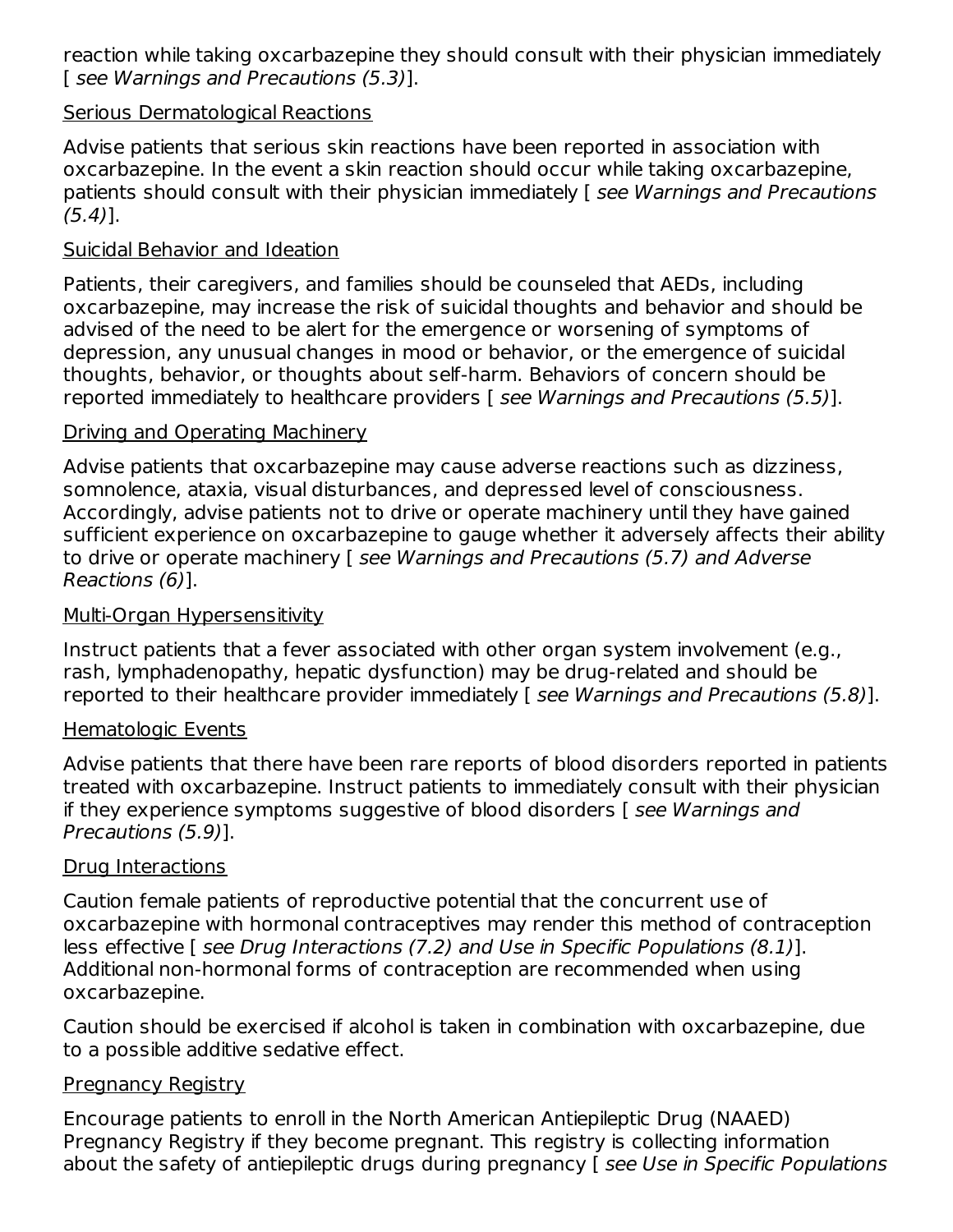#### **MEDICATION GUIDE OXCARBAZEPINE (ox" kar baz' e peen) oral suspension**

**What is the most important information I should know about oxcarbazepine oral suspension?**

**Do not stop taking oxcarbazepine oral suspension without first talking to your healthcare provider.** Stopping oxcarbazepine oral suspension suddenly can cause serious problems.

**Oxcarbazepine oral suspension can cause serious side effects, including: 1. Oxcarbazepine oral suspension may cause the level of sodium in your blood to be low.** Symptoms of low blood sodium include:

- nausea
- $\bullet$  tiredness (lack of energy)
- confusion
- more frequent or more severe seizures

• headache

Similar symptoms that are not related to low sodium may occur from taking oxcarbazepine oral suspension. You should tell your healthcare provider if you have any of these side effects and if they bother you or they do not go away.

Some other medicines can also cause low sodium in your blood. Be sure to tell your healthcare provider about all the other medicines that you are taking.

Your healthcare provider may do blood tests to check your sodium levels during your treatment with oxcarbazepine oral suspension.

**2.Oxcarbazepine oral suspension may also cause allergic reactions or serious problems which may affect organs and other parts of your body like the liver or blood cells.** You may or may not have a rash with these types of reactions. **Call your healthcare provider right away if you have any of the following:**

- swelling of your face, eyes, lips, or tongue
- trouble swallowing or breathing
- a skin rash
- hives
- fever, swollen glands, or sore throat that do not severe fatigue or weakness go away or come and go
- painful sores in the mouth or around your eyes
- yellowing of your skin or eyes
- unusual bruising or bleeding
- - severe muscle pain
	- frequent infections or infections that do not go away

Many people who are allergic to carbamazepine are also allergic to oxcarbazepine. Tell your healthcare provider if you are allergic to carbamazepine.

**3.Like other antiepileptic drugs, oxcarbazepine may cause suicidal thoughts or actions in a very small number of people, about 1 in 500. Call a healthcare provider right away if you have any of these symptoms, especially if they are new, worse, or worry you:**

- trouble sleeping (insomnia)
- now or worse irritability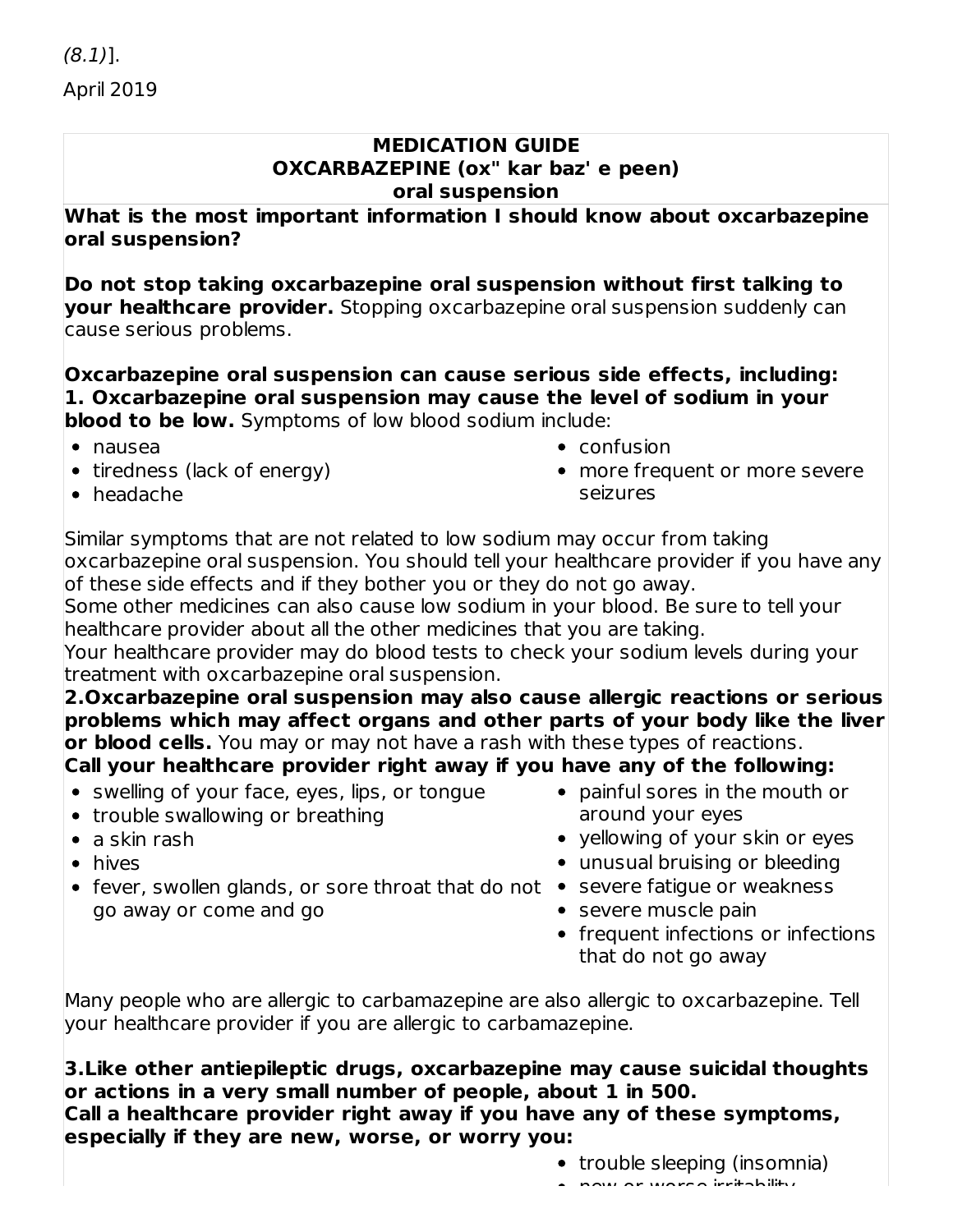- thoughts about suicide or dying
- attempts to commit suicide
- new or worse depression
- new or worse anxiety
- feeling agitated or restless
- $\bullet$  panic attacks
- **THEW OF WOLSE IFFILADIIILY**
- acting aggressive, being angry, or violent
- acting on dangerous impulses
- an extreme increase in activity and talking (mania)
- other unusual changes in behavior or mood

## **How can I watch for early symptoms of suicidal thoughts and actions?**

- Pay attention to any changes, especially sudden changes, in mood, behaviors, thoughts, or feelings.
- Keep all follow-up visits with your healthcare provider as scheduled.

Call your healthcare provider between visits as needed, especially if you are worried about symptoms.

### **Do not stop taking oxcarbazepine oral suspension without first talking to a healthcare provider.**

- Stopping oxcarbazepine oral suspension suddenly can cause serious problems.
- Stopping a seizure medicine suddenly in a patient who has epilepsy may cause seizures that will not stop (status epilepticus).

Suicidal thoughts or actions may be caused by things other than medicines. If you have suicidal thoughts or actions, your healthcare provider may check for other causes.

## **What is oxcarbazepine oral suspension?**

Oxcarbazepine oral suspension is a prescription medicine used:

- alone or with other medicines to treat partial-onset seizures in adults.
- alone to treat partial-onset seizures in children 4 years and older.
- with other medicines to treat partial-onset seizures in children 2 years and older.

It is not known if oxcarbazepine oral suspension is safe and effective for use alone to treat partial-onset seizures in children less than 4 years of age **or** for use with other medicines to treat partial-onset seizures in children less than 2 years of age.

**Do not take oxcarbazepine oral suspension if you are** allergic to oxcarbazepine or any of the other ingredients in oxcarbazepine oral suspension, or to eslicarbazepine acetate. See the end of this Medication Guide for a complete list of ingredients in oxcarbazepine oral suspension.

Many people who are allergic to carbamazepine are also allergic to oxcarbazepine. Tell your healthcare provider if you are allergic to carbamazepine.

### **Before taking oxcarbazepine oral suspension, tell your healthcare provider about all your medical conditions, including if you:**

- have or have had suicidal thoughts or actions, depression or mood problems.
- have liver problems.
- have kidney problems.
- are allergic to carbamazepine. Many people who are allergic to carbamazepine are also allergic to oxcarbazepine.
- use birth control medicine. Oxcarbazepine oral suspension may cause your birth control medicine to be less effective. Talk to your healthcare provider about the best birth control method to use.
- are pregnant or plan to become pregnant. Oxcarbazepine oral suspension may harm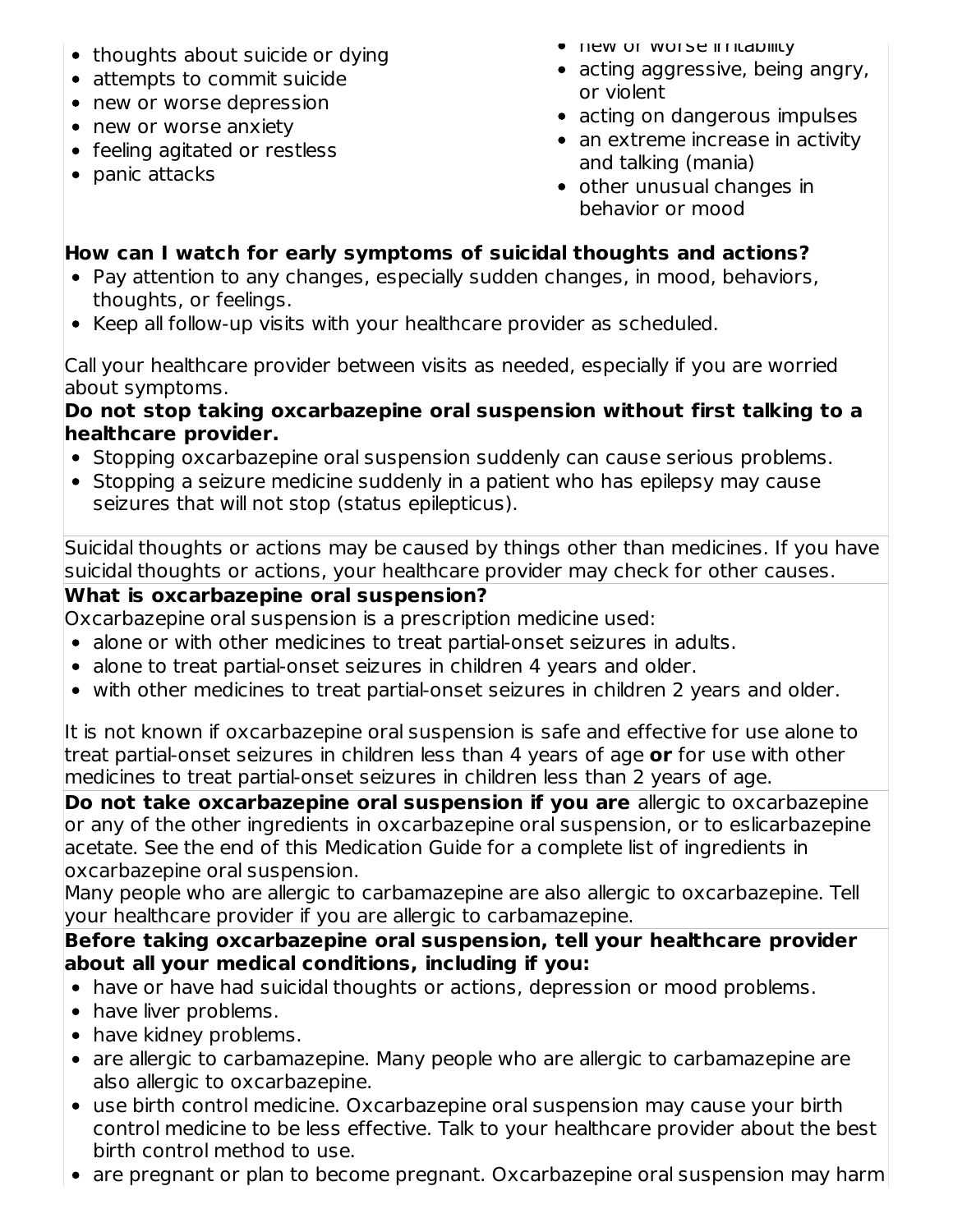your unborn baby. Tell your healthcare provider right away if you become pregnant while taking oxcarbazepine oral suspension. You and your healthcare provider will decide if you should take oxcarbazepine oral suspension while you are pregnant. If you become pregnant while taking oxcarbazepine oral suspension, talk to your healthcare provider about registering with the North American Antiepileptic Drug (NAAED) Pregnancy Registry. The purpose of this registry is to collect information about the safety of antiepileptic medicine during pregnancy. You can enroll in this registry by calling 1-888-233-2334.

are breastfeeding or plan to breastfeed. Oxcarbazepine passes into breast milk. Talk with your healthcare provider about the best way to feed your baby if you take oxcarbazepine oral suspension.

## **Tell your healthcare provider about all the medicines you take,** including

prescription and over-the-counter medicines, vitamins, and herbal supplements. Taking oxcarbazepine oral suspension with certain other medicines may cause side effects or affect how well they work. Do not start or stop other medicines without talking to your healthcare provider.

Know the medicines you take. Keep a list of them to show your healthcare provider and pharmacist when you get a new medicine.

### **How should I take oxcarbazepine oral suspension?**

- Do not stop taking oxcarbazepine oral suspension without talking to your healthcare provider. Stopping oxcarbazepine oral suspension suddenly can cause serious problems, including seizures that will not stop (status epilepticus).
- Take oxcarbazepine oral suspension exactly as prescribed. Your healthcare provider may change your dose. Your healthcare provider will tell you how much oxcarbazepine oral suspension to take.
- Take oxcarbazepine oral suspension 2 times a day.
- Take oxcarbazepine oral suspension with or without food.
- Before taking oxcarbazepine oral suspension shake the bottle well and use the oral dosing syringe that comes with your oral suspension to measure the amount of medicine needed. Oxcarbazepine oral suspension can be mixed in a small glass of water, or swallowed directly from the syringe. Clean the syringe with warm water and let it dry after each use.
- If you take too much oxcarbazepine oral suspension, call your healthcare provider right away.

## **What should I avoid while taking oxcarbazepine oral suspension?**

- Do not drive or operate machinery until you know how oxcarbazepine oral suspension affects you. Oxcarbazepine oral suspension may slow your thinking and motor skills.
- Do not drink alcohol or take other drugs that make you sleepy or dizzy while taking oxcarbazepine oral suspension until you talk to your healthcare provider. Oxcarbazepine oral suspension taken with alcohol or drugs that cause sleepiness or dizziness may make your sleepiness or dizziness worse.

### **What are the possible side effects of oxcarbazepine oral suspension?** See **"What is the most important information I should know about oxcarbazepine oral suspension?"**

**Oxcarbazepine oral suspension may cause other serious side effects including:**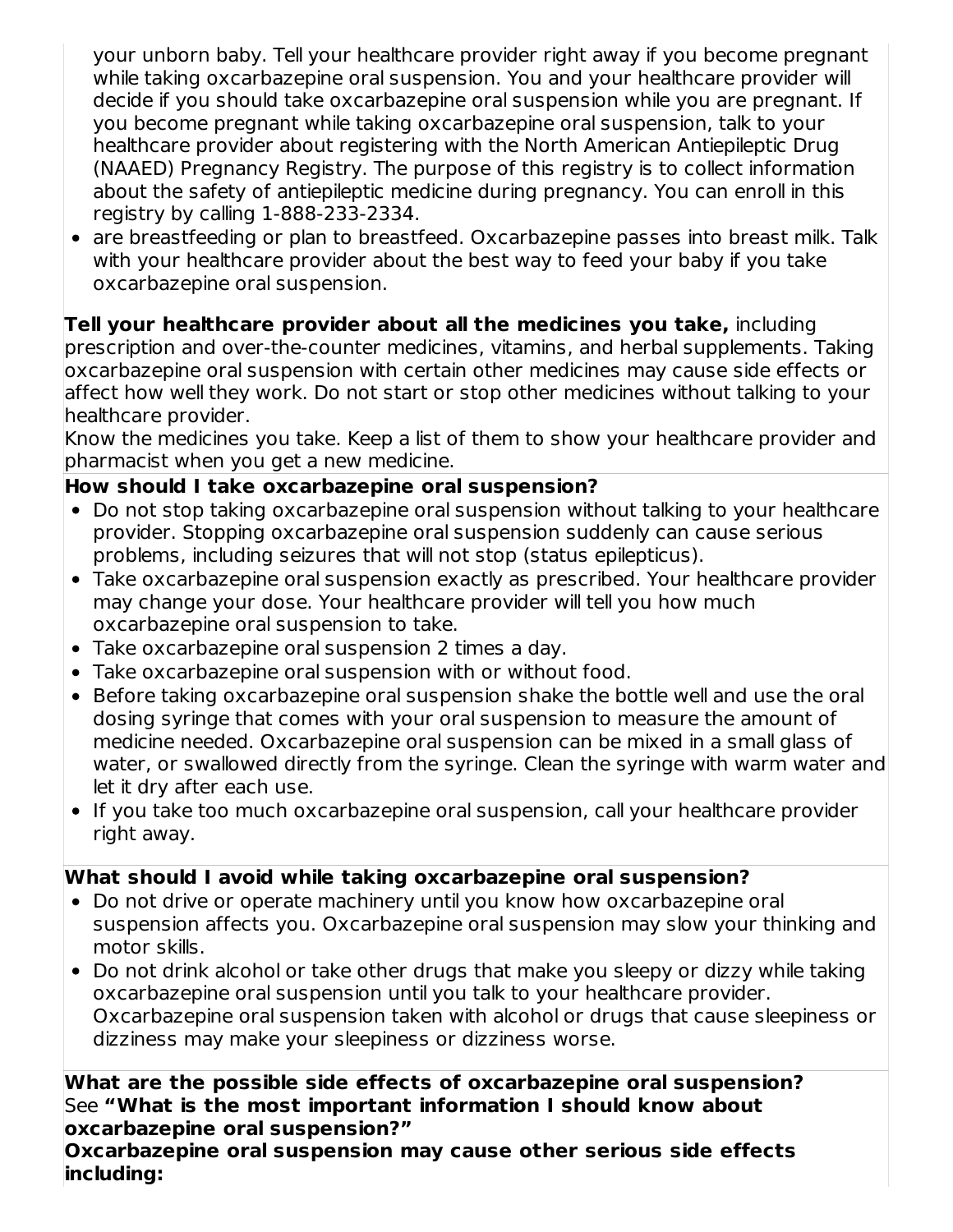- trouble concentrating
- problems with your speech and language
- feeling confused
- feeling sleepy and tired
- trouble with walking and coordination
- seizures that can happen more often or become worse, especially in children

#### **Get medical help right away if you have any of the symptoms listed above or listed in "What is the most important information I should know about oxcarbazepine oral suspension?"**

**The most common side effects of oxcarbazepine oral suspension include:**

- dizziness
- sleepiness
- double vision
- tiredness

coordination (unsteadiness)  $\bullet$  rash

 $\bullet$  problems with vision

• problems with walking and

• trembling

- nausea
- vomiting

These are not all the possible side effects of oxcarbazepine oral suspension. Tell your healthcare provider if you have any side effect that bothers you or that does not go away.

#### **Call your doctor for medical advice about side effects. You may report side effects to FDA at 1-800-FDA-1088.**

#### **How should I store oxcarbazepine oral suspension?**

- Store oxcarbazepine oral suspension at room temperature between 15°C to 30°C (59°F to 86°F)
- Keep oxcarbazepine oral suspension in the original container and use within 7 weeks of first opening the bottle. Shake well before using.

#### **Keep oxcarbazepine oral suspension and all medicines out of the reach of children.**

#### **General Information about the safe and effective use of oxcarbazepine oral suspension.**

Medicines are sometimes prescribed for purposes other than those listed in a Medication Guide. Do not use oxcarbazepine oral suspension for a condition for which it was not prescribed. Do not give oxcarbazepine oral suspension to other people, even if they have the same symptoms that you have. It may harm them.

You can ask your pharmacist or healthcare provider for information about oxcarbazepine oral suspension that is written for health professionals.

#### **What are the ingredients in Oxcarbazepine Oral Suspension USP? Active ingredient:** oxcarbazepine

**Inactive ingredients:** ascorbic acid, lemon flavor, macrogol stearate, microcrystalline cellulose/sodium carboxymethyl cellulose, methylparaben, propylene glycol, propylparaben, purified water, sodium saccharin, sorbic acid, and sorbitol.

Manufactured for: Glasshouse Pharmaceuticals Limited Canada, Mississauga, Ontario,

#### Canada L5N 6R8

This Medication Guide has been approved by the U.S. Food and Drug Administration

Revised: 04/2019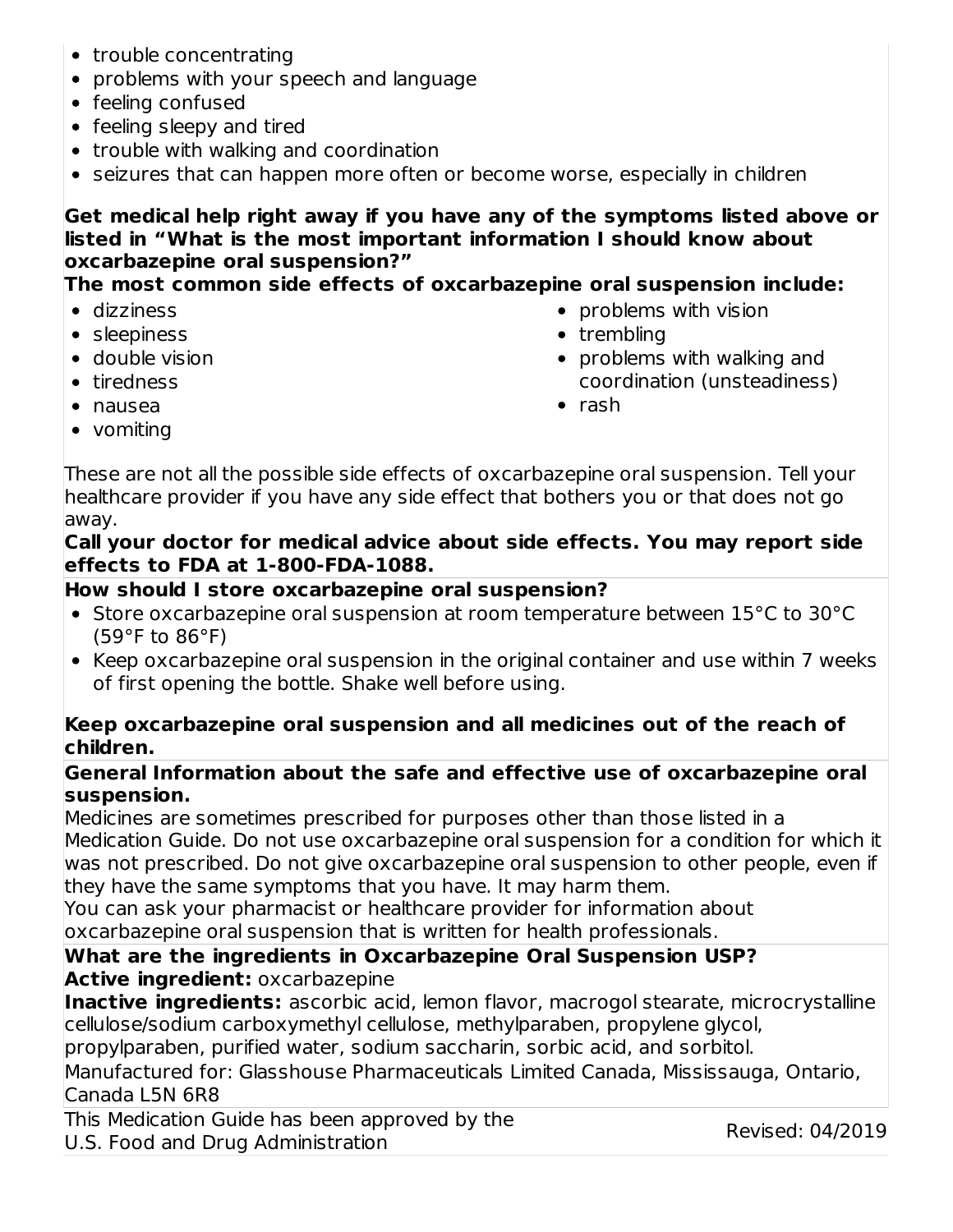#### **OXCARBAZEPINE ORAL SUSPENSION USP**

(oxcarbazepine)

Oral Suspension **300 mg/5 mL Each 5 mL contains 300 mg oxcarbazepine**

**Instructions for Use**

**Read these instructions carefully to learn how to use the medicine dispensing system correctly.**

### **The Medicine Dispensing System**

There are 3 parts to the dispensing system:



1. A **plastic adapter** that you push into the neck of the bottle the first time that you open the bottle. The adapter must always stay in the bottle.



2. A **bottle** containing 250 mL of the medicine, with a childresistant cap. Always replace the cap after use.



3. A 10 mL **oral dosing syringe** that fits into the plastic adapter to withdraw the prescribed dose of medicine from the bottle.

### **Preparing the Bottle**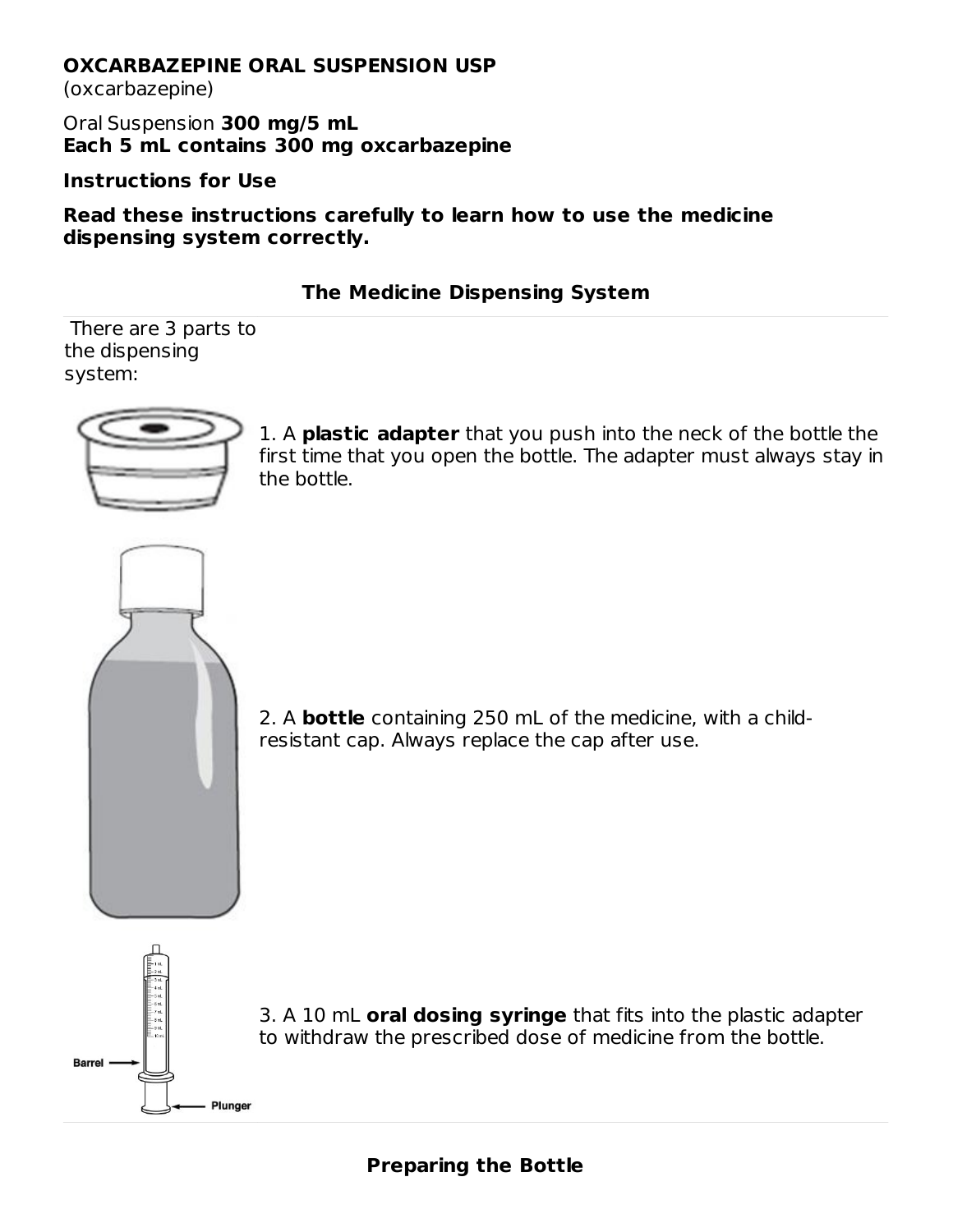

1. Shake the bottle of medicine for **at least 10 seconds.**

2. Remove the child-resistant cap by pushing it **firmly** down and turning it counterclockwise to the left (as shown on the top of the cap).

**Note:** Save the cap so you can close the bottle after each use.



3. Hold the open bottle upright on a table and push the plastic adapter **firmly** into the neck of the bottle as far as you can. **4. Replace the cap to be sure that the adapter has been fully forced into the neck of the bottle. Note:** You may not be able to push the adapter fully down, but it will be forced into the bottle when you screw the cap back on. Now the bottle is ready to use with the syringe. The adapter must always stay in the bottle. The child- resistant cap should seal the bottle in between use.

# **Taking the Medicine**



1. Shake the bottle well. Prepare the dose right away. 2. Push and turn the child-resistant cap to open the bottle. **Note:** Always replace the cap after use.



3. Check that the plunger is all the way down inside the barrel of the syringe.

4. Keep the bottle upright and push the syringe **firmly** into the plastic adapter.



5. Hold the syringe in place and carefully turn the bottle upside down. 6. Slowly pull the plunger out so that the syringe fills with some medicine. Push the plunger back in just far enough to completely push out any large air bubbles that may be trapped in the syringe.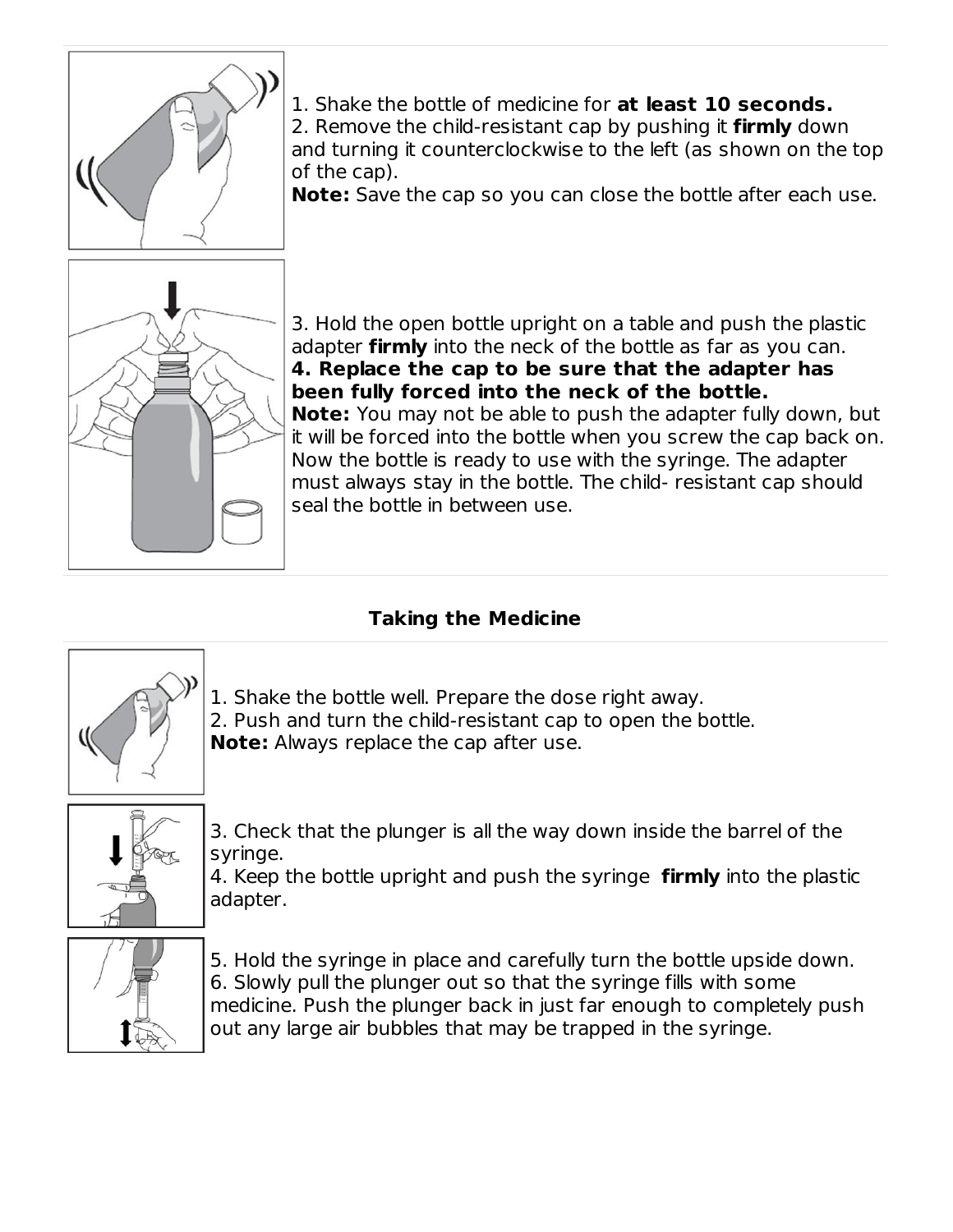

7. Slowly pull the plunger out until the top edge of the plunger is exactly level with the marker on the syringe barrel for the prescribed dose. **Note:** If the prescribed dose is more than 10 mL, you will need to refill the syringe to make up the full dose.



8. Carefully turn the bottle upright. Take out the syringe by gently twisting it out of the plastic adapter. The plastic adapter should stay in the bottle.

9. You can mix the dose of medicine in a small glass of water before it is swallowed, or you can drink it directly from the syringe.



a. **If you mix the medicine with water,** add some water to a glass. Push in the plunger on the syringe all the way to empty all the medicine into the glass. Stir the medicine in the water and drink it all.

b. **If you use the syringe to take the medicine,** the patient must sit upright. Push the plunger **slowly** to let the patient swallow the medicine.

10.Replace the child-resistant cap after use.

**Cleaning:** After use, rinse the syringe with warm water and allow it to dry thoroughly.

Manufactured for:

Glasshouse Pharmaceuticals Limited Canada, Mississauga, Ontario, Canada L5N 6R8

April 2019

Package Label – 300 mg / 5 mL

Rx Only

NDC 71428-007-25

Oxcarbazepine Oral Suspension USP

250 mL

IMPORTANT: Shake well before using.

Each 5 mL contains 300 mg oxcarbazepine.

PHARMACIST: DISPENSE WITH MEDICATION GUIDE ENCLOSED OR PROVIDED **SEPARATELY**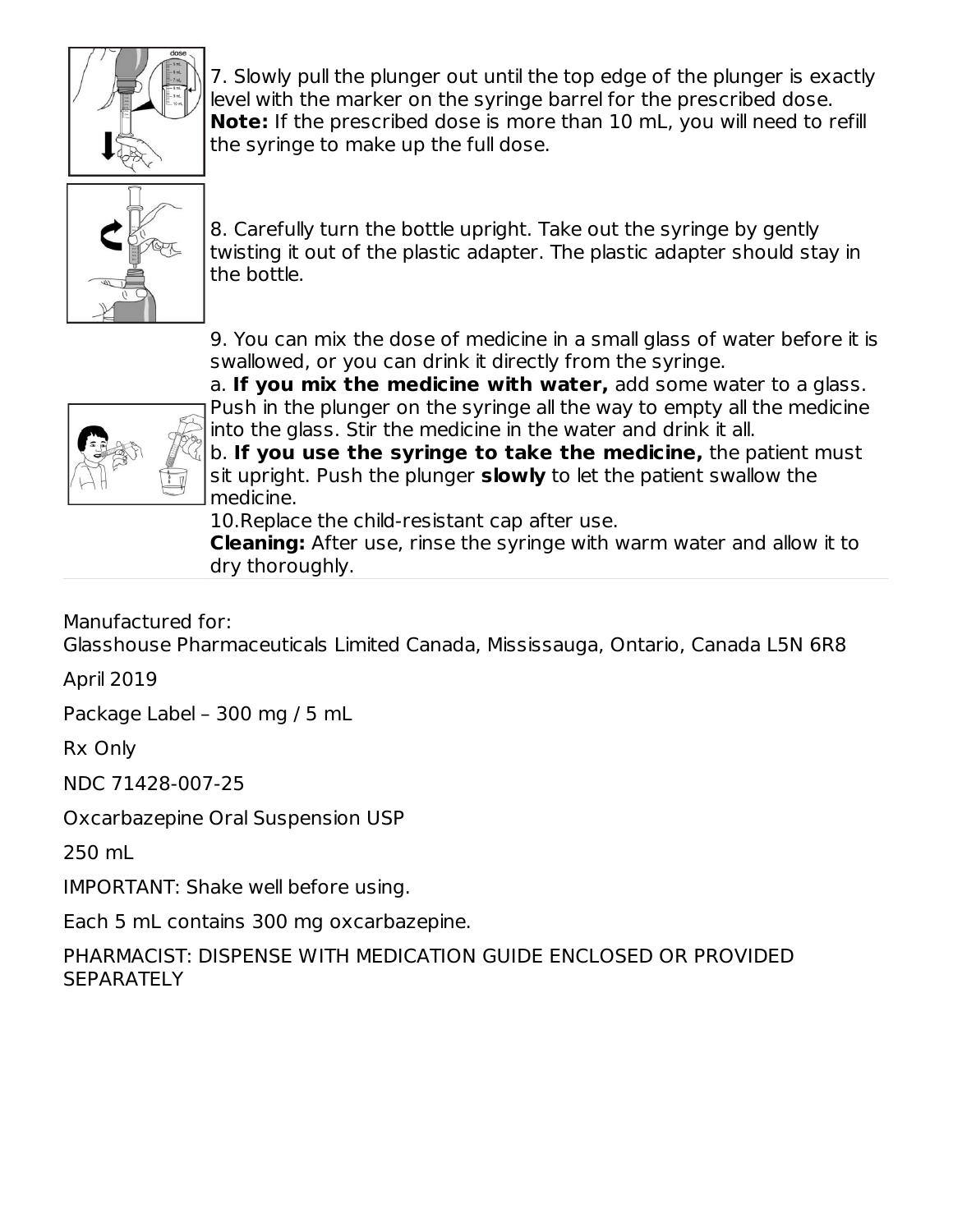

| <b>OXCARBAZEPINE</b><br>oxcarbazepine suspension                          |                         |  |                           |                 |  |  |
|---------------------------------------------------------------------------|-------------------------|--|---------------------------|-----------------|--|--|
|                                                                           |                         |  |                           |                 |  |  |
| <b>Product Information</b>                                                |                         |  |                           |                 |  |  |
| <b>Product Type</b>                                                       | HUMAN PRESCRIPTION DRUG |  | <b>Item Code (Source)</b> | NDC: 71428-007  |  |  |
| <b>Route of Administration</b>                                            | ORAL                    |  |                           |                 |  |  |
|                                                                           |                         |  |                           |                 |  |  |
| <b>Active Ingredient/Active Moiety</b>                                    |                         |  |                           |                 |  |  |
|                                                                           | <b>Ingredient Name</b>  |  | <b>Basis of Strength</b>  | <b>Strength</b> |  |  |
| <b>OXCARBAZEPINE</b> (UNII: VZ15B1W380) (OXCARBAZEPINE - UNII:VZ15B1W380) |                         |  | OXCARBAZ EPINE            | 300 mg in 5 mL  |  |  |
|                                                                           |                         |  |                           |                 |  |  |
| <b>Inactive Ingredients</b>                                               |                         |  |                           |                 |  |  |
|                                                                           | <b>Ingredient Name</b>  |  |                           | Strength        |  |  |